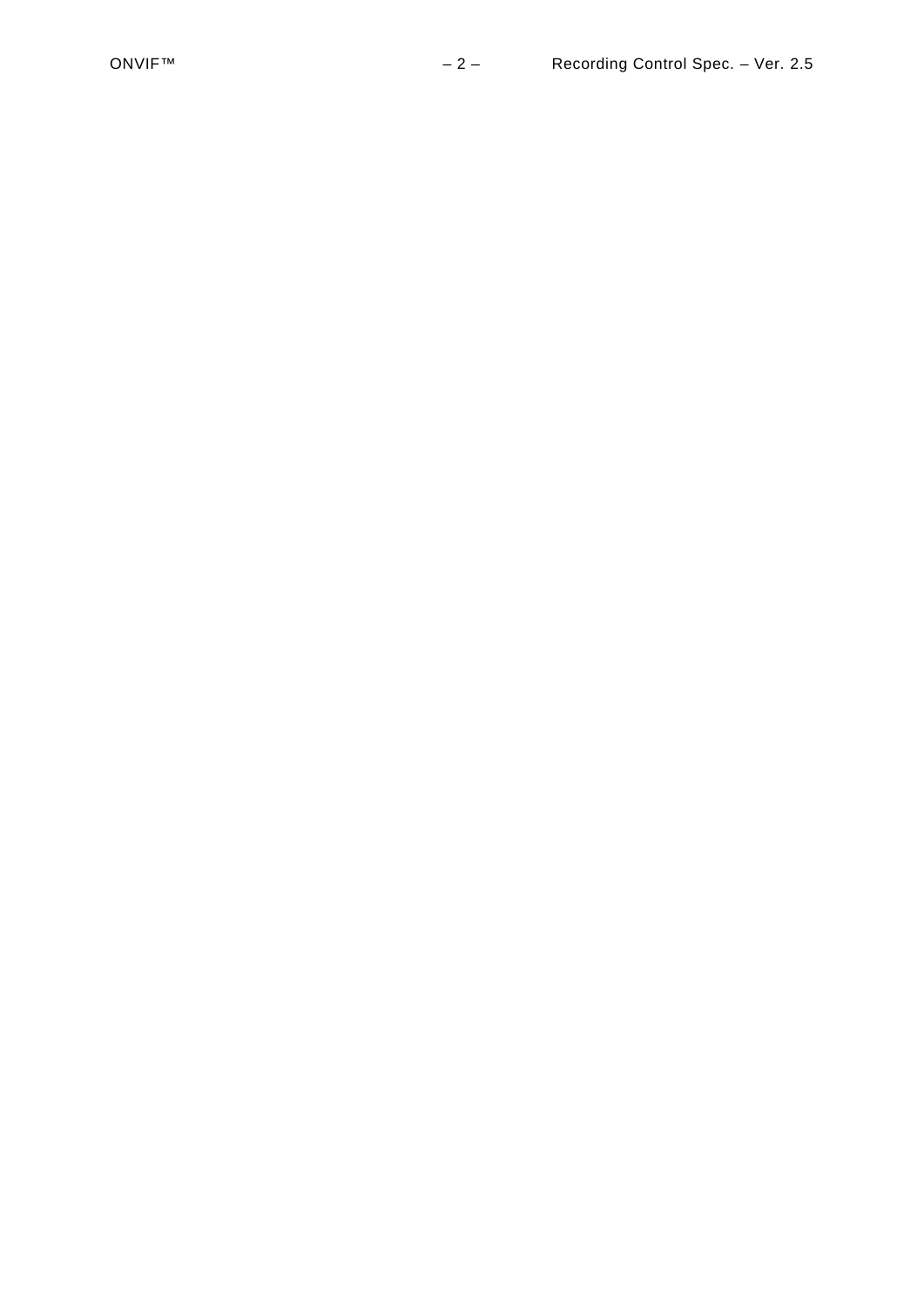2008-2014 by ONVIF: Open Network Video Interface Forum Inc.. All rights reserved. Recipients of this document may copy, distribute, publish, or display this document so long as this copyright notice, license and disclaimer are retained with all copies of the document. No license is granted to modify this document.

THIS DOCUMENT IS PROVIDED "AS IS," AND THE CORPORATION AND ITS MEMBERS AND THEIR AFFILIATES, MAKE NO REPRESENTATIONS OR WARRANTIES, EXPRESS OR IMPLIED, INCLUDING BUT NOT LIMITED TO, WARRANTIES OF MERCHANTABILITY, FITNESS FOR A PARTICULAR PURPOSE, NON-INFRINGEMENT, OR TITLE; THAT THE CONTENTS OF THIS DOCUMENT ARE SUITABLE FOR ANY PURPOSE; OR THAT THE IMPLEMENTATION OF SUCH CONTENTS WILL NOT INFRINGE ANY PATENTS, COPYRIGHTS, TRADEMARKS OR OTHER RIGHTS.

IN NO EVENT WILL THE CORPORATION OR ITS MEMBERS OR THEIR AFFILIATES BE LIABLE FOR ANY DIRECT, INDIRECT, SPECIAL, INCIDENTAL, PUNITIVE OR CONSEQUENTIAL DAMAGES, ARISING OUT OF OR RELATING TO ANY USE OR DISTRIBUTION OF THIS DOCUMENT, WHETHER OR NOT (1) THE CORPORATION, MEMBERS OR THEIR AFFILIATES HAVE BEEN ADVISED OF THE POSSIBILITY OF SUCH DAMAGES, OR (2) SUCH DAMAGES WERE REASONABLY FORESEEABLE, AND ARISING OUT OF OR RELATING TO ANY USE OR DISTRIBUTION OF THIS DOCUMENT. THE FOREGOING DISCLAIMER AND LIMITATION ON LIABILITY DO NOT APPLY TO, INVALIDATE, OR LIMIT REPRESENTATIONS AND WARRANTIES MADE BY THE MEMBERS AND THEIR RESPECTIVE AFFILIATES TO THE CORPORATION AND OTHER MEMBERS IN CERTAIN WRITTEN POLICIES OF THE CORPORATION.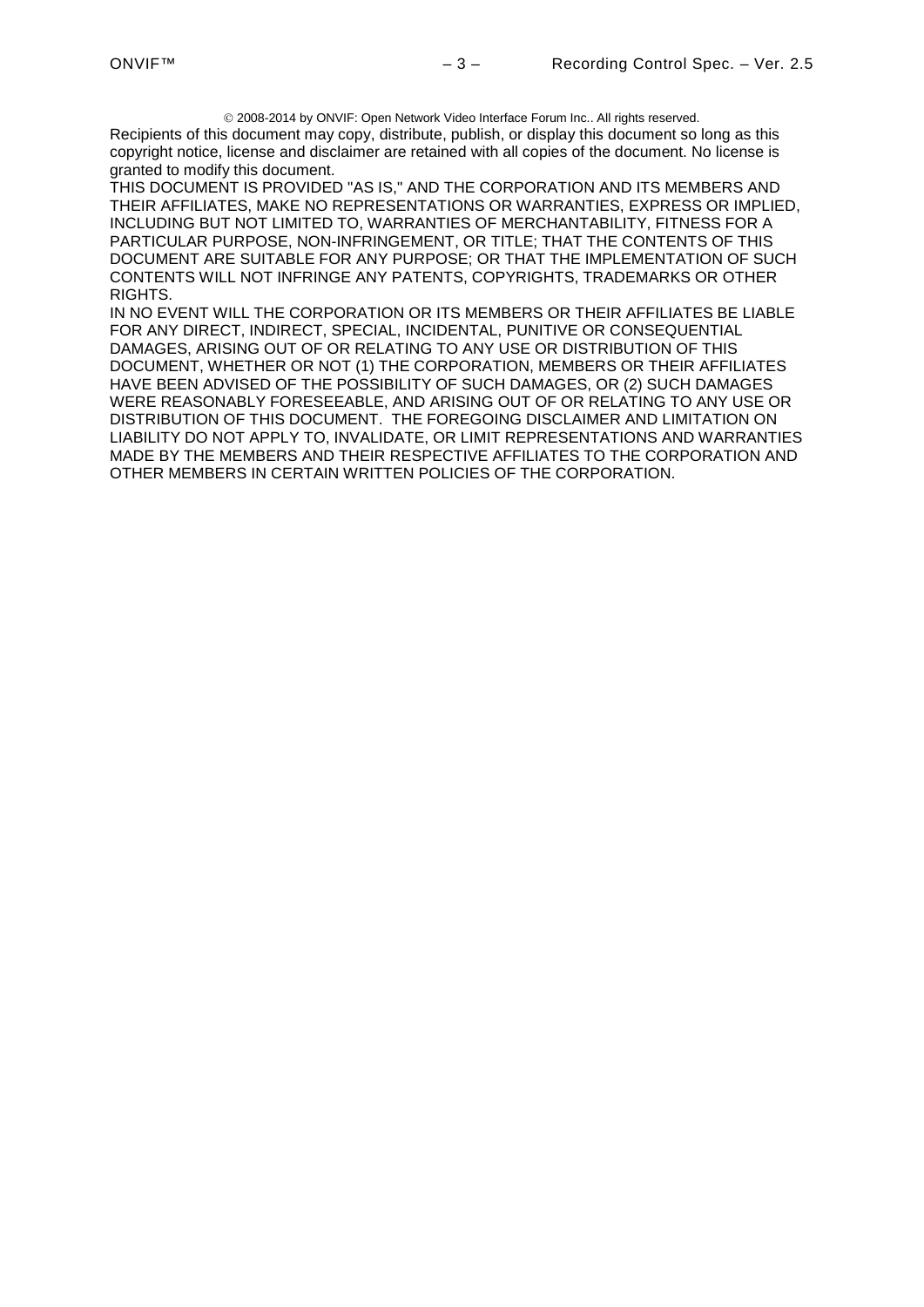# **CONTENTS**

| 1           | <b>Scope</b>               |                              | $6\phantom{1}$ |
|-------------|----------------------------|------------------------------|----------------|
| $\mathbf 2$ |                            | <b>Normative references</b>  | 6              |
| 3           |                            | <b>Terms and Definitions</b> | 6              |
|             | 3.1                        |                              |                |
|             | 3.2                        |                              |                |
| 4           | <b>Overview</b>            |                              | $\overline{7}$ |
|             | 4.1<br>4.1.1<br>4.1.2      |                              |                |
| 5           |                            | <b>Recording control</b>     | 10             |
|             | 5.1                        |                              |                |
|             | 5.2                        |                              |                |
|             | 5.3                        |                              |                |
|             | 5.3.1                      |                              |                |
|             | 5.3.2<br>5.3.3             |                              |                |
|             |                            |                              |                |
|             | 5.4                        |                              |                |
|             | 5.5                        |                              |                |
|             | 5.6                        |                              |                |
|             | 5.7                        |                              |                |
|             | 5.8                        |                              |                |
|             | 5.9                        |                              |                |
|             | 5.10                       |                              |                |
|             | 5.11                       |                              |                |
|             | 5.12                       |                              |                |
|             | 5.13                       |                              |                |
|             | 5.14                       |                              |                |
|             | 5.15                       |                              |                |
|             | 5.16                       |                              |                |
|             | 5.17                       |                              |                |
|             | 5.18                       |                              |                |
|             | 5.19                       |                              |                |
|             | 5.20                       |                              |                |
|             | 5.21                       |                              |                |
|             | 5.22                       |                              |                |
|             | 5.23                       |                              |                |
|             | 5.24                       |                              |                |
|             | 5.25                       |                              |                |
|             | 5.25.1<br>5.25.2<br>5.25.3 |                              |                |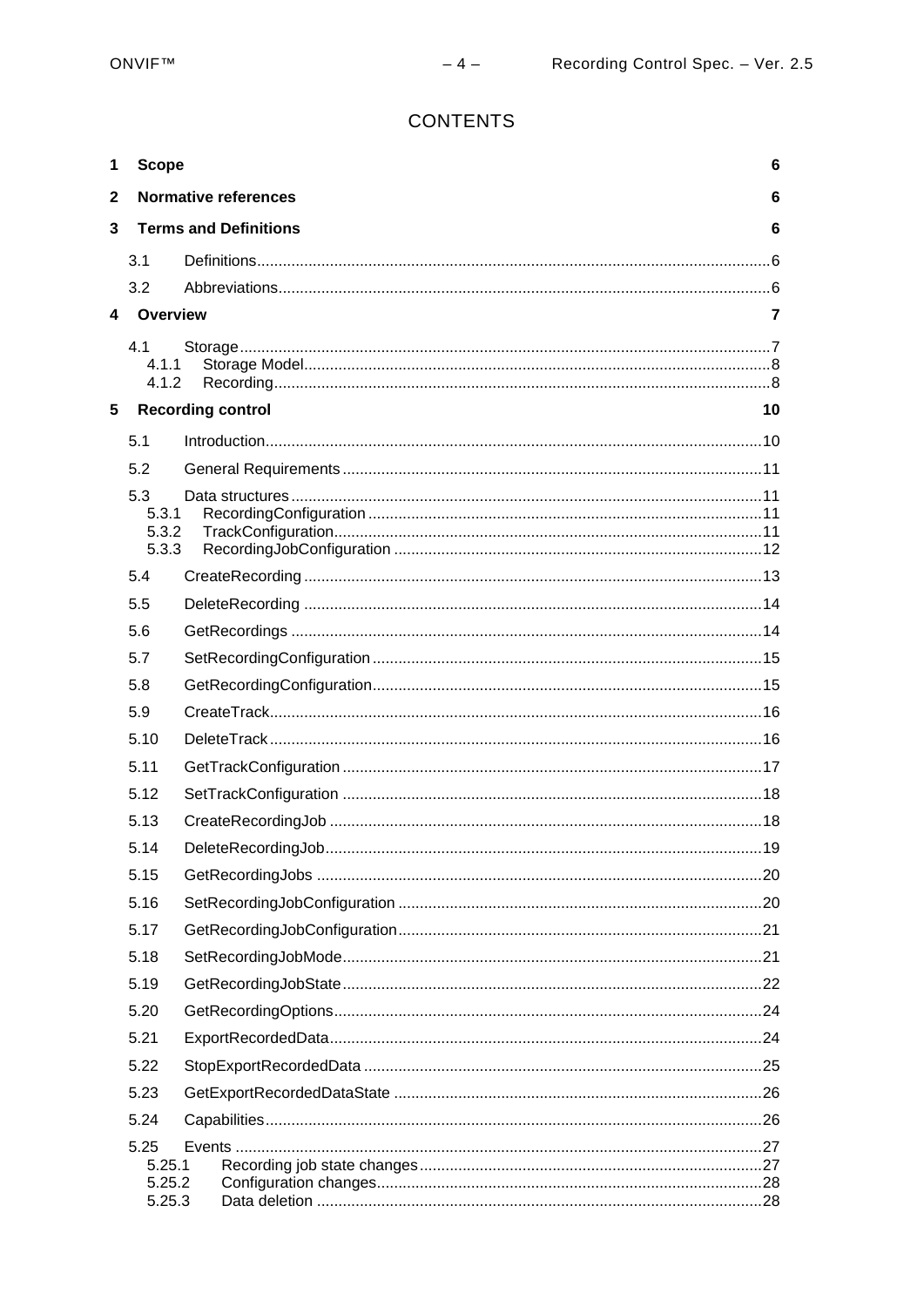| 5.25.4  |                                                                            |  |  |
|---------|----------------------------------------------------------------------------|--|--|
| 5.26    |                                                                            |  |  |
| 5.26.1  |                                                                            |  |  |
| 5.26.2  | Example 2: Record multiple streams from one camera to a single recording30 |  |  |
| 5.27    |                                                                            |  |  |
|         |                                                                            |  |  |
| 5.28    |                                                                            |  |  |
| 5.28.1  |                                                                            |  |  |
| 5.28.2  |                                                                            |  |  |
| 5.28.3  |                                                                            |  |  |
| 5.28.4  |                                                                            |  |  |
| 5.28.5  |                                                                            |  |  |
| 5.28.6  |                                                                            |  |  |
| 5.28.7  |                                                                            |  |  |
| 5.28.8  |                                                                            |  |  |
| 5.28.9  |                                                                            |  |  |
| 5.28.10 |                                                                            |  |  |
| 5.28.11 |                                                                            |  |  |
| 5.28.12 |                                                                            |  |  |
| 5.28.13 |                                                                            |  |  |
| 5.28.14 |                                                                            |  |  |
| 5.28.15 |                                                                            |  |  |
| 5.28.16 |                                                                            |  |  |
| 5.28.17 |                                                                            |  |  |
| 5.28.18 |                                                                            |  |  |
| 5.28.19 |                                                                            |  |  |
| 5.28.20 |                                                                            |  |  |
| 5.28.21 |                                                                            |  |  |
| 5.28.22 |                                                                            |  |  |
|         | Annex A. Example scenario for Recording Job Priority (Informative)<br>40   |  |  |

**Annex B. Revision History** 

41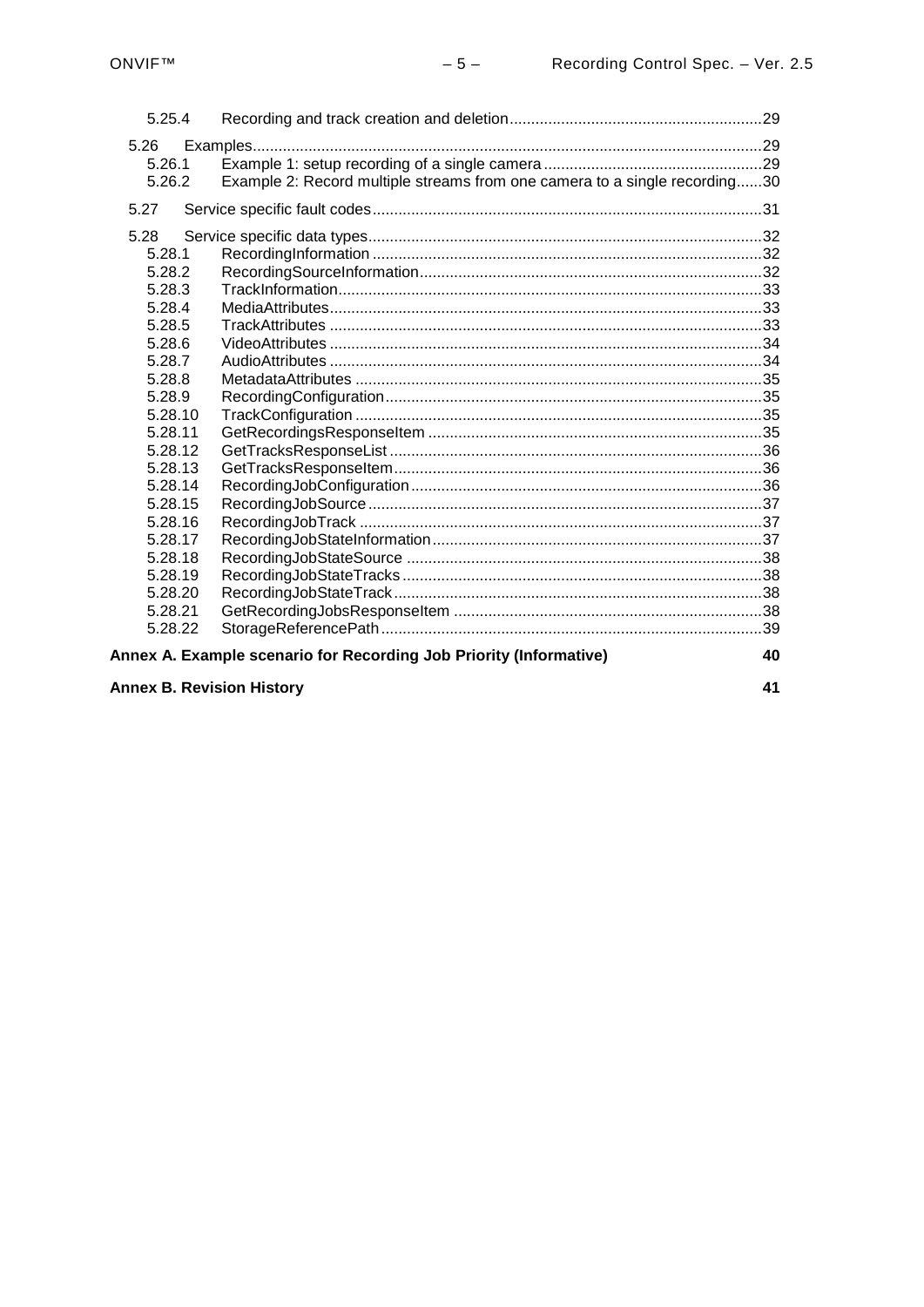# <span id="page-5-0"></span>**1 Scope**

This document defines the web service interface for the configuration of recording of Video, Audio and Metadata. Additionally associated events are defined.

The overview section provides a definition of the ONVIF storage model. This is common for all ONVIF storage related services.

Web service usage is outside of the scope of this document. Please refer to the ONVIF core specification.

# <span id="page-5-1"></span>**2 Normative references**

ONVIF Core Specification

[<http://www.onvif.org/specs/core/ONVIF-Core-Specification-v220.pdf>](http://www.onvif.org/specs/core/ONVIF-Core-Specification-v211.pdf)

# <span id="page-5-2"></span>**3 Terms and Definitions**

#### <span id="page-5-3"></span>**3.1 Definitions**

| <b>Metadata</b>        | All streaming data except video and audio, including video analytics results, PTZ<br>position data and other metadata (such as textual data from POS applications).                |
|------------------------|------------------------------------------------------------------------------------------------------------------------------------------------------------------------------------|
| Recording              | A container for a set of audio, video and metadata tracks. A recording can hold one or<br>more tracks. A track is viewed as an infinite timeline that holds data at certain times. |
| <b>Recording Event</b> | An event associated with a Recording, represented by a notification message in the<br><b>APIs</b>                                                                                  |
| <b>Recording Job</b>   | A job performs the transfer of data from a data source to a particular recording using a<br>particular configuration                                                               |
| Track                  | An individual data channel consisting of video, audio, or metadata. This definition is<br>consistent with the definition of track in [RFC 2326]                                    |
| <b>Video Analytics</b> | Algorithms or programs used to analyze video data and to generate data describing<br>object location and behaviour.                                                                |

# <span id="page-5-4"></span>**3.2 Abbreviations**

ONVIF Open Network Video Interface Forum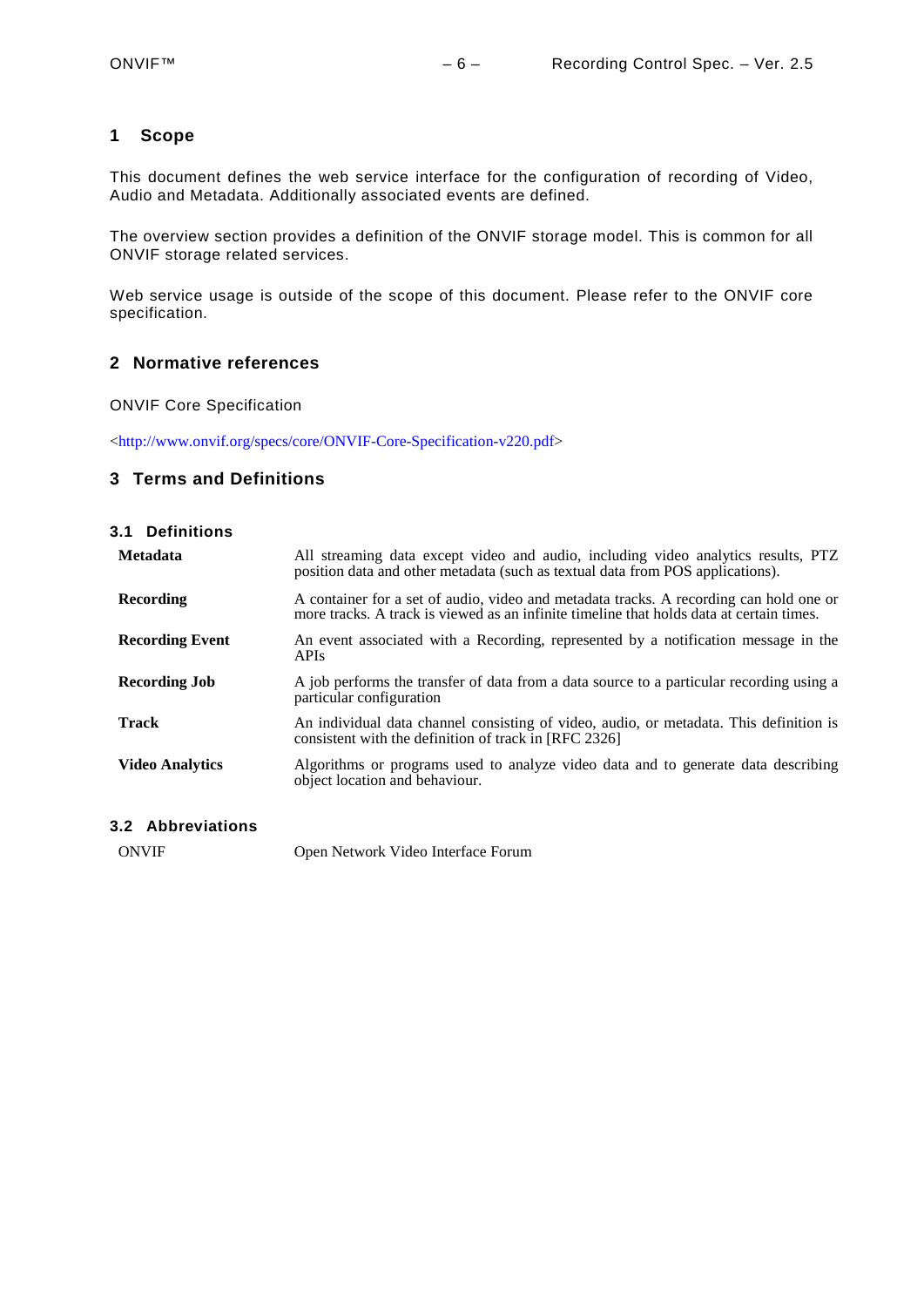# <span id="page-6-0"></span>**4 Overview**

#### <span id="page-6-1"></span>**4.1 Storage**

This standard provides a set of interfaces that enable the support of interoperable network storage devices, such as network video recorders (NVR), digital video recorders (DVR) and cameras with embedded storage.

The following functions are supported:

- Recording Control
- Search
- Replay

These functions are provided by three interrelated services:

**Recording service** enables a client to manage recordings, and to configure the transfer of data from data sources to recordings. Managing recordings includes creation and deletion of recordings and tracks.

**Search service** enables a client to find information about the recordings on the storage device, for example to construct a "timeline" view, and to find data of interest within a set of recordings. The latter is achieved by searching for events that are included in the metadata track recording,

**Replay service** enables a client to play back recorded data, including video, audio and metadata. Functions are provided to start and stop playback and to change speed and direction of the replayed stream. It also enables a client to download data from the storage device so that export functionality can be provided.

WSDL for this service is specified in [http://www.onvif.org/onvif/ver10/recording.wsdl.](http://www.onvif.org/onvif/ver10/recording.wsdl)

| <b>Prefix</b> | <b>Namespace URI</b>                      |
|---------------|-------------------------------------------|
| env           | http://www.w3.org/2003/05/soap-envelope   |
| ter           | http://www.onvif.org/ver10/error          |
| XS            | http://www.w3.org/2001/XMLSchema          |
| tt            | http://www.onvif.org/ver10/schema         |
| trc           | http://www.onvif.org/ver10/recording/wsdl |

#### **Table 1: Referenced namespaces (with prefix)**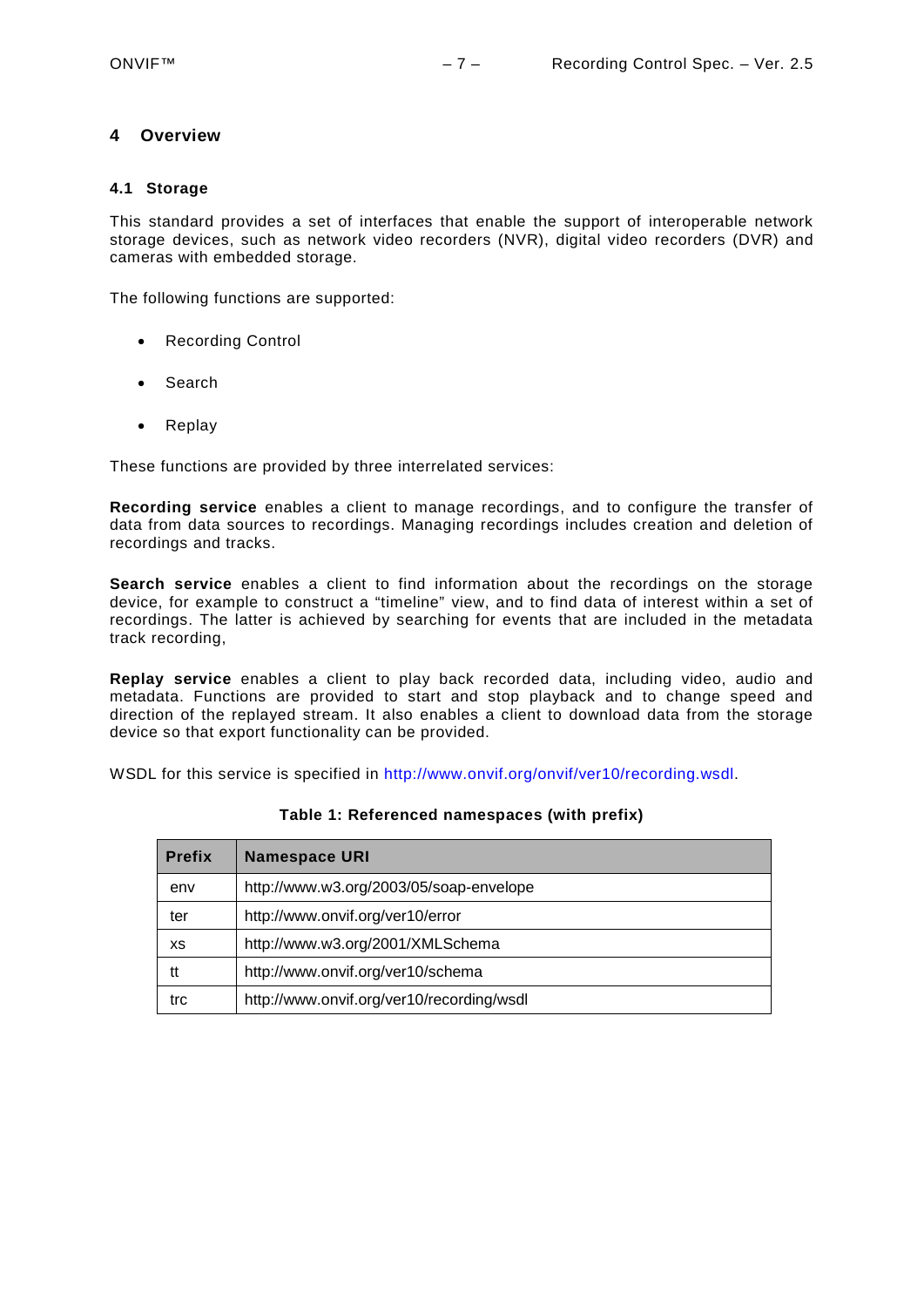#### <span id="page-7-0"></span>**4.1.1 Storage Model**

The storage interfaces in this standard present a logical view of the data on the storage device. This view is completely independent of the way data might be physically stored on disk.

The key concept in the storage model is that of a *recording*. The term *recording* is used in this specification to denote a container for a set of related audio, video and metadata *tracks*, typically from the same data source e.g. a camera. A *recording* could hold any number of tracks. A *track* is viewed as an infinite timeline that holds data at certain times.

At a minimum, a recording is capable of holding three tracks, one for audio, one for video and one for metadata. Some implementations of the recording service may support multiple tracks of each type. For example the same recording could hold two video tracks, one containing a low resolution or low frame rate stream and one containing a high resolution or high frame rate stream.



**Figure 1: Storage Model with Tracks**

It is important to note that the storage interfaces do not expose the internal storage structures on the device. In particular, a recording is not intended to represent a single file on disk although in many storage device implementations a recording is physically stored in a series of files. For instance, some camera implementations realise alarm recording by creating a distinct file for each alarm that occurs. Although each file could be represented as a different *recording*, the intent of the model in this standard is that all these files are aggregated into a single recording.

Within a recording the regions where data is actually recorded are represented by pairs of events, where each pair comprises an event when recording started and an event when recording stopped. A client can construct the logical view of the recordings by using the FindRecordings and FindEvents methods of the search service.

If metadata is recorded, the metadata track can hold all the events generated by the data source (see the chapter on event handling and the MetadataConfiguration object). In addition, a device also conceptually records ONVIF defined historical events (see Recording Event Descriptions in the search service), this includes information like start and end of a recorded data range. A device may also conceptually record vendor specific historical events. Events generated by the device are not inserted in existing metadata tracks of recordings. The FindEvents method in the search service can find all the recorded events.

#### <span id="page-7-1"></span>**4.1.2 Recording**

The recording service enables a client to manage recordings, and to configure the transfer of data from data sources to recordings. Managing recordings includes creation and deletion of recordings and tracks.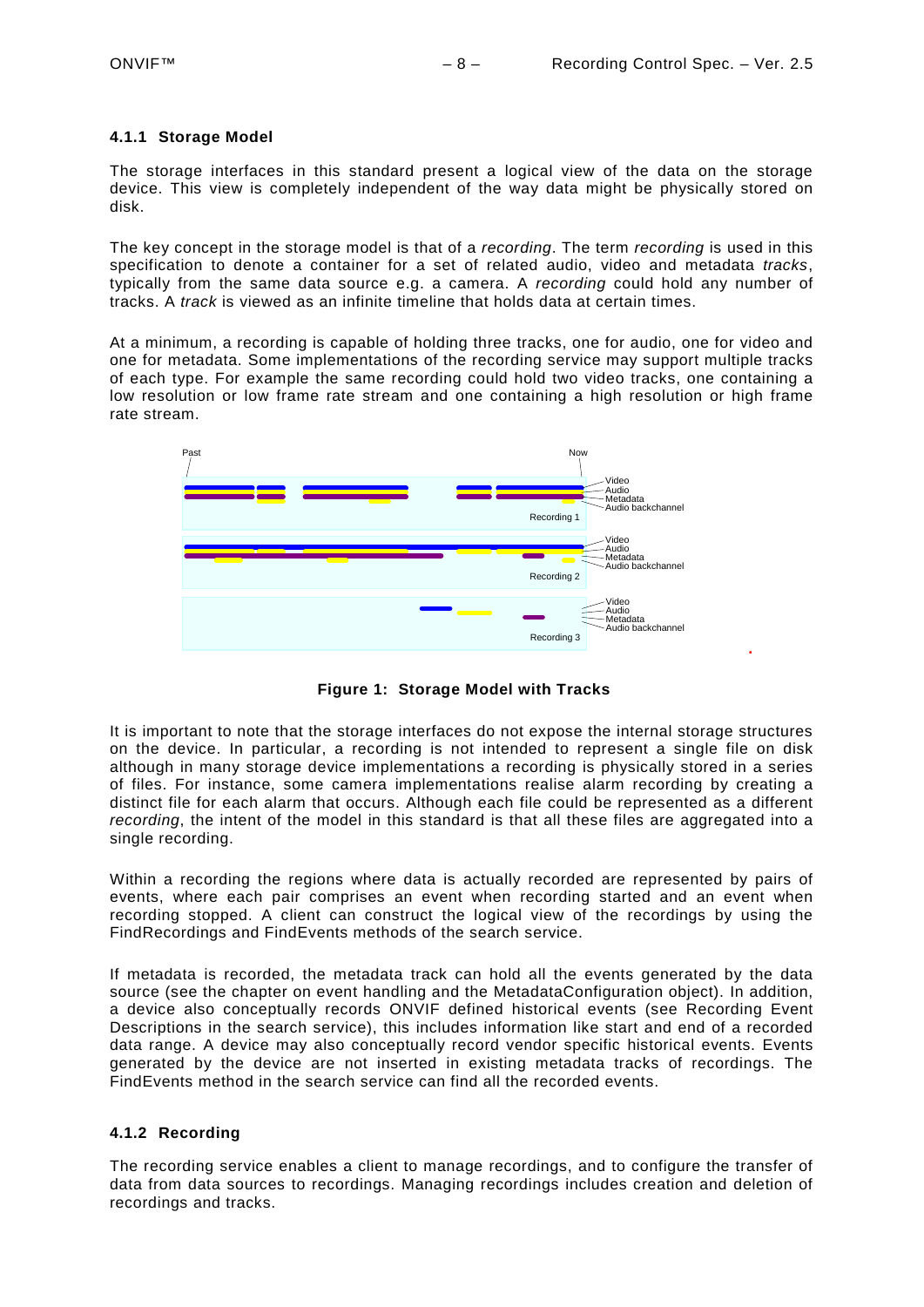Recording jobs transfer data from a recording source to a recording. A recording source can be a receiver object created with the receiver service, or it can be a media profile that encodes data on a local device. The media profile could be used as a source on a camera with embedded storage.

To save data to a recording, a client first creates a recording and ensures that the recording has the necessary tracks. Then the client creates a recording job that pulls data from one or more sources and stores the data to the tracks in the recording.

Clients may set up multiple recording jobs that all record into the same recording. If multiple recording jobs are active, the device uses a priority scheme to select between the tracks defined in the recording jobs. Clients may change the mode of recording jobs at any time, thereby providing means to implement features like alarm recording or manual recording.

The recording job relies on the receiver service for receiving the data from other devices through receiver objects identified by ReceiverTokens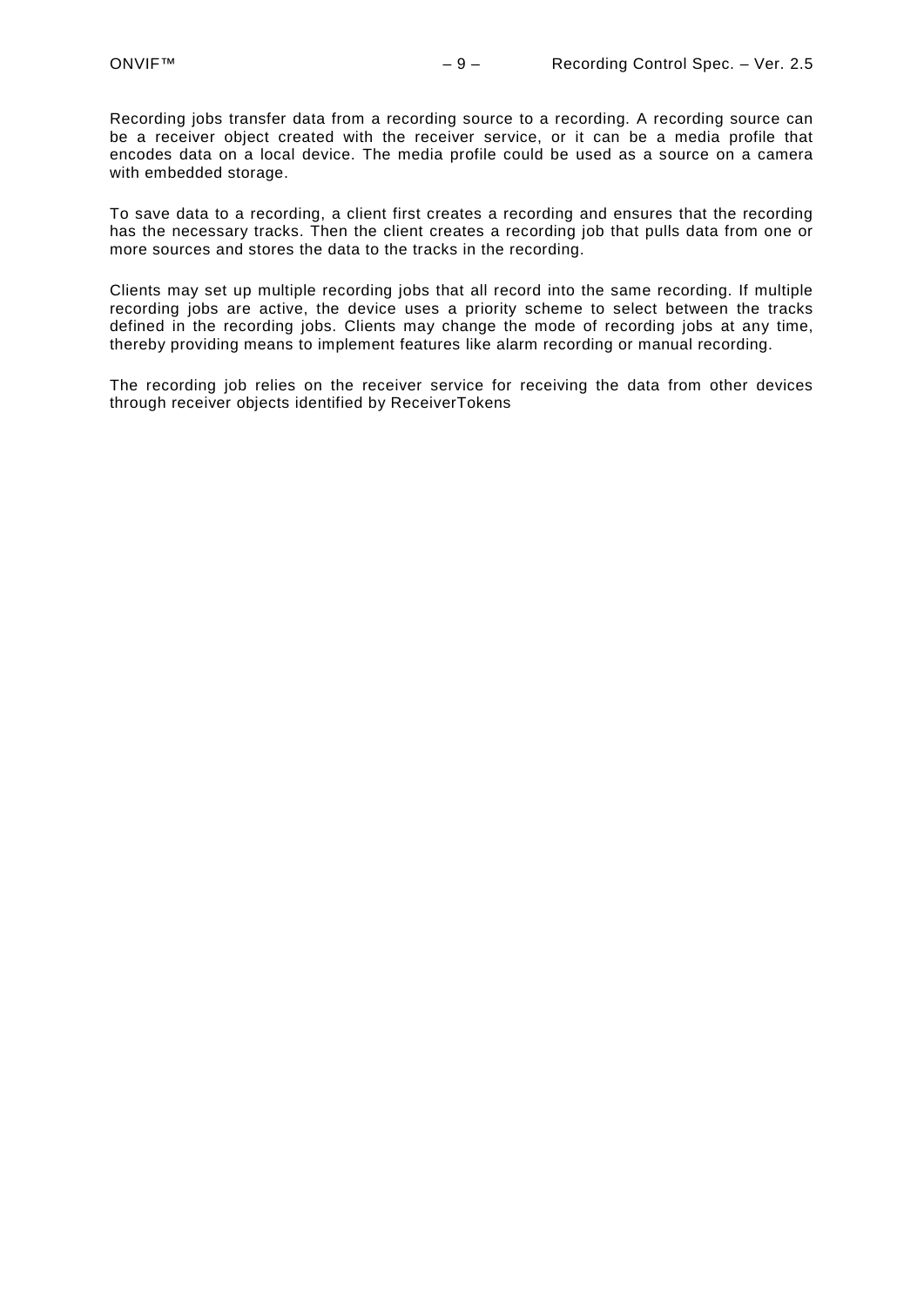# <span id="page-9-0"></span>**5 Recording control**

#### <span id="page-9-1"></span>**5.1 Introduction**

The recording service enables a client to manage recordings, and to configure the transfer of data from data sources to recordings. Managing recordings includes creation and deletion of recordings and tracks, as well as locking and unlocking ranges of recordings and deletion of recorded data.

Recording jobs transfer data from a recording source to a recording. A recording source can be a receiver object created with the receiver service, or it can be a media profile that encodes data on a local device. The media profile could be used as a source on a camera with embedded storage.

The term *recording* is used in this specification to denote a container for a set of audio, video and metadata tracks. A recording could hold any number of tracks. A track is viewed as an infinite timeline that holds data at certain times.



**Figure 2: Example of recordings and tracks**

The figure shows three recordings, each with a video, a metadata and two audio tracks. Here second audio track is used for storing the audio backchannel.

At a minimum, a recording shall be capable of holding three tracks, one for audio, one for video and one for metadata. Some implementations of the recording service may support multiple tracks of each type. All recorded data of a track shall have the same encoding.

To save data to a recording, a client first creates a recording and ensures that the recording has the necessary tracks. Then the client creates a recording job that pulls data from one or more sources and stores the data to the tracks in the recording.

Clients may set up multiple recording jobs that all record into the same recording. If multiple recording jobs are active, the device uses a priority scheme to select between the tracks defined in the recording jobs. Clients may change the mode of recording jobs at any time, thereby providing means to implement features like alarm recording or manual recording.

The recording job relies on the receiver service for receiving the data from other devices through receiver objects identified by ReceiverTokens

For the cases where a client uses a receiver object with a single recording job, the recording service can auto create and auto delete receiver objects. Autocreation is signalled with the AutoCreateReceiver flag in the recording job configuration structure. Receiver objects created this way shall be automatically deleted when no recording job uses them anymore. A receiver object that is automatically created shall have all its fields set to empty values. The client should configure the receiver object after it has created the recording job.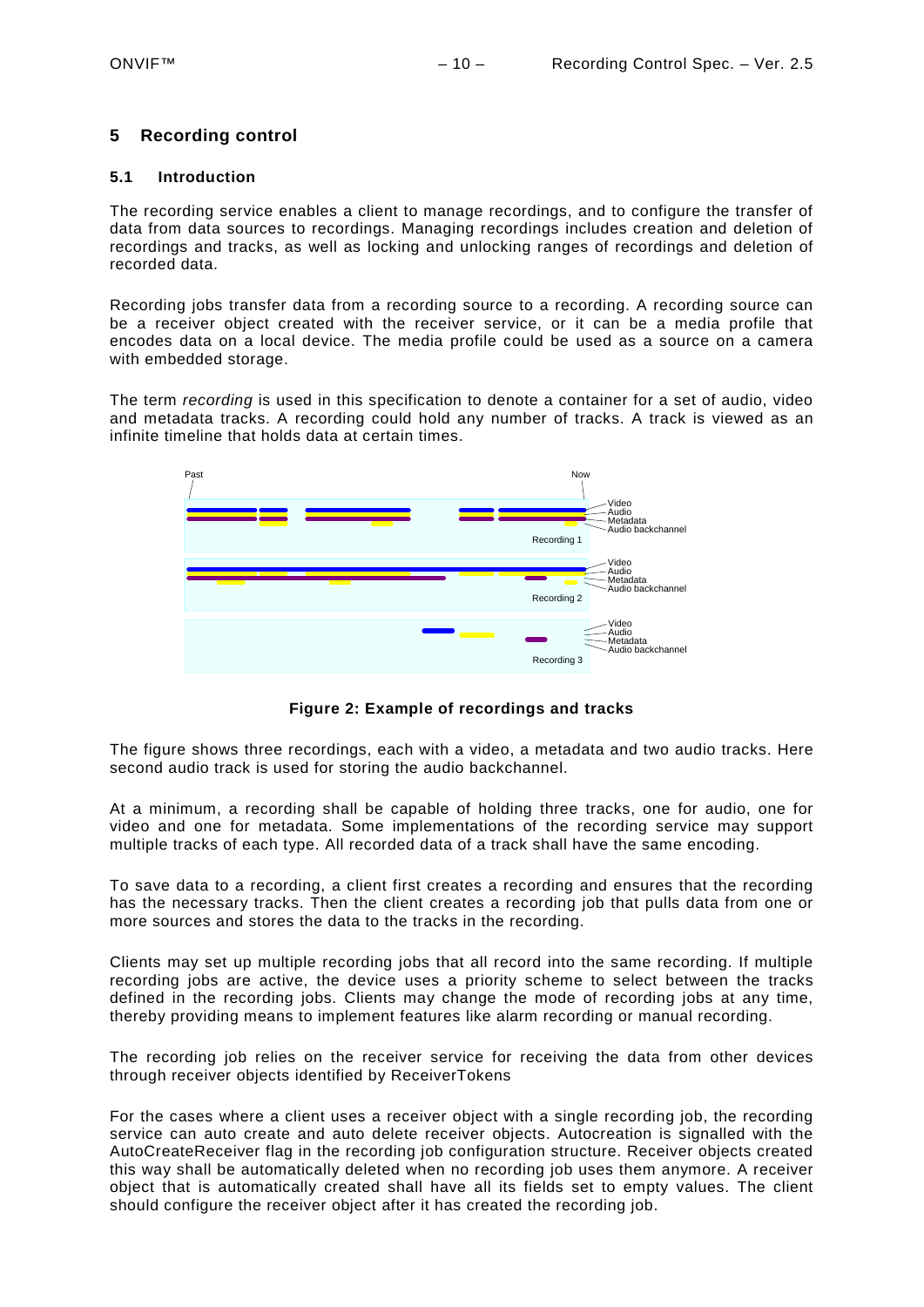The ONVIF view of recordings is a logical one which is independent of the way recordings are physically stored on disk. For instance, some camera implementations realise alarm recording by creating a distinct file on a FAT file system for each alarm that occurs. Although each file could be represented as a different ONVIF recording, the intent of the model in this standard is that all these files are aggregated into a single recording. By searching for the "DataPresent" event with the FindEvents method of the search service, a client can locate the times at which video started to be recorded and where video stopped being recorded.

If Metadata is recorded, the metadata can also hold all the events generated by the data source (see section event handling of the ONVIF Core Specification and section on Metadata configuration in the ONVIF Media Service Specification). In addition, a device also conceptually record ONVIF defined historical events (see Recording Event Descriptions in the search service), this includes information like start and end of a recorded data range. A device may also conceptually record vendor specific historical events. Events generated by the device are not inserted in existing metadata tracks of recordings. The FindEvents method in the search service can find all the recorded events. Many device implementations will automatically delete the oldest recorded data from storage in order to free up space for new recordings. Locks provide a mechanism to allow a user to select ranges of data. A range of data that is locked does not get deleted automatically. Support for locks is reserved for future versions of the specification.

#### <span id="page-10-0"></span>**5.2 General Requirements**

All the objects created within the recording service shall be persistent  $-$  i.e. they shall survive a power cycle. Likewise, all the configuration data in the objects shall be persistent.

#### <span id="page-10-1"></span>**5.3 Data structures**

#### <span id="page-10-2"></span>**5.3.1 RecordingConfiguration**

The RecordingConfiguration structure shall be used to configure recordings through CreateRecordings and Get/SetRecordingConfiguration.

**MaximumRetentionTime** specifies the maximum time that data in any track within the recording shall be stored. The device shall delete any data older than the maximum retention time. Such data shall not be accessible anymore. If the MaximumRetentionPeriod is set to 0, the device shall not limit the retention time of stored data, except by resource constraints. Whatever the value of MaximumRetentionTime, the device may automatically delete recordings to free up storage space for new recordings.

None of the other fields defined in this structure shall be used by the device. Instead, it simply stores this information, and it shall return it through the *GetRecordingConfiguration* and *GetRecordingInformation* (see ONVIF Recording Search Service Specification) methods.

A device may truncate any descriptive string without causing a fault if it exceeds the supported length. Descriptive strings are Location, Description and Content.

# <span id="page-10-3"></span>**5.3.2 TrackConfiguration**

The TrackConfiguration structure shall be used to configure tracks using CreateTrack and Get/SetTrackConfiguration

The TrackConfiguration contains the following fields:

The **TrackType** defines the data type of the track. It shall be equal to the strings "Video", "Audio" or "Metadata". The track shall only be able to hold data of that type.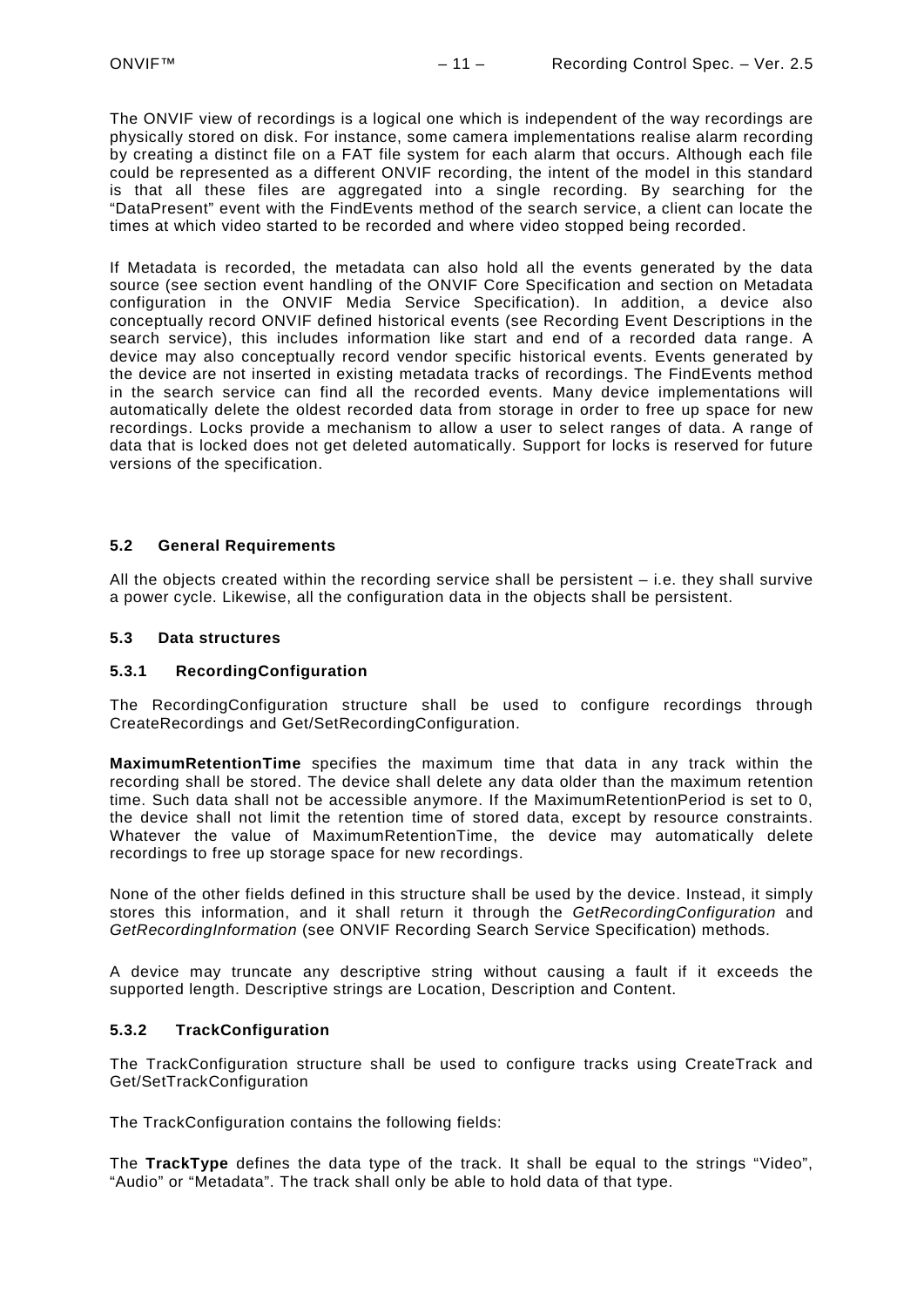None of the other fields defined in this structure shall be used by the device. Instead, it simply stores this information, and it shall return it through the *GetTrackConfiguration* and *GetRecordingInformation* (see ONVIF Recording Search Service Specification) methods.

#### <span id="page-11-0"></span>**5.3.3 RecordingJobConfiguration**

The RecordingJobConfiguration structure shall hold the configuration for a recording job. As a UML diagram, the RecordingJobConfiguration can be viewed as:



The RecordingJobConfiguration holds the following fields:

**RecordingToken**: Identifies the recording to which this job shall store the received data.

**Mode**: If it is idle, nothing shall happen. If it is active and the recording job has the highest priority, the device shall try to obtain data from the receivers. A client shall use GetRecordingJobState to determine if data transfer is really taking place. The only valid values for Mode shall be "Idle" and "Active".

**Priority**: This shall be a non-negative number. If there are multiple recording jobs that store data to the same track, the device will only store the data for the recording job with the highest priority. The priority is specified per recording job, but the device shall determine the priority of each track individually. If there are two recording jobs with the same priority, the device shall record the data corresponding to the recording job that was activated the latest.

The value 0 indicates the lowest priority. Higher values shall indicate a higher priority.

**SourceToken**: This field shall be a reference to the source of the data. The type of the source is determined by the attribute Type in the SourceToken structure. If Type is http://www.onvif.org/ver10/schema/Receiver, the token is a ReceiverReference. In this case<br>the device shall receive the data over the network. If Type is the device shall receive the data over the network. If Type is http://www.onvif.org/ver10/schema/Profile, the token identifies a media profile, instructing the device to obtain data from a profile that exists on the local device.

A device that includes the ONVIF Media Service shall support a Media Profile token and a device that includes the ONVIF Receiver Service shall support a Receiver token.

If the **SourceToken** is omitted, **AutoCreateRecevier** shall be true.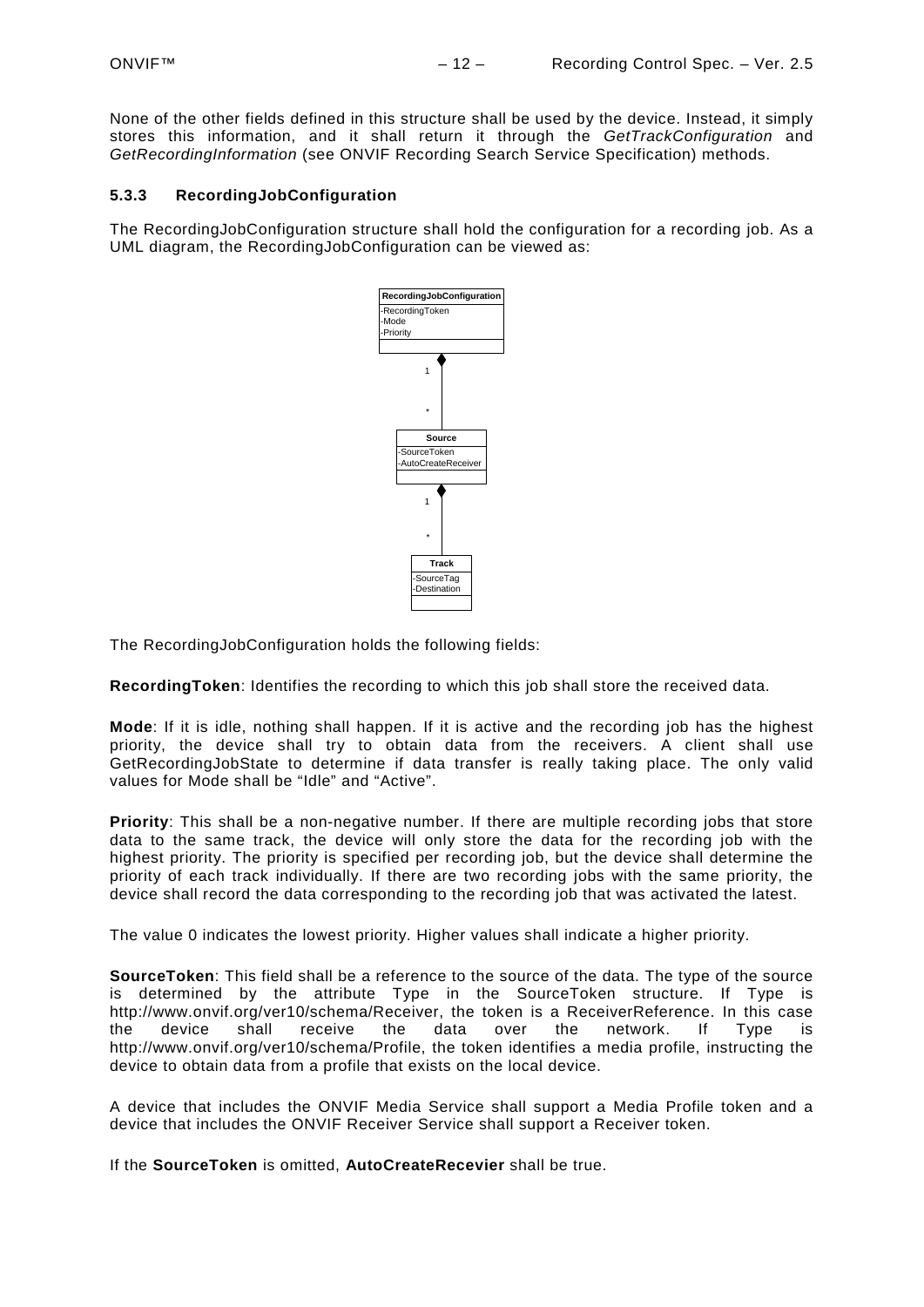**AutoCreateReceiver**: If this field is TRUE, and if the **SourceToken** is omitted, the device shall create a receiver object (through the receiver service) and assign the ReceiverReference to the **SourceToken** field. When retrieving the RecordingJobConfiguration from the device, the **AutoCreateReceiver** field shall never be present.

**SourceTag**: If the received RTSP stream contains multiple tracks of the same type, the **SourceTag** differentiates between those Tracks.

**Destination**: The destination is the track token of the track to which the device shall store the received data. All tracks must belong to the recording identified by the RecordingToken.

The TrackInformation field for a Track holds a single Source. In case multiple RecordingJobs with differing Source are recording to the same Track it is undefined which of them is reported in the corresponding TrackInformation of the the RecordingSearch API.

#### <span id="page-12-0"></span>**5.4 CreateRecording**

CreateRecording shall create a new recording. The new recording shall be created with a track for each supported *TrackType* see section [5.21.](#page-23-1)

This method is optional. It shall be available if the Recording/DynamicRecordings capability is TRUE.

| <b>CreateRecording</b>                                       | <b>Access Class: ACTUATE</b>                   |                                                                                                                       |
|--------------------------------------------------------------|------------------------------------------------|-----------------------------------------------------------------------------------------------------------------------|
| Message name                                                 | <b>Description</b>                             |                                                                                                                       |
| CreateRecordingRequest                                       |                                                | Contains the initial configuration for the recording<br>tt:RecordingConfiguration RecordingConfiguration $[1][1]$     |
| CreateRecordingResponse                                      | Returns the reference to the created recroding |                                                                                                                       |
|                                                              | tt:RecordingReference RecordingToken[1][1]     |                                                                                                                       |
| <b>Fault codes</b>                                           | <b>Description</b>                             |                                                                                                                       |
| env:Receiver<br>ter:Action<br>ter:MaxRecordings              |                                                | The device cannot create a new recording because it already<br>has the maximum number of recordings that it supports. |
| env:Sender<br>ter:InvalidArgVal<br>ter:BadConfiguration      | The RecordConfiguration is invalid.            |                                                                                                                       |
| env:Receiver<br>ter:ActionNotSupported<br>ter:NotImplemented | This optinal method is not implemented         |                                                                                                                       |

#### **Table 2: CreateRecording command**

When successfully completed, CreateRecording shall have created three tracks with the following configurations:

| TrackToken | TrackType |
|------------|-----------|
| VIDEO001   | Video     |
| AUDIO001   | Audio     |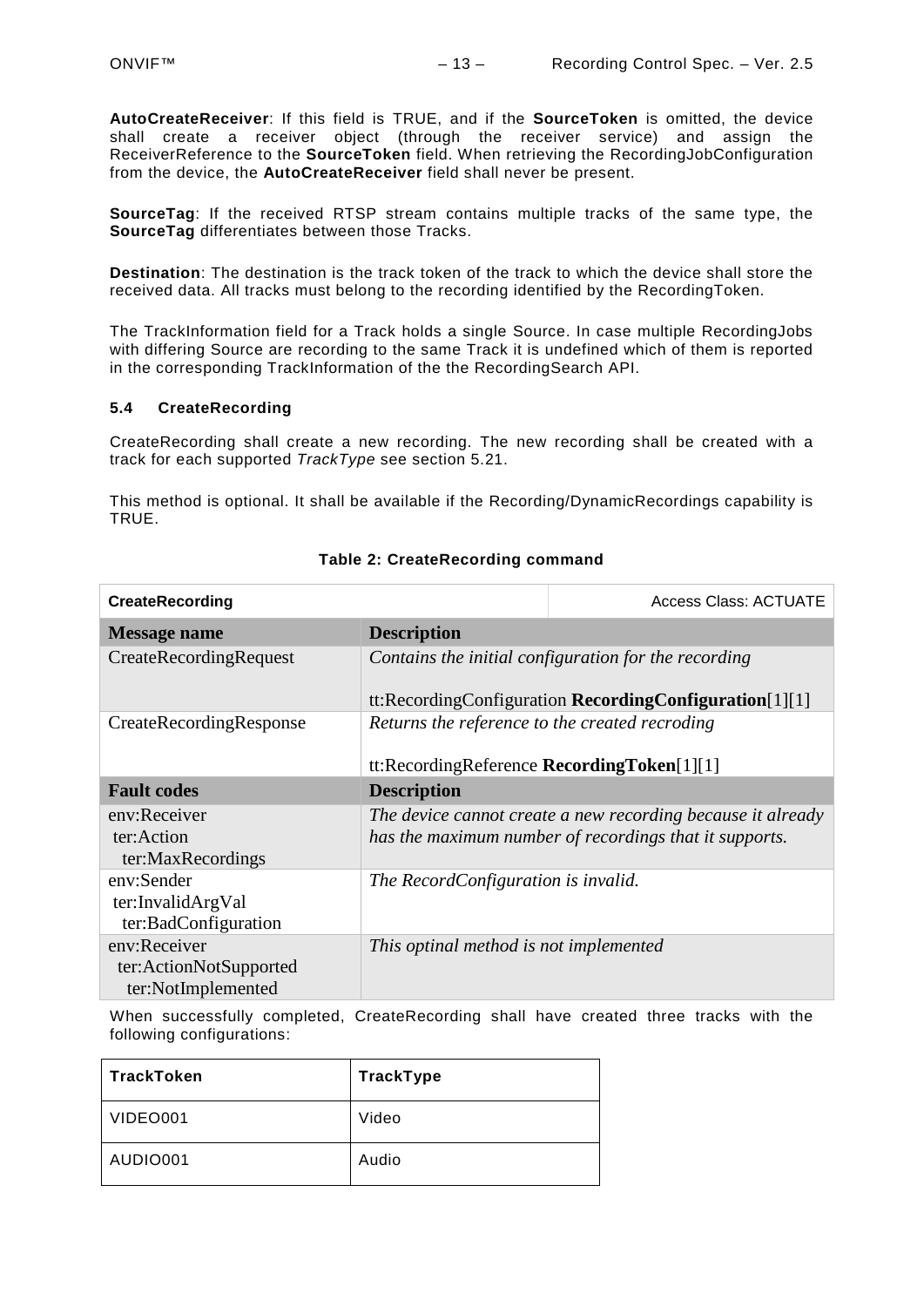| META001 | Metadata |
|---------|----------|
|         |          |

The RecordingConfiguration shall have the MaximumRetentionTime set to 0 (unlimited) and all TrackConfigurations shall have the Description set to the empty string.

# <span id="page-13-0"></span>**5.5 DeleteRecording**

DeleteRecording shall delete a recording object. Whenever a recording is deleted, the device shall delete all the tracks that are part of the recording, and it shall delete all the Recording Jobs that record into the recording. For each deleted recording job, the device shall also delete all the receiver objects associated with the recording job that are automatically created using the AutoCreateReceiver field of the recording job configuration structure and are not used in any other recording job.

This method is optional. It shall be available if the Recording/DynamicRecordings capability is TRUE.

| <b>DeleteRecording</b>                                        |                                                                                                 | <b>Access Class: ACTUATE</b>                      |
|---------------------------------------------------------------|-------------------------------------------------------------------------------------------------|---------------------------------------------------|
| Message name                                                  | <b>Description</b>                                                                              |                                                   |
| DeleteRecordingRequest                                        | Identifies the recording that shall be deleted<br>tt:RecordingReference RecordingToken $[1][1]$ |                                                   |
| DeleteRecordingResponse                                       | This message shall be empty.                                                                    |                                                   |
| <b>Fault codes</b>                                            | <b>Description</b>                                                                              |                                                   |
| env:Sender<br>ter:InvalidArgVal<br>ter:NoRecording            | recording                                                                                       | The RecordingToken does not reference an existing |
| env:Receiver<br>ter: ActionNotSupported<br>ter:NotImplemented | The device cannot delete recordings                                                             |                                                   |
| env:Receiver<br>ter:Action<br>ter:CannotDelete                | This specific recording cannot be deleted                                                       |                                                   |
| $A - 1B - 2 - 11$                                             |                                                                                                 |                                                   |

# **Table 3: DeleteRecording command**

#### <span id="page-13-1"></span>**5.6 GetRecordings**

GetRecordings shall return a description of all the recordings in the device. This description shall include a list of all the tracks for each recording.

#### **Table 4: GetRecordings command**

| <b>GetRecordings</b>  |                                                                                                                  | Access Class: READ MEDIA |
|-----------------------|------------------------------------------------------------------------------------------------------------------|--------------------------|
| <b>Message name</b>   | <b>Description</b>                                                                                               |                          |
| GetRecordingsRequest  | This shall be an empty message                                                                                   |                          |
| GetRecordingsResponse | The <b>RecordingItem</b> identifies a recording and its current<br>configuration<br>tt:GetRecordingsResponseItem |                          |
|                       |                                                                                                                  |                          |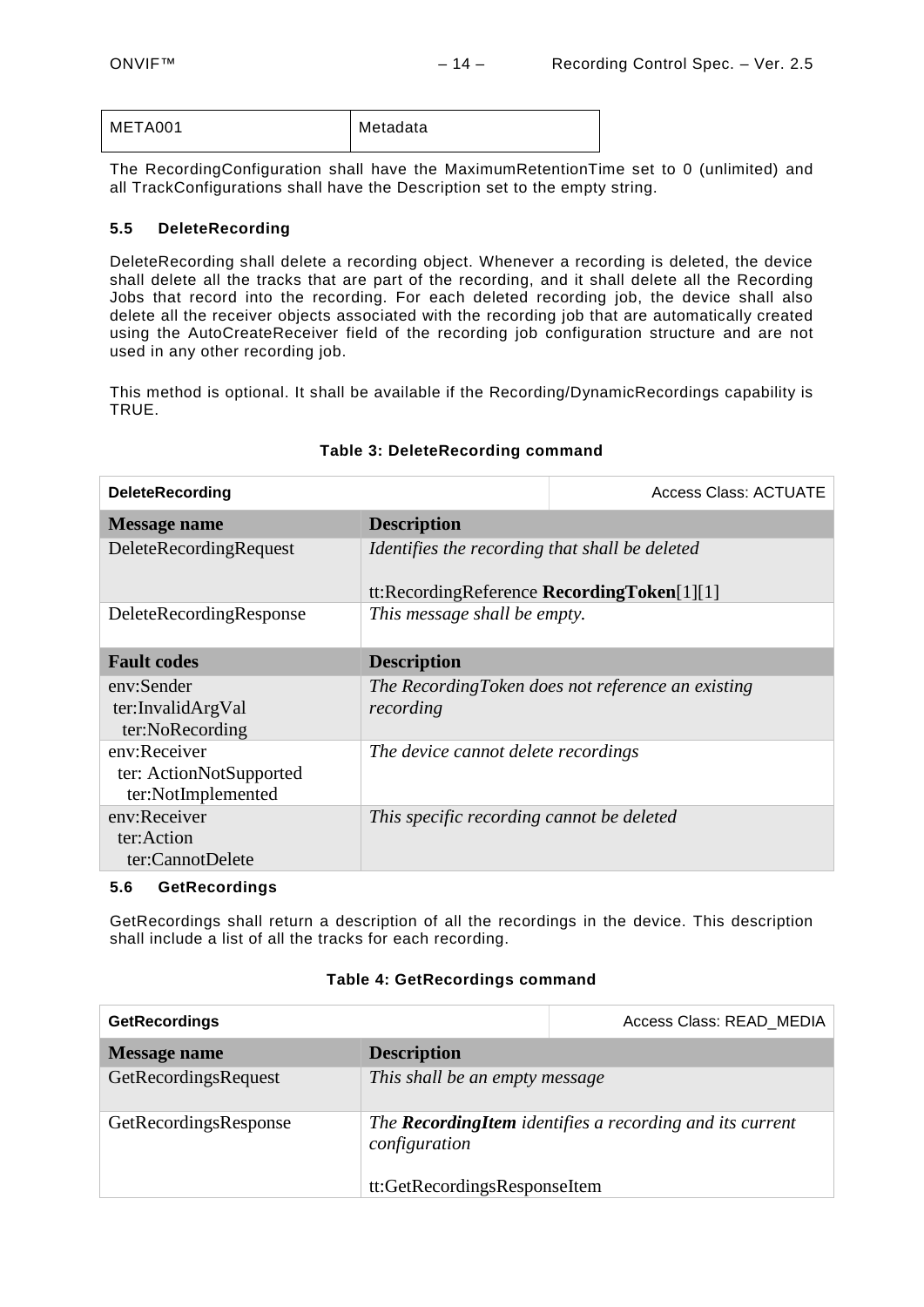|                            | RecordingItem[0][unbounded] |  |
|----------------------------|-----------------------------|--|
| <b>Fault codes</b>         | <b>Description</b>          |  |
| No command specific faults |                             |  |

# <span id="page-14-0"></span>**5.7 SetRecordingConfiguration**

SetRecordingConfiguration shall change the configuration of a recording

| SetRecordingConfiguration                                |                                                                                                                                                                                                                                                                                     | <b>Access Class: ACTUATE</b>                      |  |
|----------------------------------------------------------|-------------------------------------------------------------------------------------------------------------------------------------------------------------------------------------------------------------------------------------------------------------------------------------|---------------------------------------------------|--|
| <b>Message name</b>                                      | <b>Description</b>                                                                                                                                                                                                                                                                  |                                                   |  |
| SetRecordingConfigurationReq<br>uest                     | The <b>Recording Token</b> shall identify the recording that shall<br>be changed. The <b>RecordingConfiguration</b> shall be the new<br>configuration for that recording<br>tt:RecordingReference RecordingToken[1][1]<br>tt:RecordingConfiguration RecordingConfiguration $[1][1]$ |                                                   |  |
| SetRecordingConfigurationResp<br>onse                    | This message shall be empty.                                                                                                                                                                                                                                                        |                                                   |  |
| <b>Fault codes</b>                                       | <b>Description</b>                                                                                                                                                                                                                                                                  |                                                   |  |
| env:Sender<br>ter:InvalidArgVal<br>ter: BadConfiguration | The configuration is invalid.                                                                                                                                                                                                                                                       |                                                   |  |
| env:Sender<br>ter:InvalidArgVal<br>ter:NoRecording       | recording                                                                                                                                                                                                                                                                           | The RecordingToken does not reference an existing |  |

# **Table 5: SetRecordingConfiguration command**

# <span id="page-14-1"></span>**5.8 GetRecordingConfiguration**

GetRecordingConfiguration shall retrieve the recording configuration for a recording

# **Table 6: GetRecordingConfiguration command**

| GetRecordingConfiguration                                                     | Access Class: READ MEDIA                  |                                                                                                                 |
|-------------------------------------------------------------------------------|-------------------------------------------|-----------------------------------------------------------------------------------------------------------------|
| <b>Message name</b>                                                           | <b>Description</b>                        |                                                                                                                 |
| GetRecordingConfigurationReq<br>the configuration shall be retrieved.<br>uest |                                           | The <b>Recording Token</b> shall identify the recording for which<br>tt:RecordingReference RecordingToken[1][1] |
| GetRecordingConfigurationRes<br>ponse                                         | configuration for the specified recording | The RecordingConfiguration shall be the current<br>tt:RecordingConfiguration RecordingConfiguration $[1][1]$    |
| <b>Fault codes</b>                                                            | <b>Description</b>                        |                                                                                                                 |
| env:Sender<br>ter:InvalidArgVal<br>ter:NoRecording                            | recording                                 | The RecordingToken does not reference an existing                                                               |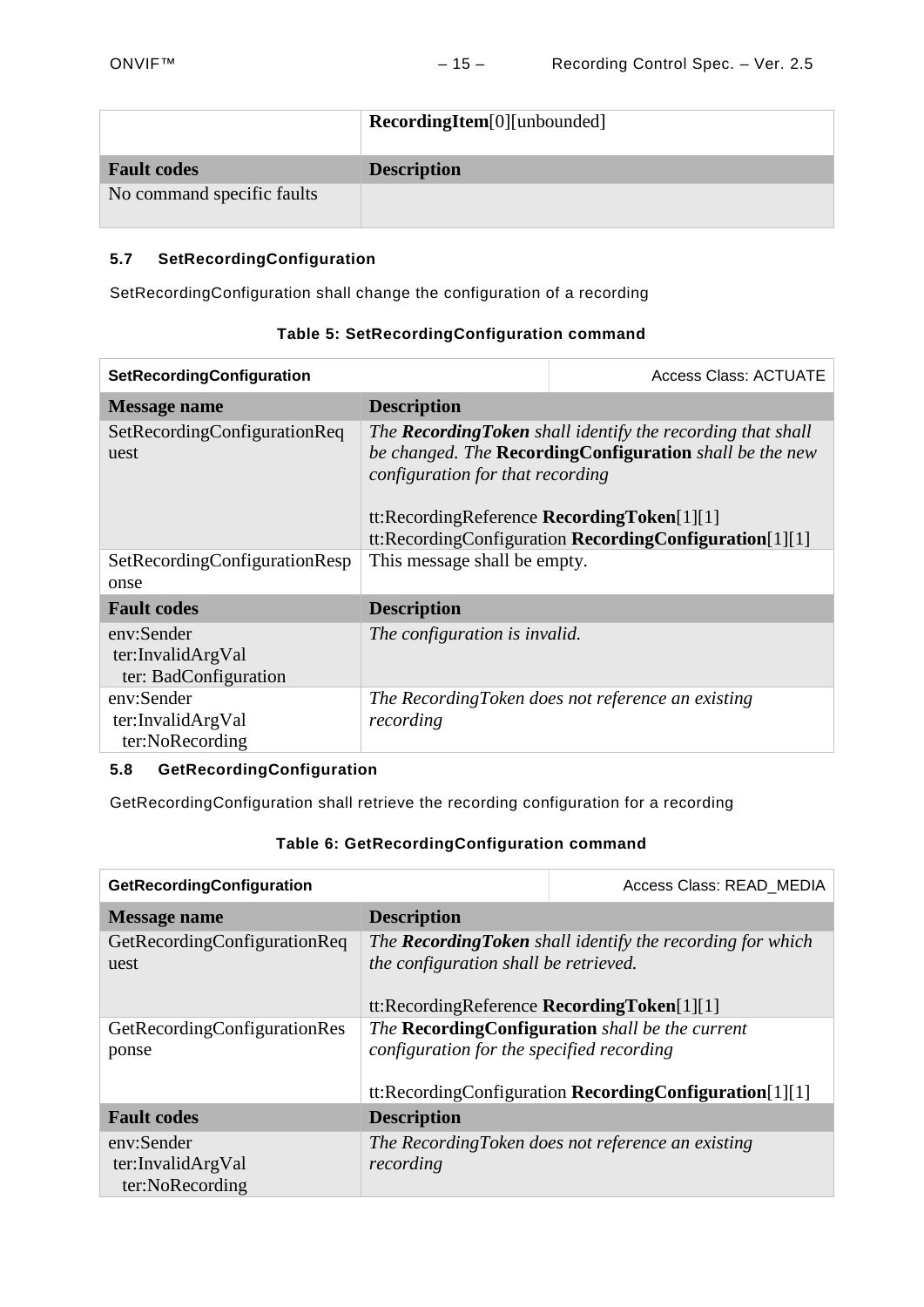#### <span id="page-15-0"></span>**5.9 CreateTrack**

This method shall create a new track within a recording if the method GetRecordingOptions signals spare tracks for the recording. For a track to be created the SpareXXX (where XXX is the track type) needs to be set.

This method is optional. It shall be available if the Recording/DynamicTracks capability is TRUE.

| <b>CreateTrack</b>                                           |                                                                                    | <b>Access Class: ACTUATE</b>                                                                                                                                                       |
|--------------------------------------------------------------|------------------------------------------------------------------------------------|------------------------------------------------------------------------------------------------------------------------------------------------------------------------------------|
| <b>Message name</b>                                          | <b>Description</b>                                                                 |                                                                                                                                                                                    |
| <b>CreateTrackRequest</b>                                    | the configuration for the new track.<br>tt:RecordingReference RecordingToken[1][1] | The Recording Token shall identify the recording to which a<br>track shall be added. The <b>TrackConfiguration</b> shall provide<br>tt:TrackConfiguration TrackConfiguration[1][1] |
| CreateTrackResponse                                          | the new track belongs.<br>tt:TrackReference TrackToken[1][1]                       | The TrackToken shall identify the newly created track. The<br><b>TrackToken</b> shall be unique within the recoding to which                                                       |
| <b>Fault codes</b>                                           | <b>Description</b>                                                                 |                                                                                                                                                                                    |
| env:Sender<br>ter:InvalidArgVal<br>ter:NoRecording           | recording                                                                          | The RecordingToken does not reference an existing                                                                                                                                  |
| env:Receiver<br>ter:Action<br>ter:MaxTracks                  | has been reached.                                                                  | The new track cannot be created because the maximum<br>number of tracks that the device supports for this recording                                                                |
| env:Sender<br>ter:InvalidArgVal<br>ter:BadConfiguration      | The TrackConfiguration is invalid.                                                 |                                                                                                                                                                                    |
| env:Receiver<br>ter:ActionNotSupported<br>ter:NotImplemented | This optinal method is not implemented                                             |                                                                                                                                                                                    |

A TrackToken in itself does not uniquely identify a specific track. Tracks within different recordings may have the same TrackToken.

# <span id="page-15-1"></span>**5.10 DeleteTrack**

DeleteTrack shall remove a track from a recording. All the data in the track shall be deleted.

This method is optional. It shall be available if the Recording/DynamicTracks capability is TRUE.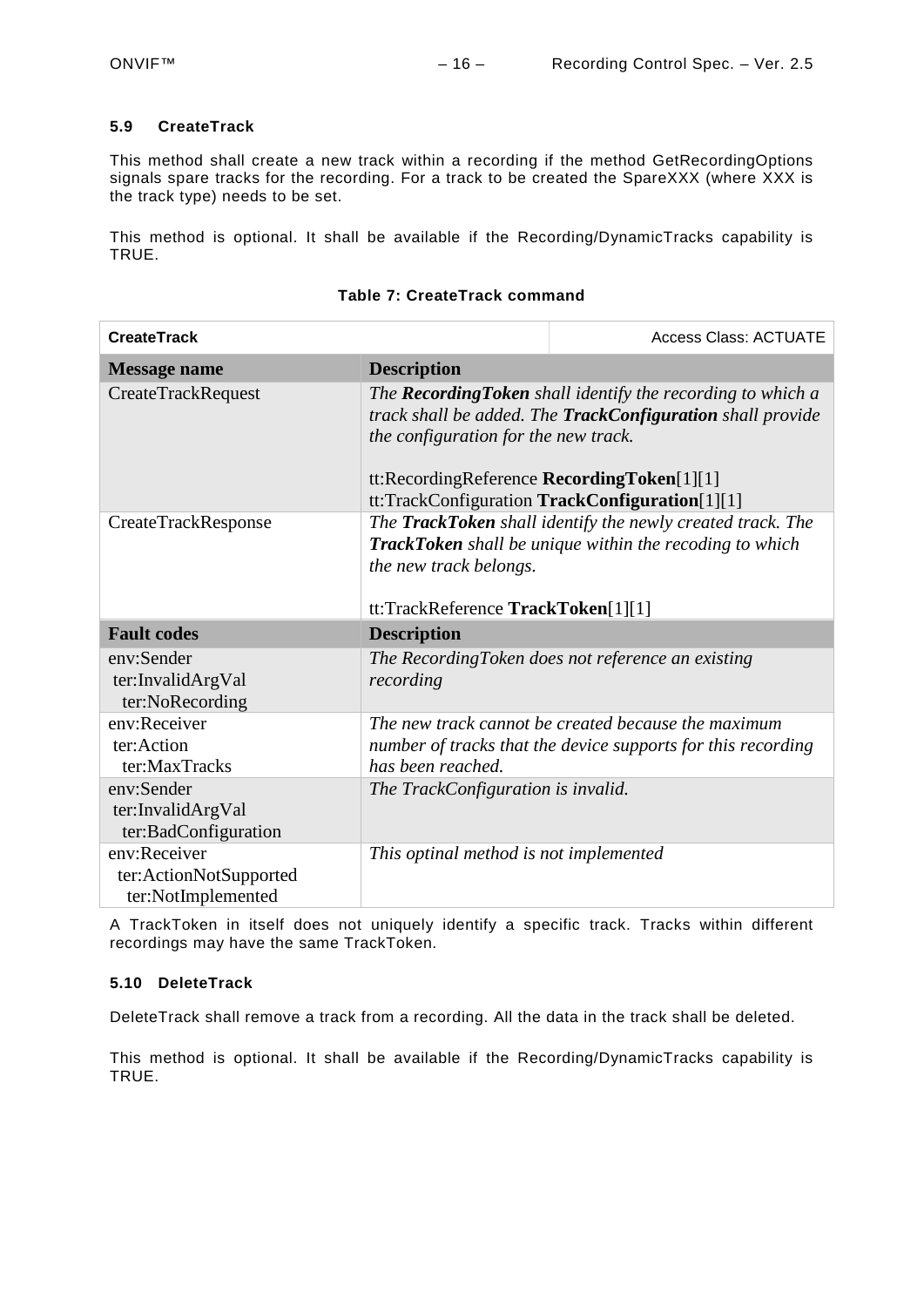| <b>DeleteTrack</b>                                           |                                                                                                      | <b>Access Class: ACTUATE</b>                                                                                      |
|--------------------------------------------------------------|------------------------------------------------------------------------------------------------------|-------------------------------------------------------------------------------------------------------------------|
| <b>Message name</b>                                          | <b>Description</b>                                                                                   |                                                                                                                   |
| <b>DeleteTrackRequest</b>                                    | track to delete.<br>tt:RecordingReference RecordingToken[1][1]<br>tt:TrackReference TrackToken[1][1] | The Recording Token shall identify the recording from<br>which to delete the track. The TrackToken identifies the |
| DeleteTrackResponse                                          | This message shall be empty.                                                                         |                                                                                                                   |
| <b>Fault codes</b>                                           | <b>Description</b>                                                                                   |                                                                                                                   |
| env:Receiver<br>ter:ActionNotSupported<br>ter:NotImplemented |                                                                                                      | The device does not implement the DeleteTrack method.                                                             |
| env:Sender<br>ter:InvalidArgVal<br>ter:NoTrack               | recording.                                                                                           | The TrackToken does not reference an existing track of the                                                        |
| env:Sender<br>ter:InvalidArgVal<br>ter:NoRecording           | recording                                                                                            | The RecordingToken does not reference an existing                                                                 |
| env:Receiver<br>ter:Action<br>ter:CannotDelete               | This specific track cannot be deleted                                                                |                                                                                                                   |

# **Table 8: DeleteTrack command**

# <span id="page-16-0"></span>**5.11 GetTrackConfiguration**

GetTrackConfiguration shall retrieve the configuration for a specific track.

| GetTrackConfiguration                              |                                                                                  | Access Class: READ MEDIA                                                                                       |
|----------------------------------------------------|----------------------------------------------------------------------------------|----------------------------------------------------------------------------------------------------------------|
| Message name                                       | <b>Description</b>                                                               |                                                                                                                |
| GetTrackConfigurationRequest                       | tt:RecordingReference RecordingToken[1][1]<br>tt:TrackReference TrackToken[1][1] | The Recording Token and Track Token shall identify the<br>recording from which to get the track configuration. |
| GetTrackConfigurationRespons                       |                                                                                  | tt:TrackConfiguration TrackConfiguration[1][1]                                                                 |
| e                                                  |                                                                                  |                                                                                                                |
| <b>Fault codes</b>                                 | <b>Description</b>                                                               |                                                                                                                |
| env:Sender<br>ter:InvalidArgVal<br>ter:NoTrack     | recording.                                                                       | The TrackToken does not reference an existing track of the                                                     |
| env:Sender<br>ter:InvalidArgVal<br>ter:NoRecording | recording                                                                        | The RecordingToken does not reference an existing                                                              |

# **Table 9: GetTrackConfiguration command**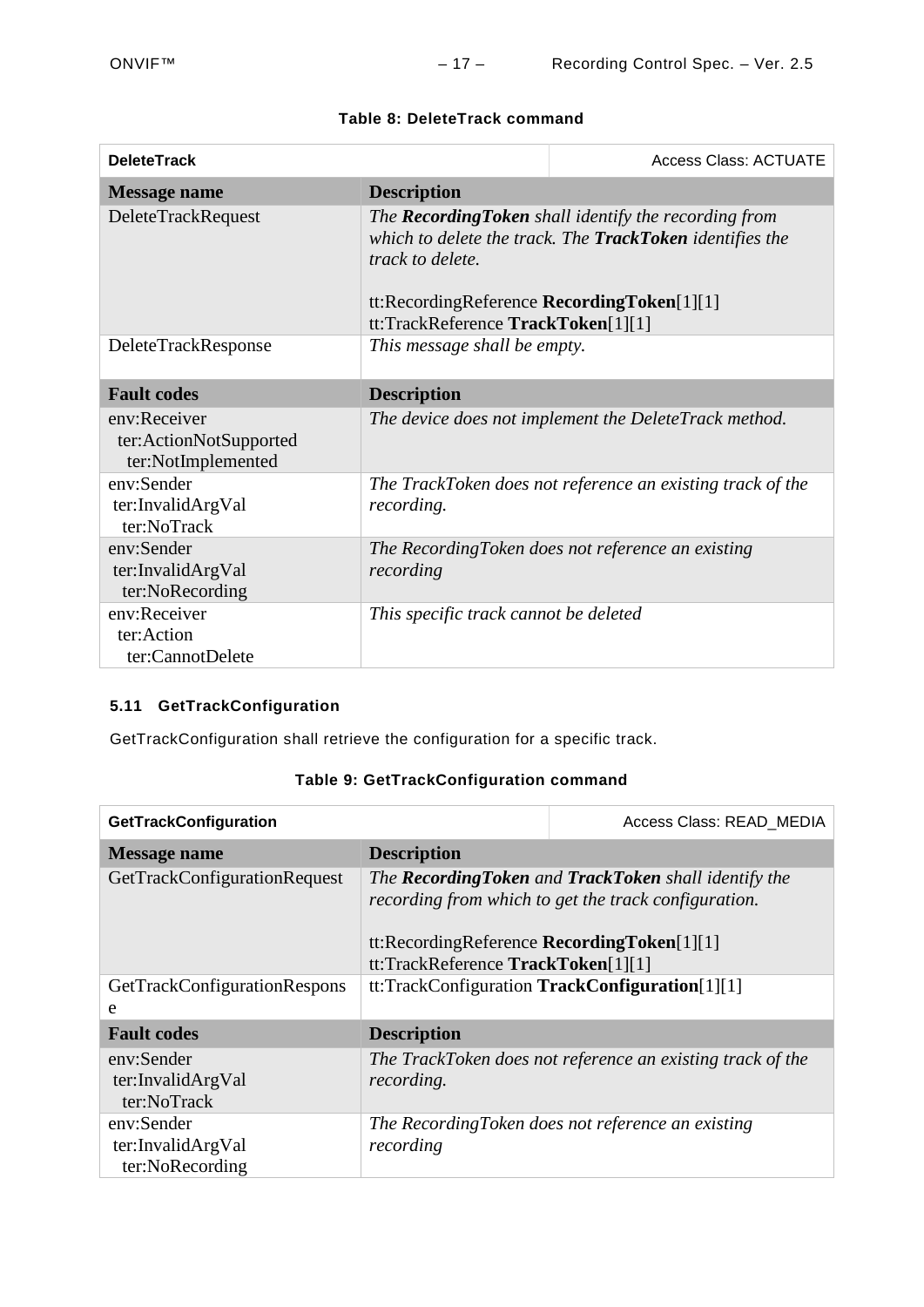# <span id="page-17-0"></span>**5.12 SetTrackConfiguration**

SetTrackConfiguration shall change the configuration of a track. TrackType shall be ignored by the device as it can't be changed. The TrackConfiguration is the new configuration for the track.

| SetTrackConfiguration                                   |                                                                                  | <b>Access Class: ACTUATE</b>                                                                                                                                                                                                                                 |
|---------------------------------------------------------|----------------------------------------------------------------------------------|--------------------------------------------------------------------------------------------------------------------------------------------------------------------------------------------------------------------------------------------------------------|
| <b>Message name</b>                                     | <b>Description</b>                                                               |                                                                                                                                                                                                                                                              |
| SetTrackConfigurationRequest                            | tt:RecordingReference RecordingToken[1][1]<br>tt:TrackReference TrackToken[1][1] | The <b>Recording Token</b> and <b>TrackToken</b> shall identify the<br>track for which to set the track configuration. The<br><b>TrackConfiguration</b> is the new configuration for the track.<br>$tt:TrackConfiguration \textbf{TrackConfiguration[1][1]}$ |
| SetTrackConfigurationResponse                           | This message shall be empty.                                                     |                                                                                                                                                                                                                                                              |
| <b>Fault codes</b>                                      | <b>Description</b>                                                               |                                                                                                                                                                                                                                                              |
| env:Sender<br>ter:InvalidArgVal<br>ter:NoTrack          | recording.                                                                       | The TrackToken does not reference an existing track of the                                                                                                                                                                                                   |
| env:Sender<br>ter:InvalidArgVal<br>ter:NoRecording      | recording                                                                        | The RecordingToken does not reference an existing                                                                                                                                                                                                            |
| env:Sender<br>ter:InvalidArgVal<br>ter:BadConfiguration |                                                                                  | The contents of the configuration object are invalid.                                                                                                                                                                                                        |

# **Table 10: SetTrackConfiguration command**

# <span id="page-17-1"></span>**5.13 CreateRecordingJob**

CreateRecordingJob shall create a new recording job. A device shall support adding a RecordingJob to a recording for which it signals Spare jobs via GetRecordingOptions.

| CreateRecordingJob         |                                                                                                                                                                                                                                                                                               | <b>Access Class: ACTUATE</b>                                                                                                    |
|----------------------------|-----------------------------------------------------------------------------------------------------------------------------------------------------------------------------------------------------------------------------------------------------------------------------------------------|---------------------------------------------------------------------------------------------------------------------------------|
| <b>Message name</b>        | <b>Description</b>                                                                                                                                                                                                                                                                            |                                                                                                                                 |
| CreateRecordingJobRequest  | recording job.                                                                                                                                                                                                                                                                                | <b>JobConfiguration</b> shall hold the configuration for the new<br>tt:RecordingJobConfiguration <b>JobConfiguration</b> [1][1] |
| CreateRecordingJobResponse | The <b>JobToken</b> shall identify the created recording job. The<br><b>JobConfiguration</b> structure shall be the configuration as it<br>is used by the device. This may be different from the<br>JobConfiguration passed to CreateRecordingJob.<br>tt:RecordingJobReference JobToken[1][1] |                                                                                                                                 |
|                            |                                                                                                                                                                                                                                                                                               | tt:RecordingJobConfiguration JobConfiguration[1][1]                                                                             |

# **Table 11: CreateRecordingJob command**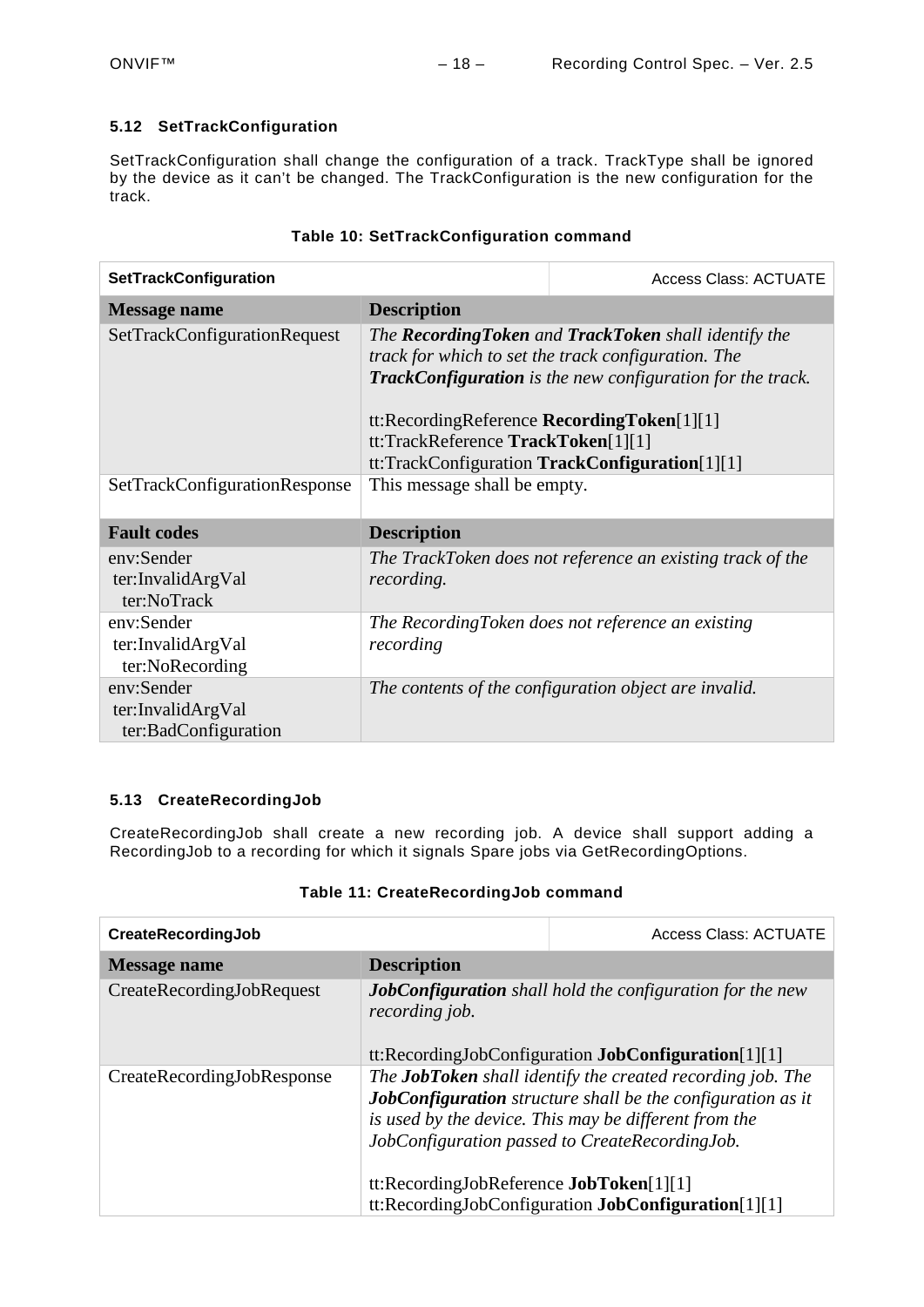| <b>Fault codes</b>   | <b>Description</b>                                             |
|----------------------|----------------------------------------------------------------|
| env:Receiver         | The maximum number of recording jobs that the device can       |
| ter:Action           | handle has been reached.                                       |
| ter:MaxRecordingJobs |                                                                |
| env:Sender           | The contents of the JobConfiguration are invalid.              |
| ter:InvalidArgVal    |                                                                |
| ter:BadConfiguration |                                                                |
| env:Receiver         | If the AutoCreateReceivers flag is TRUE, this error can be     |
| ter:Action           | returned if the receiver service cannot create a new receiver. |
| ter:MaxReceivers     |                                                                |
| env:Sender           | The RecordingToken does not reference an exsiting              |
| ter:InvalidArgVal    | recording.                                                     |
| ter:NoRecording      |                                                                |

The **JobConfiguration** returned from CreateRecordingJob shall be identical to the **JobConfiguration** passed into CreateRecordingJob, except for the ReceiverToken and the AutoCreateReceiver. In the returned structure, the ReceiverToken shall be present and valid and the AutoCreateReceiver field shall be omitted.

#### <span id="page-18-0"></span>**5.14 DeleteRecordingJob**

DeleteRecordingJob removes a recording job. It shall also implicitly delete all the receiver objects associated with the recording job that are automatically created using the AutoCreateReceiver field of the recording job configuration structure and are not used in any other recording job.

| DeleteRecordingJob                                    |                                                     | <b>Access Class: ACTUATE</b>                                       |
|-------------------------------------------------------|-----------------------------------------------------|--------------------------------------------------------------------|
| <b>Message name</b>                                   | <b>Description</b>                                  |                                                                    |
| DeleteRecordingJobRequest                             | deleted.<br>tt:RecordingJobReference JobToken[1][1] | The <b>JobToken</b> shall identify the recording job that shall be |
| DeleteRecordingJobResponse                            | The message shall be empty.                         |                                                                    |
| <b>Fault codes</b>                                    | <b>Description</b>                                  |                                                                    |
| env:Sender<br>ter:InvalidArgVal<br>ter:NoRecordingJob |                                                     | The JobToken does not reference an existing job                    |

# **Table 12: DeleteRecordingJob command**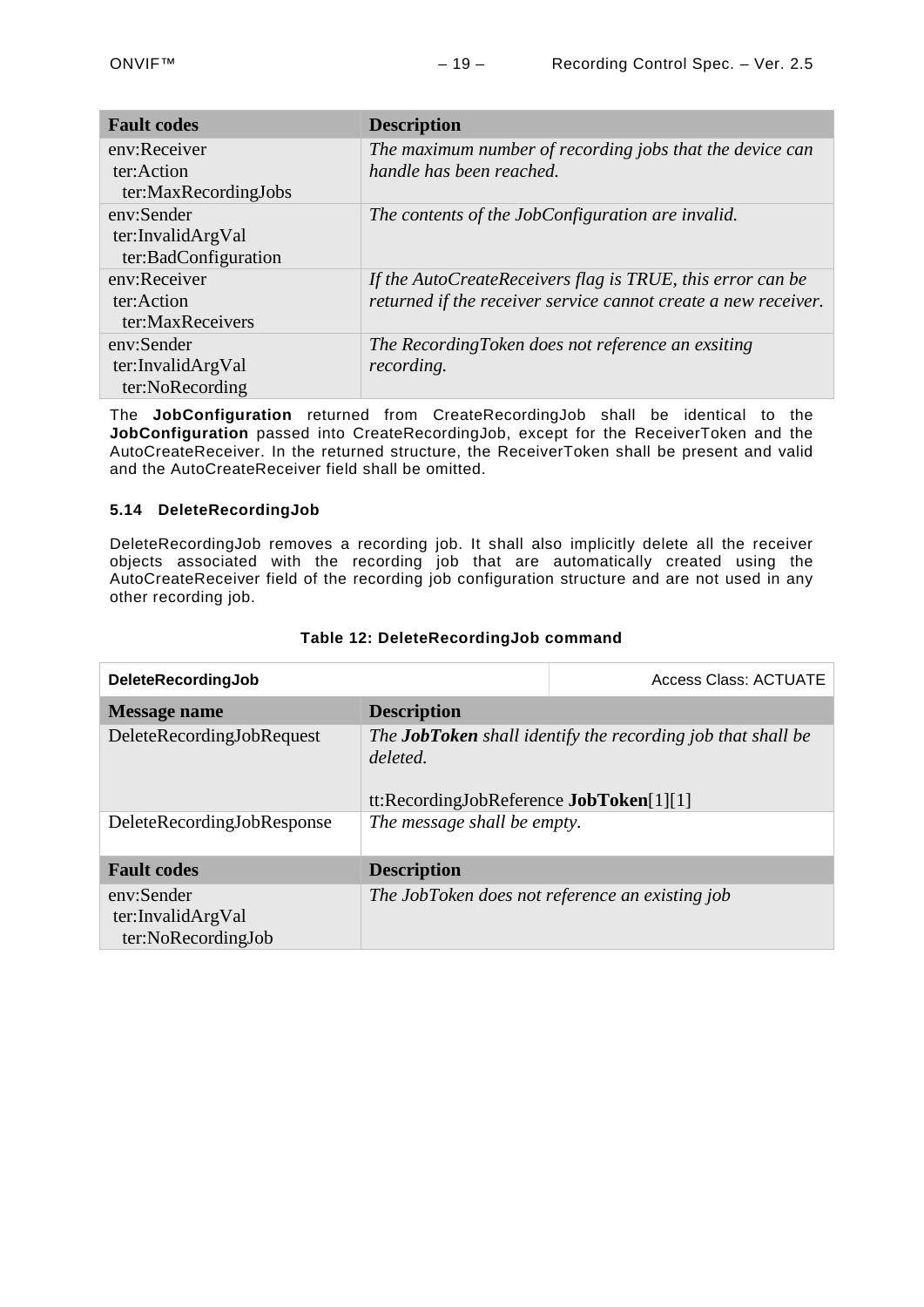# <span id="page-19-0"></span>**5.15 GetRecordingJobs**

GetRecordingJobs shall return a list of all the recording jobs in the device.

|  | Table 13: GetRecordingJobs command |  |
|--|------------------------------------|--|
|--|------------------------------------|--|

| <b>GetRecordingJobs</b>    |                                                                                                                                                    | Access Class: READ MEDIA |
|----------------------------|----------------------------------------------------------------------------------------------------------------------------------------------------|--------------------------|
| <b>Message name</b>        | <b>Description</b>                                                                                                                                 |                          |
| GetRecordingJobsRequest    | This message shall be empty.                                                                                                                       |                          |
| GetRecordingJobsResponse   | The <b>JobItem</b> identifies a job in the device and holds its<br>current configuration.<br>tt:GetRecordingJobsResponseItem JobItem[0][unbounded] |                          |
| <b>Fault codes</b>         | <b>Description</b>                                                                                                                                 |                          |
| No command specific faults |                                                                                                                                                    |                          |

# <span id="page-19-1"></span>**5.16 SetRecordingJobConfiguration**

SetRecordingJobConfiguration shall change the configuration for a recording job. A device shall reject a request that tries to modify the RecordingToken.

| SetRecordingJobConfiguration                            |                                                                                                                                                                                                                        | <b>Access Class: ACTUATE</b>                                                                                                                                                                                                                    |
|---------------------------------------------------------|------------------------------------------------------------------------------------------------------------------------------------------------------------------------------------------------------------------------|-------------------------------------------------------------------------------------------------------------------------------------------------------------------------------------------------------------------------------------------------|
| <b>Message name</b>                                     | <b>Description</b>                                                                                                                                                                                                     |                                                                                                                                                                                                                                                 |
| SetRecordingJobConfigurationR<br>equest                 | The <b>JobConfiguration</b> returned from<br>JobConfiguration passed into<br>SetRecordingJobConfiguration, except for the<br>the AutoCreateReceiver field shall be omitted.<br>tt:RecordingJobReference JobToken[1][1] | SetRecordingJobConfiguration shall be identical to the<br>ReceiverToken and the AutoCreateReceiver. In the returned<br>structure, the ReceiverToken shall be present and valid and<br>tt:RecordingJobConfiguration JobConfiguration[1][1]       |
| SetRecordingJobConfigurationR<br>esponse                |                                                                                                                                                                                                                        | The <b>JobConfiguration</b> structure shall be the configuration<br>as it is used by the device. This may be different from the<br><b>JobConfiguration</b> passed to CreateRecordingJob.<br>tt:RecordingJobConfiguration JobConfiguration[1][1] |
| <b>Fault codes</b>                                      | <b>Description</b>                                                                                                                                                                                                     |                                                                                                                                                                                                                                                 |
| env:Sender<br>ter:InvalidArgVal<br>ter:NoRecordingJob   |                                                                                                                                                                                                                        | The JobToken does not reference an existing job                                                                                                                                                                                                 |
| env:Sender<br>ter:InvalidArgVal<br>ter:BadConfiguration |                                                                                                                                                                                                                        | The contents of the JobConfiguration are invalid.                                                                                                                                                                                               |
| env:Receiver<br>ter:Action                              |                                                                                                                                                                                                                        | If the AutoCreateReceivers flag is TRUE, this error can be<br>returned if the receiver service cannot create a new receiver.                                                                                                                    |

# **Table 14: SetRecordingJobConfiguration command**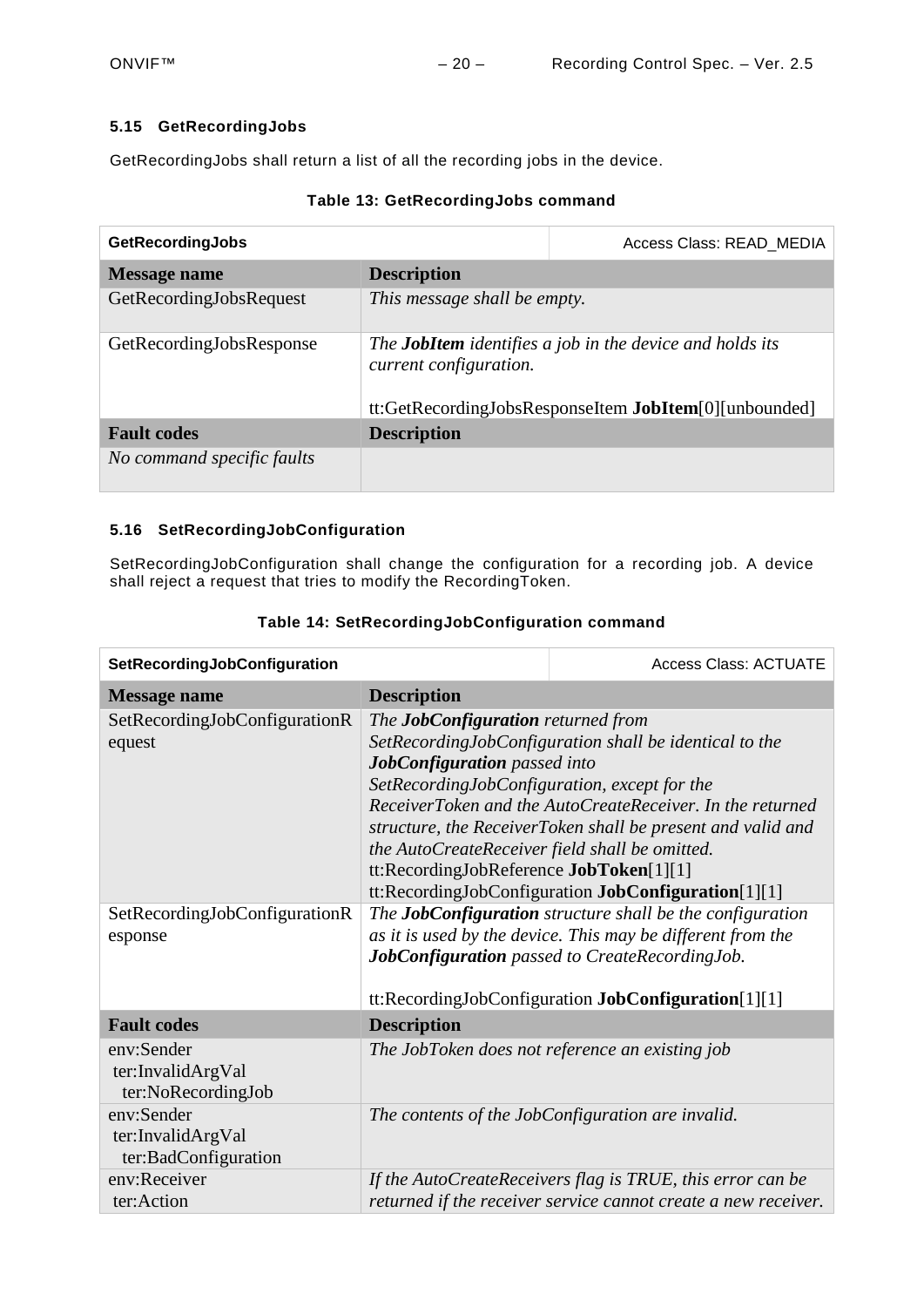| ter:MaxReceivers |  |
|------------------|--|
|                  |  |

SetRecordingJobConfiguration shall implicitly delete any receiver objects that were created automatically if they are no longer used as a result of changing the recording job configuration.

#### <span id="page-20-0"></span>**5.17 GetRecordingJobConfiguration**

GetRecordingJobConfiguration shall return the current configuration for a recording job.

| GetRecordingJobConfiguration                          |                                                                                                                                                  | Access Class: READ_MEDIA |
|-------------------------------------------------------|--------------------------------------------------------------------------------------------------------------------------------------------------|--------------------------|
| <b>Message name</b>                                   | <b>Description</b>                                                                                                                               |                          |
| GetRecordingJobConfiguration<br>Request               | The JobToken shall identify the recording job for which to<br><i>retrieve the configuration.</i><br>tt:RecordingJobReference JobToken[1][1]      |                          |
| GetRecordingJobConfiguration<br>Response              | The <b>JobConfiguration</b> shall hold the current configuration<br>of the recording job.<br>tt:RecordingJobConfiguration JobConfiguration[1][1] |                          |
| <b>Fault</b> codes                                    | <b>Description</b>                                                                                                                               |                          |
| env:Sender<br>ter:InvalidArgVal<br>ter:NoRecordingJob | The JobToken does not reference an existing job                                                                                                  |                          |

# **Table 15: GetRecordingJobConfiguration command**

#### <span id="page-20-1"></span>**5.18 SetRecordingJobMode**

SetRecordingJobMode shall change the mode of the recording job. Using this method shall be equivalent to retrieving the recording job configuration, and writing it back with a different mode.

Note that the state of a recording job will only become active if the recording job has the highest priority of all active jobs of a recording.

|                                                                                                                                                                                                                                                | <b>Access Class: ACTUATE</b> |
|------------------------------------------------------------------------------------------------------------------------------------------------------------------------------------------------------------------------------------------------|------------------------------|
| <b>Description</b>                                                                                                                                                                                                                             |                              |
| The <b>JobToken</b> shall identify the recording job for which to<br>change the recording mode. The <b>Mode</b> shall be the new<br>mode for the recording job.<br>tt:RecordingJobReference $JobToken[1][1]$<br>tt:RecordingJobMode Mode[1][1] |                              |
| This message shall be empty.                                                                                                                                                                                                                   |                              |
| <b>Description</b>                                                                                                                                                                                                                             |                              |
|                                                                                                                                                                                                                                                |                              |

# **Table 16: SetRecordingJobMode command**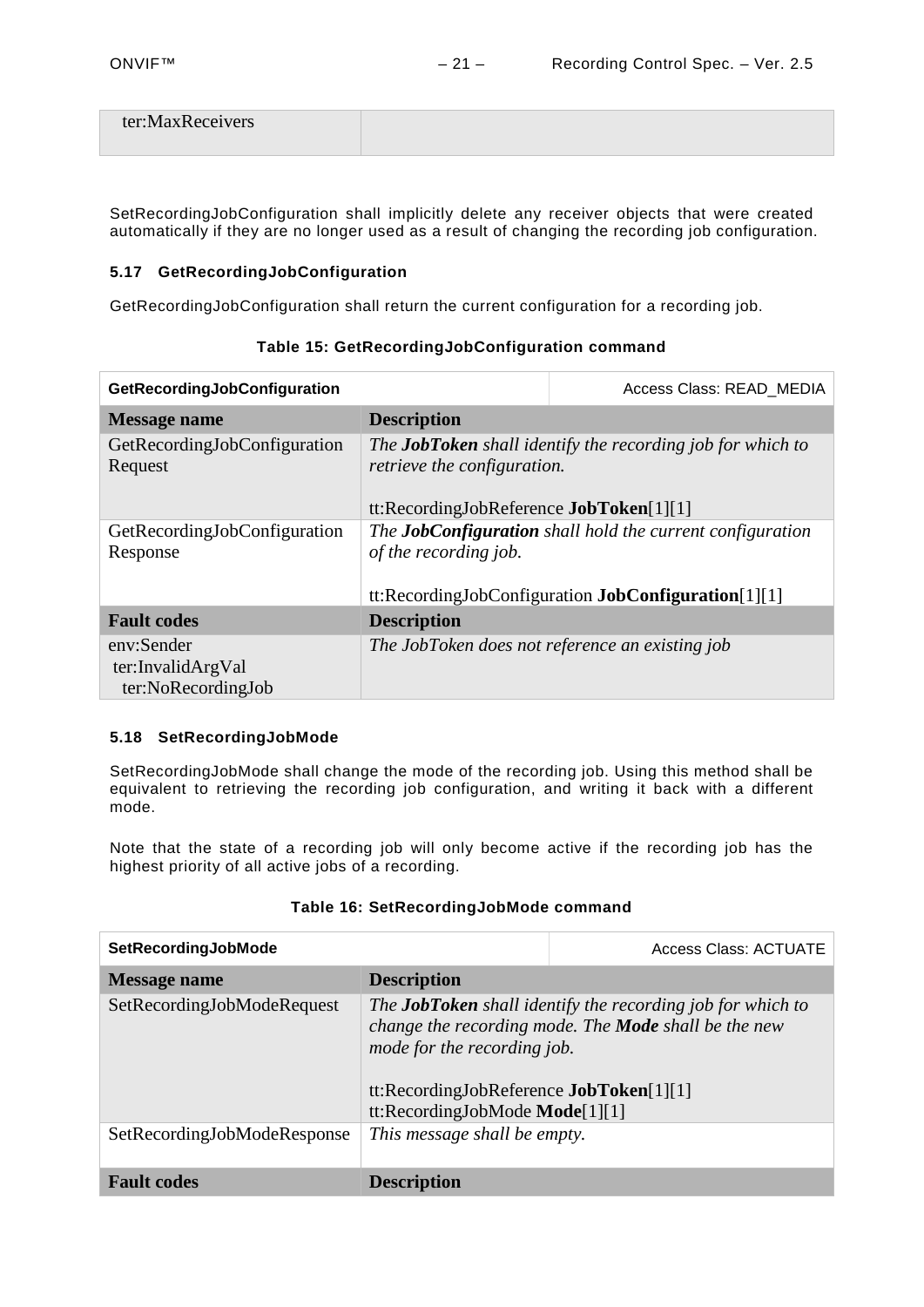| env:Sender<br>ter:InvalidArgVal<br>ter:NoRecordingJob | The JobToken does not reference an existing job |
|-------------------------------------------------------|-------------------------------------------------|
| env:Sender<br>ter:InvalidArgVal<br>ter:BadMode        | The Mode is invalid.                            |

# <span id="page-21-0"></span>**5.19 GetRecordingJobState**

GetRecordingJobState returns the state of a recording job. It includes an aggregated state, and state for each track of the recording job. The RecordingJogState may change due to

- calls that effect the RecordingJobMode, e.g. SetRecordingJobMode,
- internal recording engine state changes,
- changes in the recorded local media profile or
- changes to the RTSP connection defined by the associated Receiver.

# **Table 17: GetRecordingJobState command**

| GetRecordingJobState                                  |                                                                                                                                        | Access Class: READ MEDIA |
|-------------------------------------------------------|----------------------------------------------------------------------------------------------------------------------------------------|--------------------------|
| Message name                                          | <b>Description</b>                                                                                                                     |                          |
| GetRecordingJobState Request                          | The <b>JobToken</b> shall identify the recording job for which to<br>get the state.<br>tt:RecordingJobReference <b>JobToken</b> [1][1] |                          |
| GetRecordingJobState Response                         | The <b>State</b> shall hold the state of the recording job.<br>tt:RecordingJobStateInformation State[1][1]                             |                          |
| <b>Fault codes</b>                                    | <b>Description</b>                                                                                                                     |                          |
| env:Sender<br>ter:InvalidArgVal<br>ter:NoRecordingJob | The JobToken does not reference an existing job                                                                                        |                          |

The UML representation of the RecordingJobStateInformation structure is: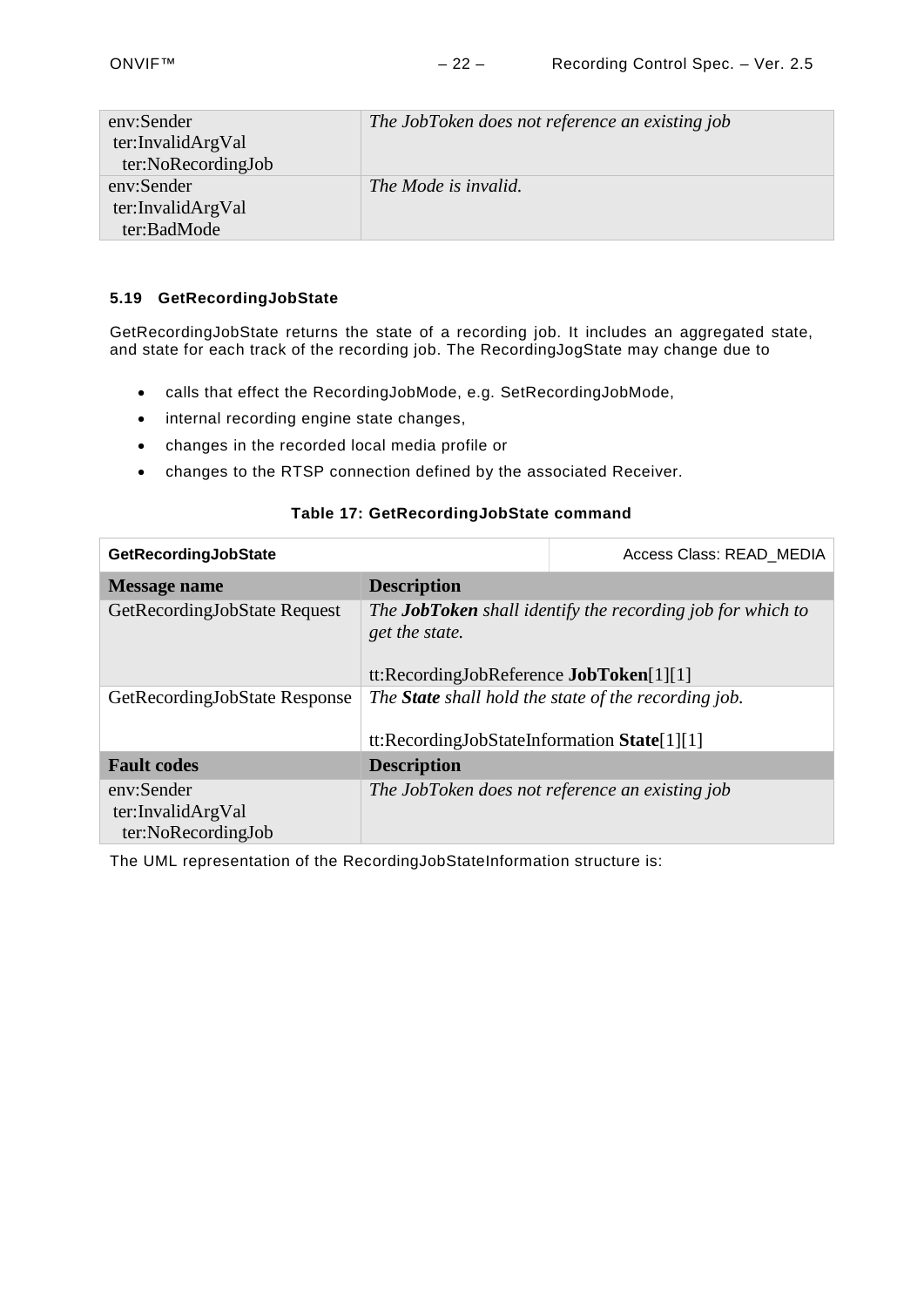

**RecordingToken** shall be the identification of the recording that the recording job records to.

**State** (as part of RecordingJobStateInformation) shall hold the aggregated state over the whole RecordingJobInformation structure.

**SourceToken** shall identify the data source of the recording job.

**State** (as part of RecordingJobStateSource) shall hold the aggregated state over all substructures of RecordingJobStateSource.

**SourceTag** shall identify the track of the data source that provides the data.

**Destination** shall indicate the destination track

**State** (as part of RecordingJobTrackState) shall provide the job state of the track. The valid values of state shall be "Idle", "Active" and "Error". If state equals "Error", the Error field may be filled in with an implementation defined value.

**Error**, optional string describing the error state. The string should be in English. The following values are predefined:

**"Incompatible Stream"** – The stream cannot be recorded because the encoding does not match to previously recorded data.

A device shall apply the following rules to compute aggregate state

| Idle            | All state values in sub-nodes are "idle"                               |
|-----------------|------------------------------------------------------------------------|
| PartiallyActive | The state of some sub-nodes are "active" and some sub-nodes are "idle" |
| Active          | The state of all sub-nodes is "Active"                                 |
| Error           | At least one of the sub-nodes has state "Error"                        |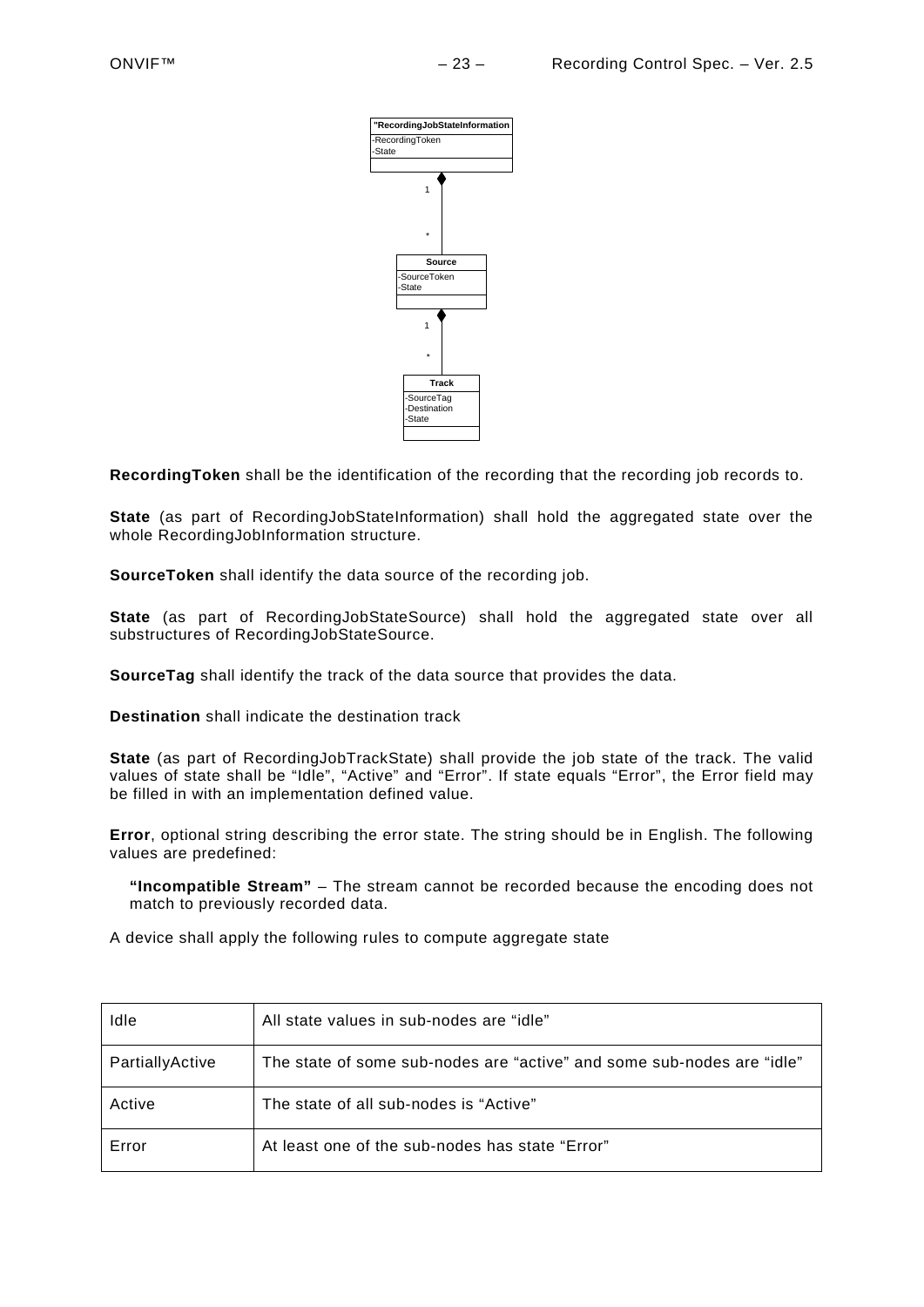#### <span id="page-23-0"></span>**5.20 GetRecordingOptions**

GetRecordingOptions returns information for a recording identified by the RecordingToken. The information includes the number of additional tracks as well as recording jobs that can be configured.

This method shall be supported if the Options support is signaled via the capabilities.

Note that this information is not static and is only guaranteed to be valid until the next modification of any recording jobs or tracks.

The track options shall be supported if the device signals support for dynamic tracks.

| <b>GetRecordingOptions</b>                         |                                                                                                                                                                                                                                                                                                                                                                                                                                                                                                                                                                                                                                                                                                                                                                                                                                                                                                                                                                                                      | Access Class: READ_MEDIA                          |
|----------------------------------------------------|------------------------------------------------------------------------------------------------------------------------------------------------------------------------------------------------------------------------------------------------------------------------------------------------------------------------------------------------------------------------------------------------------------------------------------------------------------------------------------------------------------------------------------------------------------------------------------------------------------------------------------------------------------------------------------------------------------------------------------------------------------------------------------------------------------------------------------------------------------------------------------------------------------------------------------------------------------------------------------------------------|---------------------------------------------------|
| <b>Message name</b>                                | <b>Description</b>                                                                                                                                                                                                                                                                                                                                                                                                                                                                                                                                                                                                                                                                                                                                                                                                                                                                                                                                                                                   |                                                   |
| GetRecordingOptionsRequest                         | The Recording Token identifies the recording.                                                                                                                                                                                                                                                                                                                                                                                                                                                                                                                                                                                                                                                                                                                                                                                                                                                                                                                                                        |                                                   |
|                                                    |                                                                                                                                                                                                                                                                                                                                                                                                                                                                                                                                                                                                                                                                                                                                                                                                                                                                                                                                                                                                      |                                                   |
| GetRecordingOptionsResponse                        | tt:RecordingReference RecordingToken[1][1]<br>The JobOptions contain two attributes:<br><b>Spare</b> Number of spare jobs that can be created for the<br>recording. By setting none of the Spare attribute the device<br>signals that no job can be created.<br><b>CompatibleSources</b> A device that supports recording of a<br>restricted set of Media Service Profiles shall return the list<br>of profiles that can be recorded on the given Recording.<br>The TrackOptions contain four attributes:<br><b>SpareTotal</b> Total spare number of tracks that can be<br>added to this recording.<br>SpareVideo Number of spare video tracks for this<br>recording<br><b>SpareAudio</b> Number of spare audio tracks for this<br>recording<br><b>SpareMetadata</b> Number of spare metadata tracks for this<br>recording<br>By setting none of the SpareXXX attributes the device<br>signals that no track can be added.<br>trc:JobOptions JobOptions[1][1]<br>trc:TrackOptions TrackOptions[1][1] |                                                   |
| <b>Fault codes</b>                                 | <b>Description</b>                                                                                                                                                                                                                                                                                                                                                                                                                                                                                                                                                                                                                                                                                                                                                                                                                                                                                                                                                                                   |                                                   |
| env:Sender<br>ter:InvalidArgVal<br>ter:NoRecording | recording.                                                                                                                                                                                                                                                                                                                                                                                                                                                                                                                                                                                                                                                                                                                                                                                                                                                                                                                                                                                           | The RecordingToken does not reference an existing |

**Table 18: GetRecordingOptions command**

# <span id="page-23-1"></span>**5.21 ExportRecordedData**

ExportRecordedData exports the selected recordings to the given storage target. The input parameters contains the search scope, file format, and storage destination. The search scope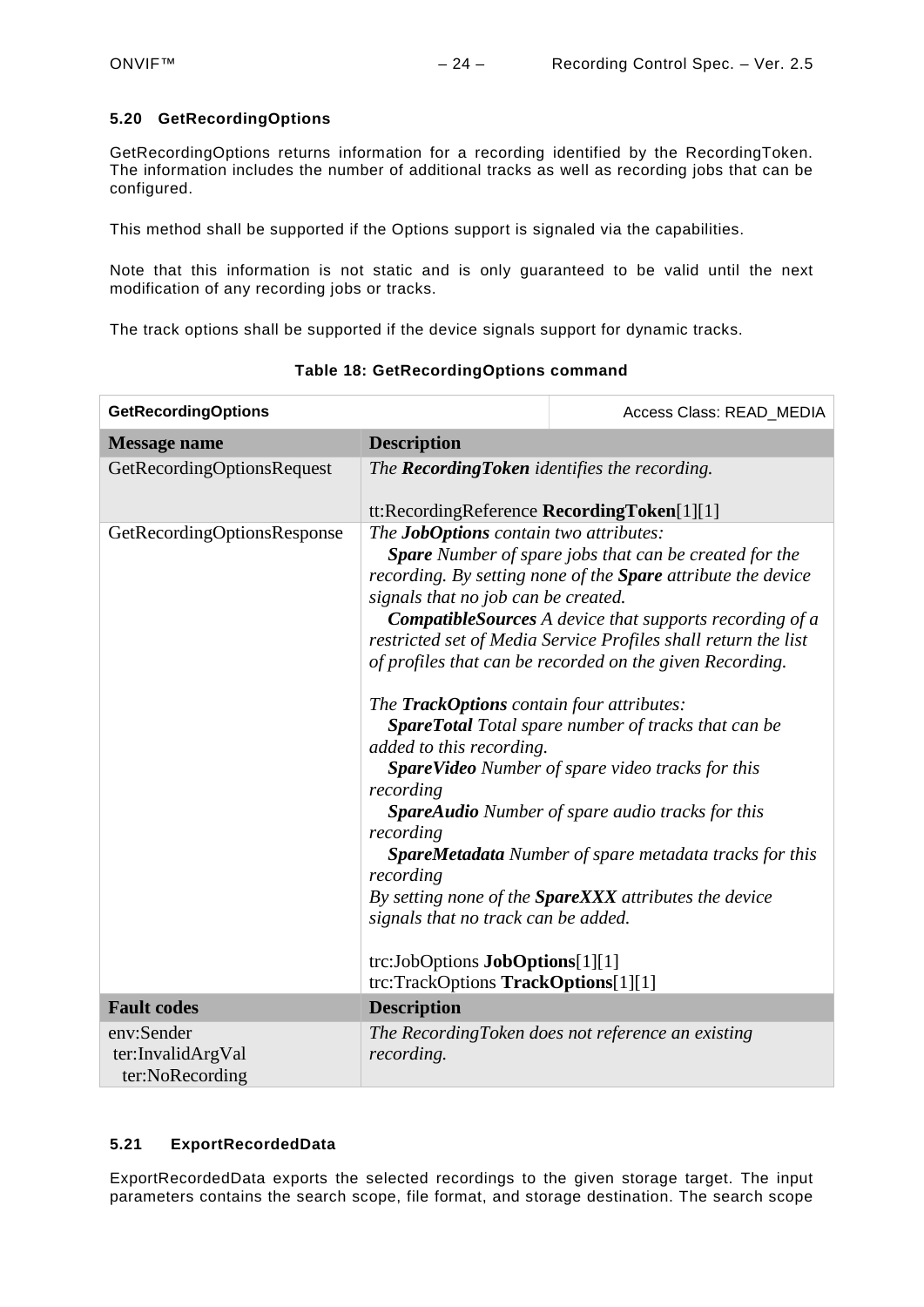parameter indicates the selection criterion on the existing recordings. The file format parameter indicates which export file format to be used. The device shall select the configuration defined in the ONVIF Export File Format Specification when this parameter is omitted. The storage destination parameter indicating the target storage and relative directory path.

The device shall implement ExportRecordedData command when the optional SupportedExportFileFormats capability returns list of supported export file formats. The FileFormat parameter shall use a value listed in the SupportedExportFileFormats capability.

#### **Table 19 ExportRecordedData command**

| <b>ExportRecordedData</b>                               |                                                                                                                                                                                                                                                                                         | Access Class: READ_MEDIA |
|---------------------------------------------------------|-----------------------------------------------------------------------------------------------------------------------------------------------------------------------------------------------------------------------------------------------------------------------------------------|--------------------------|
| Message name                                            | <b>Description</b>                                                                                                                                                                                                                                                                      |                          |
| <b>ExportRecordedDataRequest</b>                        | The SearchScope defines the selection criterion for the<br>existing recordings and StorageDestination indicates the<br>destination storage and optional path.<br>tt:SearchScope SearchScope[1][1]<br>xs: string FileFormat $[1][1]$<br>tt:StorageReferencePath StorageDestination[1][1] |                          |
| <b>ExportRecordedDataResponse</b>                       | This message shall return the asynchronous operation token<br>for associating the received event with this invocation.<br>$tt:ReferenceToken\; OperationToken[1][1].$<br>xs: string FileNames[0][unbounded]                                                                             |                          |
| <b>Fault codes</b>                                      | <b>Description</b>                                                                                                                                                                                                                                                                      |                          |
| env:Sender<br>ter:InvalidArgVal<br>ter:BadConfiguration | The device cannot support the selected FileFormat for<br>exported files.                                                                                                                                                                                                                |                          |

The ExportRecordedDataResponse returns the unique operation token that is used by client to monitor the progress of this invocation. The progress of export recordings operation is obtained via an event (Core Spec, Monitoring/AsynchronousOperationStatus). A device can notify progress of exported files via optional FileProgressStatus (tt:ArrayOfFileProgress) element, containining an array of file name and completion percentage of file upload from device's point of view. The value of completion percentage is normalized between 0.0 and 1.0 where 1.0 indicates 100% completion of file upload. The optional FileProgressStatus elemet is sent in Data section of a Message.

If a delete recording request is issued during an export of recordings and there are common recordings, the device shall delete the relevant recording after completing the export of these relavant recordings.

#### <span id="page-24-0"></span>**5.22 StopExportRecordedData**

Stops the ExportRecordedData operation that is started before, The response message lists the status of the exported files.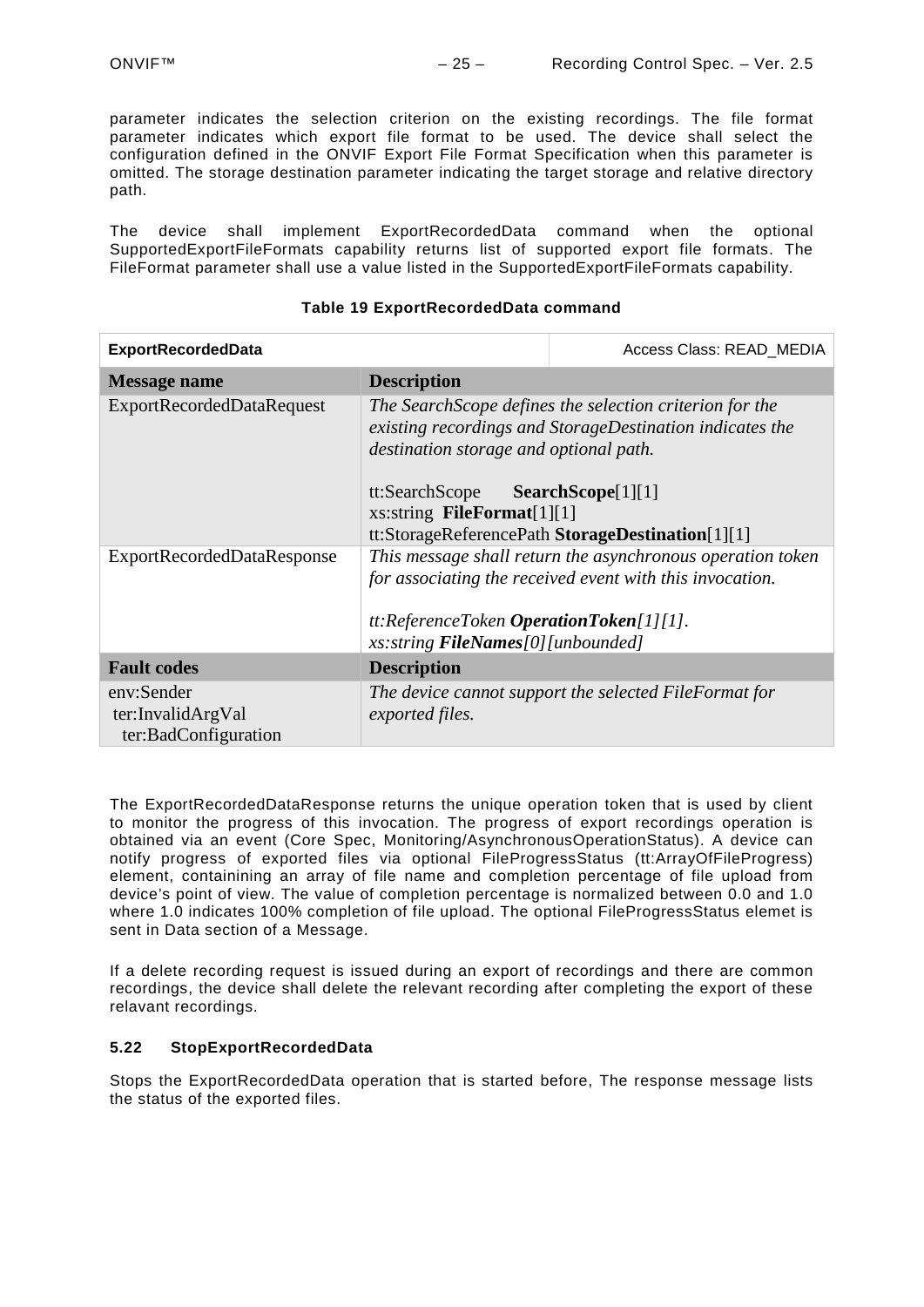| <b>StopExportRecordedData</b>                           |                                                                                                                                                                              | Access Class: READ MEDIA |
|---------------------------------------------------------|------------------------------------------------------------------------------------------------------------------------------------------------------------------------------|--------------------------|
| <b>Message name</b>                                     | <b>Description</b>                                                                                                                                                           |                          |
| StopExportRecordedDataReque<br>st                       | The OperationToken refers to the started<br>ExportRecordedData operation.<br>$tt:ReferenceToken\; OperationToken[1][1]$                                                      |                          |
| StopExportRecordedDataRespo<br>nse                      | This message shall return status of exported files by the<br>export recorded data operation<br>xs:float <b>Progress</b> ;<br>tt:ArrayOfFileProgress FileProgressStatus[1][1] |                          |
| <b>Fault codes</b>                                      | <b>Description</b>                                                                                                                                                           |                          |
| env:Sender<br>ter:InvalidArgVal<br>ter:BadConfiguration | The requested operation does not exist.                                                                                                                                      |                          |

# **Table 20 StopExportRecordedData command**

#### <span id="page-25-0"></span>**5.23 GetExportRecordedDataState**

GetExportRecordedDataState returns the status of export operations. This interface allows client to poll the status information from the device.

|  | Table 21 GetExportRecordedDataState |
|--|-------------------------------------|
|--|-------------------------------------|

| GetExportRecordedDataState   |                                                          | Access Class: READ_MEDIA |
|------------------------------|----------------------------------------------------------|--------------------------|
| <b>Message name</b>          | <b>Description</b>                                       |                          |
| GetExportRecordedDataStateRe | The OperationToken refers to the started                 |                          |
| quest                        | ExportRecordedData operation.                            |                          |
|                              | $tt:ReferenceToken\; OperationToken[1][1]$               |                          |
| GetExportRecordedDataStateRe | This message shall return status of export recorded data |                          |
| sponse                       | operation.                                               |                          |
|                              |                                                          |                          |
|                              | xs:float <b>Progress</b> ;                               |                          |
|                              | tt:ArrayOfFileProgress FileProgressStatus[1][1].         |                          |
| <b>Fault codes</b>           | <b>Description</b>                                       |                          |
| env:Sender                   | The requested operation does not exist.                  |                          |
| ter:InvalidArgVal            |                                                          |                          |
| ter:BadConfiguration         |                                                          |                          |

## <span id="page-25-1"></span>**5.24 Capabilities**

The capabilities reflect optional functions and functionality of a service. The information is static and does not change during device operation. The following **capabilities are available:** 

**DynamicRecordings** Indication if the device supports dynamic creation and deletion of recordings.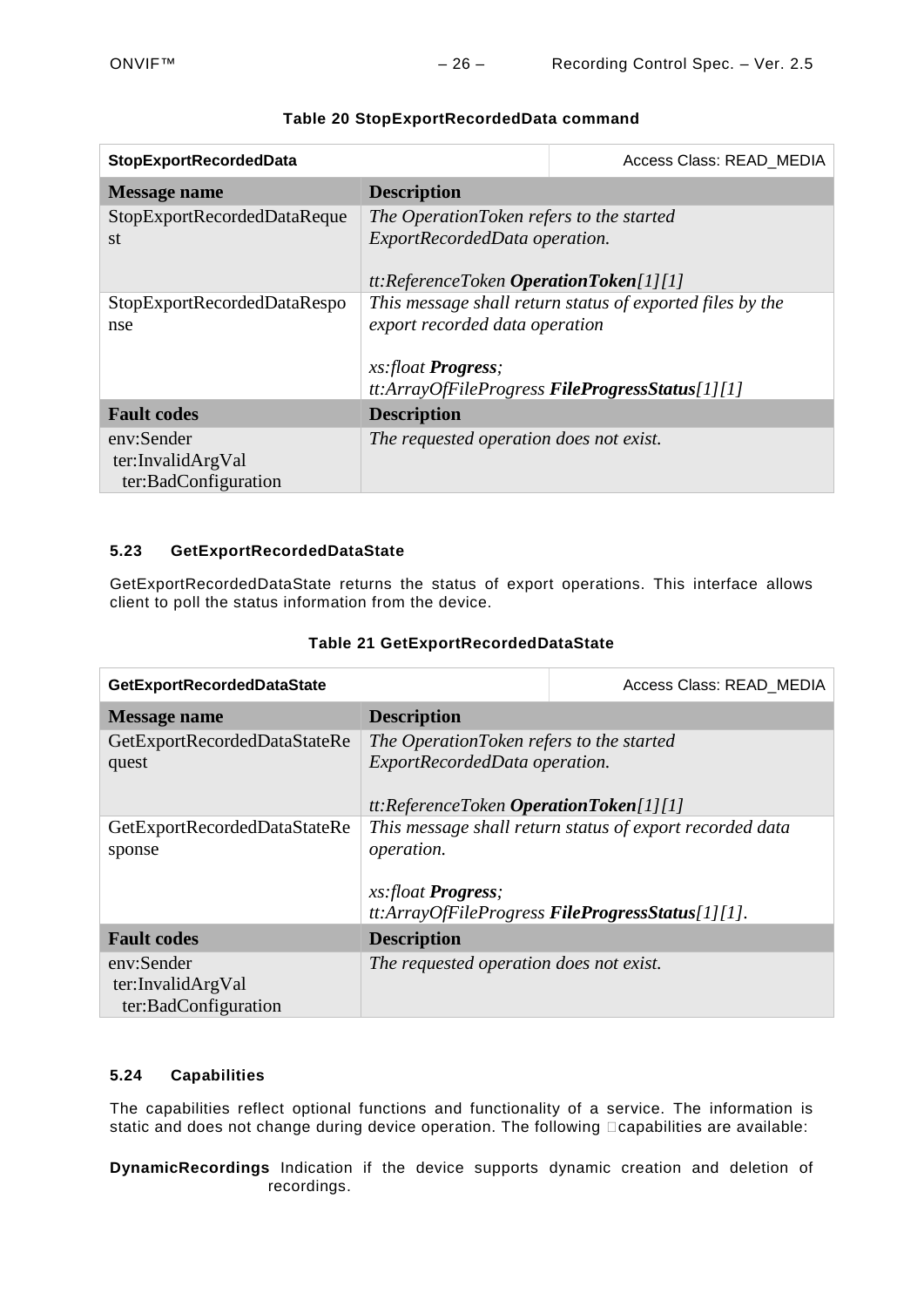**DynamicTracks** Indication if the device supports dynamic creation and deletion of tracks.

**Encoding** Indication which encodings are supported for recording. The list may contain one or more enumeration values of tt:VideoEncoding and tt:AudioEncoding. If device does not support audio recording tt:AudioEncoding shall not be listed.

**MaxRate** Maximum supported bit rate for all tracks of a recording in kBit/s.

**MaxTotalRate** Maximum supported bit rate for all recordings in kBit/s.

**MaxRecordings** Maximum number of recordings supported.

**MaxRecordingJobs** Maximum total number of supported recording jobs by the device.

**Options** Indication if the device supports the GetRecordingOptions command.

**MetadataRecording** Indication if the device supports recording metadata.

**SupportedExportFileFormats** indication that the device supports ExportRecordedData command for the listed export file formats. The list shall return at least one export file format value. The value of 'ONVIF' refers to ONVIF Export File Format Specification.

#### **Table 22: GetServiceCapabilities command**

| <b>GetServiceCapabilities</b>      |                                                                                                                                                                       | Access Class: PRE AUTH |
|------------------------------------|-----------------------------------------------------------------------------------------------------------------------------------------------------------------------|------------------------|
| Message name                       | <b>Description</b>                                                                                                                                                    |                        |
| GetServiceCapabilitiesReque<br>st  | This is an empty message.                                                                                                                                             |                        |
| GetServiceCapabilitiesRespo<br>nse | The capability response message contains the requested service<br>capabilities using a hierarchical XML capability structure.<br>trc:Capabilities Capabilities [1][1] |                        |
| <b>Fault codes</b>                 | <b>Description</b>                                                                                                                                                    |                        |
|                                    | No command specific faults!                                                                                                                                           |                        |

#### <span id="page-26-0"></span>**5.25 Events**

The recording service shall dispatch events through the event service. It shall be capable of generating the events listed in this chapter whenever the condition that fires the event occurs.

Some of these events are similar to the automatically generated events that can be searched for by the FindEvents method in the search service. See ONVIF Recording Search Service Specification.

#### <span id="page-26-1"></span>**5.25.1 Recording job state changes**

If the a state field of the RecordingJobStateInformation structure changes, the device shall send the event: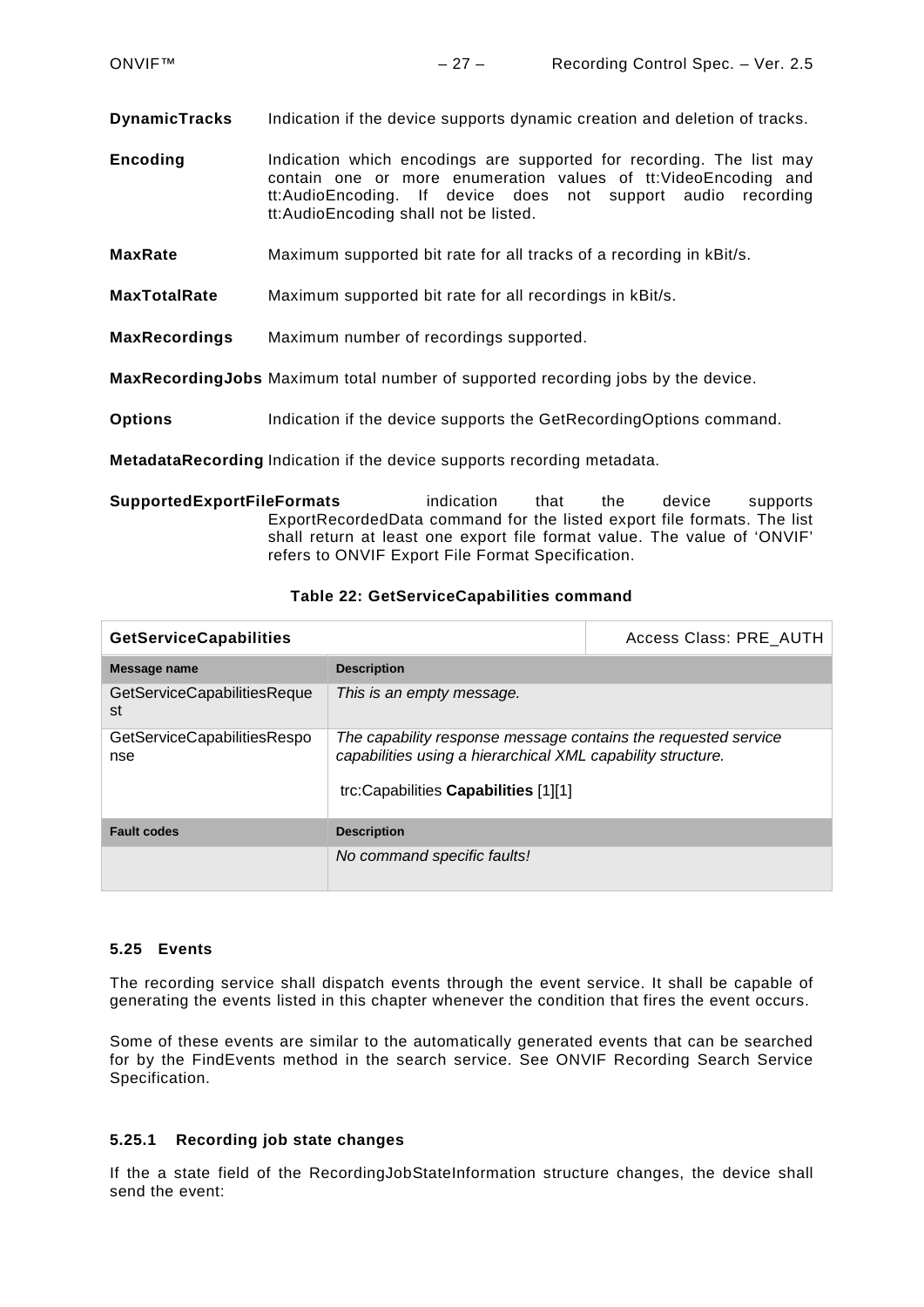```
Topic: tns1:RecordingConfig/JobState
<tt:MessageDescription IsProperty="true"> 
   <tt:Source> 
     <tt:SimpleItemDescription Name="RecordingJobToken"
Type="tt:RecordingJobReference"/> 
  -<br></tt:Source>
   <tt:Data> 
     <tt:SimpleItemDescription Name="State" Type="xs:String"/> 
     <tt:ElementItemDescription Name="Information"
Type="tt:RecordingJobStateInformation"/> 
   </tt:Data> 
</tt:MessageDescription>
```
#### <span id="page-27-0"></span>**5.25.2 Configuration changes**

If the configuration of a recording is changed, the device shall send the event:

```
Topic: tns1:RecordingConfig/RecordingConfiguration
<tt:MessageDescription IsProperty="false"> 
  <tt:Source> 
     <tt:SimpleItemDescription Name="RecordingToken" Type="tt:RecordingReference"/> 
   </tt:Source> 
   <tt:Data> 
    <tt:ElementItemDescription Name="Configuration" Type="tt:RecordingConfiguration"/> 
   </tt:Data> 
</tt:MessageDescription>
```
If the configuration of a track is changed, the device shall send the event:

```
Topic: tns1:RecordingConfig/TrackConfiguration
<tt:MessageDescription IsProperty="false"> 
  <tt:Source> 
     <tt:SimpleItemDescription Name="RecordingToken" Type="tt:RecordingReference"/> 
     <tt:SimpleItemDescription Name="TrackToken" Type="tt:TrackReference"/> 
   </tt:Source> 
   <tt:Data> 
     <tt:ElementItemDescription Name="Configuration" Type="tt:TrackConfiguration"/> 
   </tt:Data> 
</tt:MessageDescription>
```
If the configuration of a recording job is changed, the device shall send the event:

```
Topic: tns1:RecordingConfig/RecordingJobConfiguration
<tt:MessageDescription IsProperty="false"> 
   <tt:Source> 
     <tt:SimpleItemDescription Name="RecordingJobToken"
Type="tt:RecordingJobReference"/> 
   </tt:Source> 
   <tt:Data> 
     <tt:ElementItemDescription Name="Configuration"
Type="tt:RecordingJobConfiguration"/> 
   </tt:Data> 
</tt:MessageDescription>
```
#### <span id="page-27-1"></span>**5.25.3 Data deletion**

Whenever data is deleted, the device shall send the event:

```
Topic: tns1:RecordingConfig/DeleteTrackData
<tt:MessageDescription IsProperty="false"> 
   <tt:Source> 
     <tt:SimpleItemDescription Name="RecordingToken" Type="tt:RecordingReference"/> 
     <tt:SimpleItemDescription Name="TrackToken" Type="tt:TrackReference"/> 
   </tt:Source> 
   <tt:Data> 
     <tt:SimpleItemDescription Name="StartTime" Type="xsDateTime"/> 
     <tt:SimpleItemDescription Name="EndTime" Type="xsDateTime"/> 
   </tt:Data>
```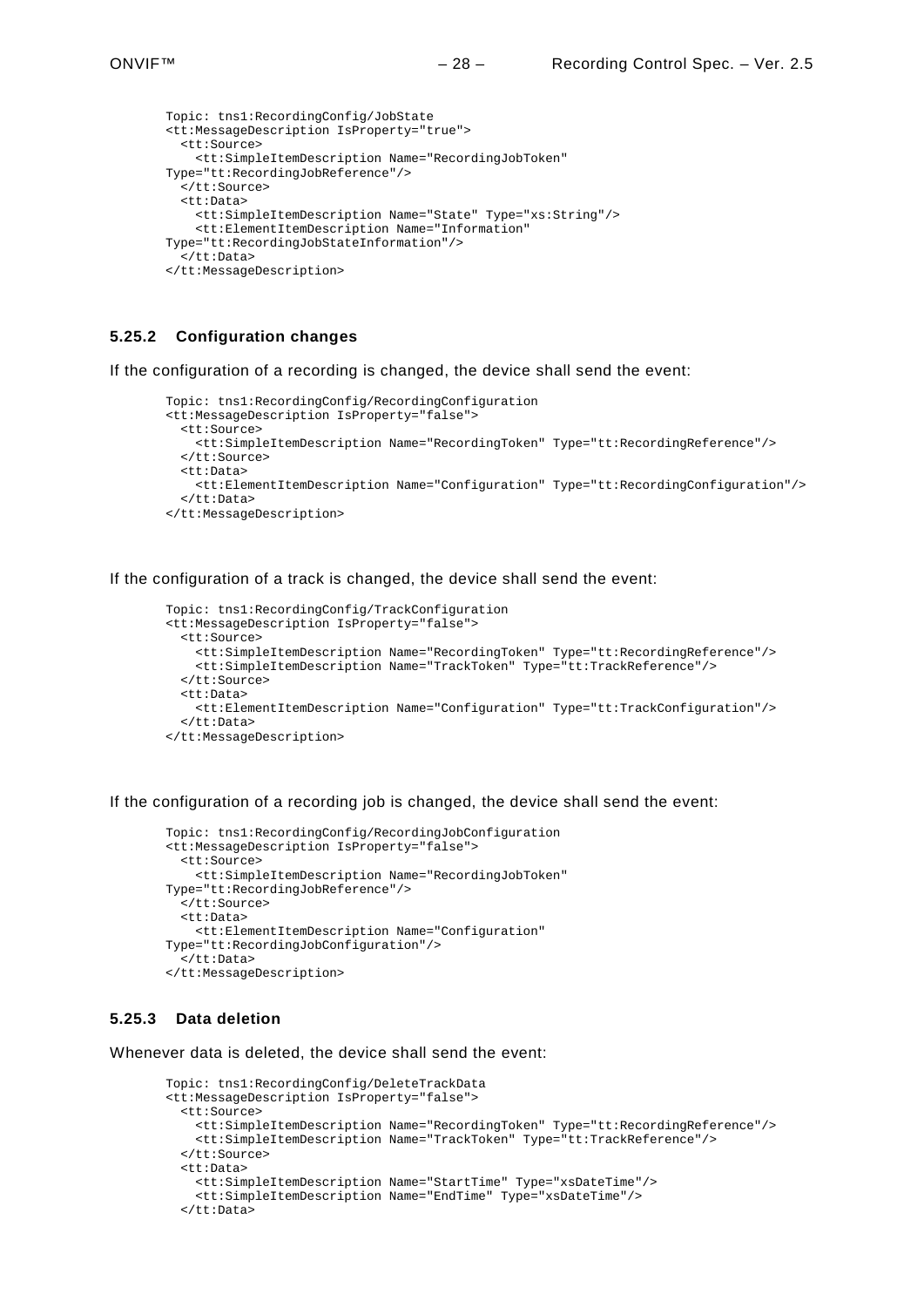# <span id="page-28-0"></span>**5.25.4 Recording and track creation and deletion**

Whenever a recording is created, the device shall send the event:

```
Topic: tns1:RecordingConfig/CreateRecording
<tt:MessageDescription IsProperty="false"> 
   <tt:Source> 
     <tt:SimpleItemDescription Name="RecordingToken" Type="tt:RecordingReference"/> 
   </tt:Source> 
   <tt:Data> 
   </tt:Data> 
</tt:MessageDescription>
```
Whenever a recording is deleted, the device shall send the event:

```
Topic: tns1:RecordingConfig/DeleteRecording
<tt:MessageDescription IsProperty="false"> 
   <tt:Source> 
     <tt:SimpleItemDescription Name="RecordingToken" Type="tt:RecordingReference"/> 
   </tt:Source> 
   <tt:Data> 
   </tt:Data> 
</tt:MessageDescription>
```
Whenever a track is created, the device shall send the event:

```
Topic: tns1:RecordingConfig/CreateTrack
<tt:MessageDescription IsProperty="false"> 
   <tt:Source> 
     <tt:SimpleItemDescription Name="RecordingToken" Type="tt:RecordingReference"/> 
     <tt:SimpleItemDescription Name="TrackToken" Type="tt:TrackReference"/> 
  \epsilon/tt:Sources
   <tt:Data> 
   </tt:Data> 
</tt:MessageDescription>
```
Whenever a track is deleted, the device shall send the event:

```
Topic: tns1:RecordingConfig/DeleteTrack
<tt:MessageDescription IsProperty="false"> 
   <tt:Source> 
     <tt:SimpleItemDescription Name="RecordingToken" Type="tt:RecordingReference"/> 
     <tt:SimpleItemDescription Name="TrackToken" Type="tt:TrackReference"/> 
   </tt:Source> 
   <tt:Data> 
   </tt:Data> 
</tt:MessageDescription>
```
#### <span id="page-28-1"></span>**5.26 Examples**

## <span id="page-28-2"></span>**5.26.1 Example 1: setup recording of a single camera**

There are two steps involved. The first step is to configure the NVS

```
; Create recording (this implicitly creates an A, V and M track)
      RecordToken = CreateRecording(RecordConfiguration)
       ; The tracktokens are predefined. We don't have to find them on the device
      TrackToken1 = "VIDEO001"
      TrackToken2 = "AUDIO001"
      TrackToken3 = "META001"
      ; Create a recording job, assume that we set mode to idle, auto create 
receiver
      JobToken, ActualJobConfig = CreateRecordingJob(JobConfiguration)
```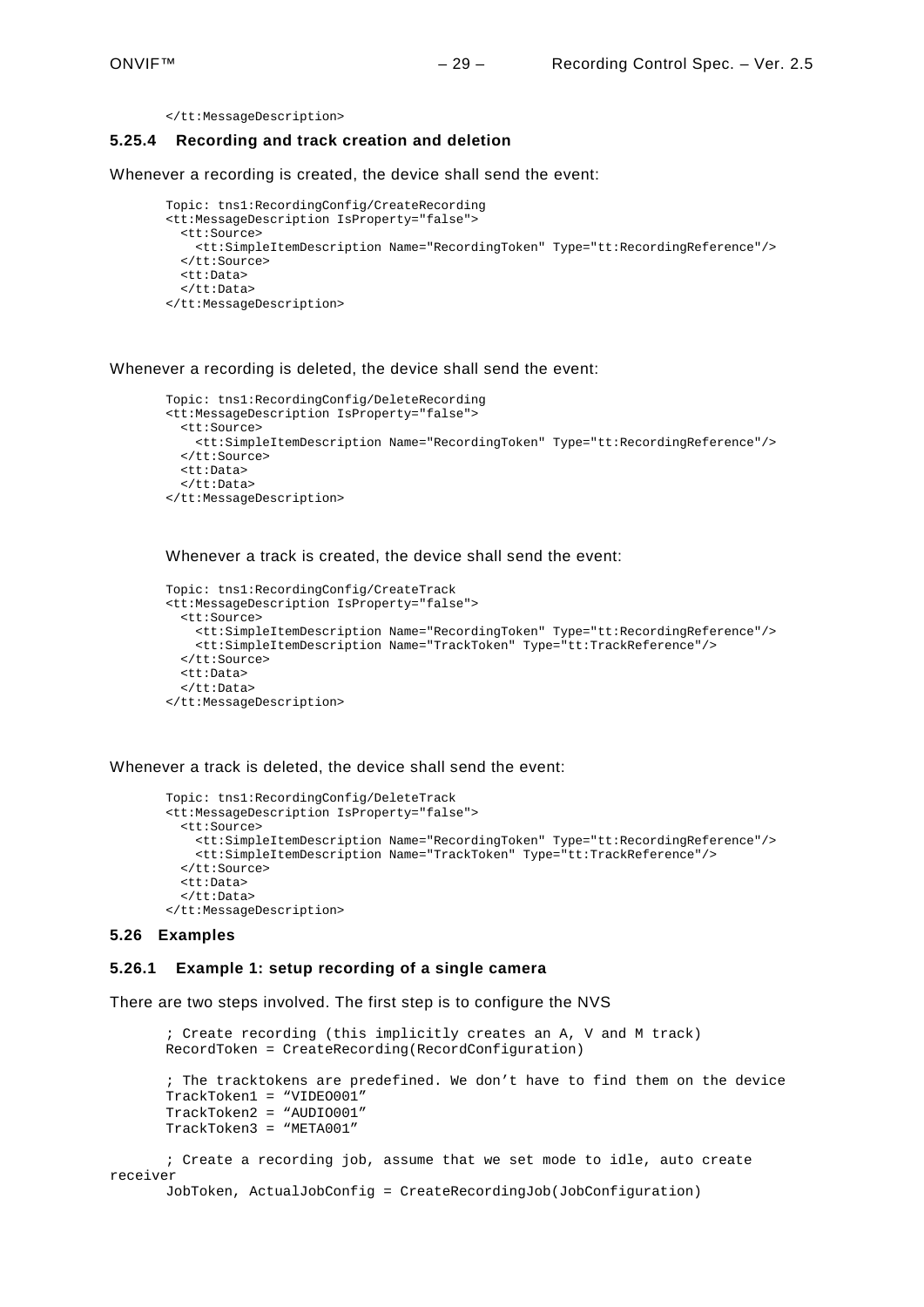```
; Configure the receiver
       ConfigureReceiver(ActualJobConfiguration.ReceiverToken, 
ReceiverConfiguration)
```
This completes the configuration step.

Finally, to really start recording, some entity calls

; Activate the recording job SetRecordingJobMode(JobToken, Active)

to make the job active. This will cause the NVS to set up an RTSP connection with the device.

Therefore, to start and stop recording, all that is needed is to call SetRecordingJobMode on pre-configured recording jobs. And since the embedded configuration objects are persistent, the configuration cycle only needs to be done once.

#### <span id="page-29-0"></span>**5.26.2 Example 2: Record multiple streams from one camera to a single recording**

This example is very similar to example 1. The jobconfiguration will hold references to two receiver objects. Each receiver object is configured to receive from the same device, but from a different stream.

```
; Create recording (this implicitly creates an A, V and M track)
      RecordToken = CreateRecording(RecordConfiguration)
       ; The tracktokens are predefined. We don't have to find them on the device
      TrackToken1 = "VIDEO001"
      TrackToken2 = "AUDIO001"
      TrackToken3 = "META001"
       ; Create three additional tracks
      TrackToken4 = CreateTrack(RecordToken, AudioConfig)
      TrackToken5 = CreateTrack(RecordToken, VideoConfig)
      TrackToken6 = CreateTrack(RecordToken, MetadataConfig)
       ; Create a recording job, assume that we set mode to idle,auto create two 
receivers
      JobToken, ActualJobConfiguration = CreateRecordingJob(JobConfiguration)
       ; Configure the receivers
      ConfigureReceiver(ActualJobConfiguration.ReceiverToken[1],
                                                     Receiver1Configuration)
      ConfigureReceiver(ActualJobConfiguration.ReceiverToken[2],
                                                     Receiver2Configuration)
```
To really start recording, some entity calls

; Activate the recording job SetRecordingJobMode(JobToken, Active)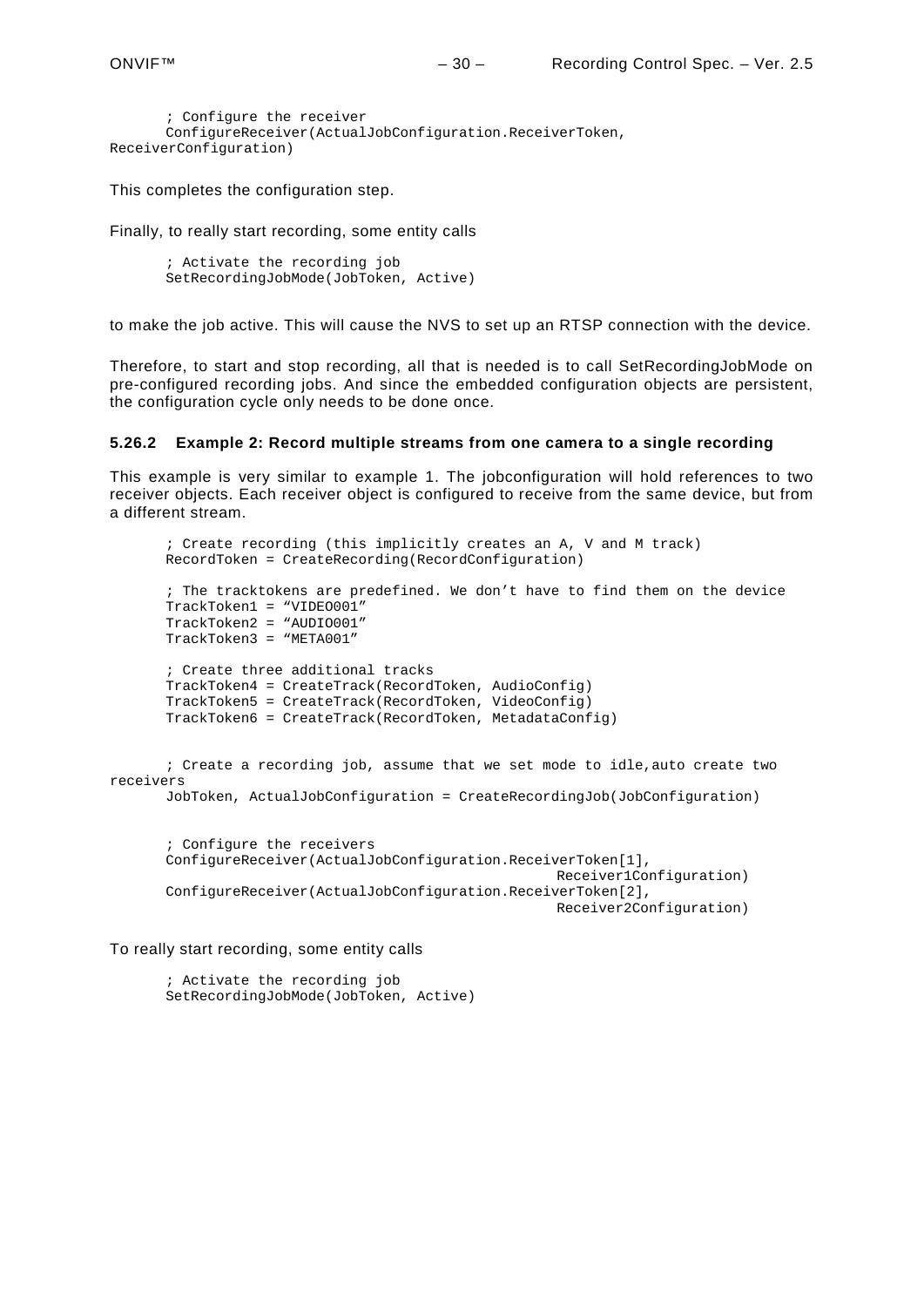#### <span id="page-30-0"></span>**5.27 Service specific fault codes**

The table below lists the Recording Control service specific fault codes. Additionally, each command can also generate a generic fault as defined in the ONVIF Core Specification.

| <b>Fault Code</b> | <b>Parent Subcode</b>  | <b>Fault Reason</b>                       | <b>Description</b>                                                              |
|-------------------|------------------------|-------------------------------------------|---------------------------------------------------------------------------------|
|                   | <b>Subcode</b>         |                                           |                                                                                 |
| env:Receiver      | ter:Action             | Cannot create new                         | New recording cannot be                                                         |
|                   | ter:MaxRecordings      | recording                                 | created due to the maximum<br>number of recordings that the<br>device supports. |
| env:Receiver      | ter:Action             | Cannot delete                             | The specifc recording/track                                                     |
|                   | ter:CannotDelete       |                                           | cannot be deleted.                                                              |
| env:Receiver      | ter:Action             | Cannot create new                         | New track cannot be created                                                     |
|                   | ter:MaxTracks          | track                                     | due to the maximum number<br>of tracks that the device<br>supports.             |
| env:Receiver      | ter:Action             | Cannot create new                         | New recording job cannot be                                                     |
|                   | ter:MaxRecordingJobs   | recording job                             | created due to the maximum<br>number of jobs that the device<br>supports.       |
| env:Receiver      | ter:Action             | Cannot create new                         | New receiver is not                                                             |
|                   | ter:MaxReceivers       | receiver                                  | successfully created.                                                           |
| env:Receiver      | ter:ActionNotSupported | <b>Optinoal Action Not</b><br>Implemented | The requested action is<br>optional and is not                                  |
|                   | ter:NotImplemented     |                                           | implemented by the device.                                                      |
| env:Sender        | ter:InvalidArgVal      | Invalid configuration                     | Invalid configuration                                                           |
|                   | ter:BadConfiguration   | parameters                                | parameter(s) provided.                                                          |
| env:Sender        | ter:InvalidArgVal      | Invalid recording                         | The specified recording token                                                   |
|                   | ter:NoRecording        | token                                     | does not reference an existing<br>recording.                                    |
| env:Sender        | ter:InvalidArgVal      | Invalid track token                       | The specified track token                                                       |
|                   | ter:NoTrack            |                                           | does not reference an existing<br>track of the recording.                       |
| env:Sender        | ter:InvalidArgVal      | Invalid recording job                     | The specified recording job                                                     |
|                   | ter:NoRecordingJob     | token                                     | token does not reference an<br>existing job.                                    |
| env:Sender        | ter:InvalidArgVal      | Invalid mode                              | The ode is invalid.                                                             |
|                   | ter:BadMode            |                                           |                                                                                 |

|  | Table 23: Recording Control service specific fault codes |
|--|----------------------------------------------------------|
|--|----------------------------------------------------------|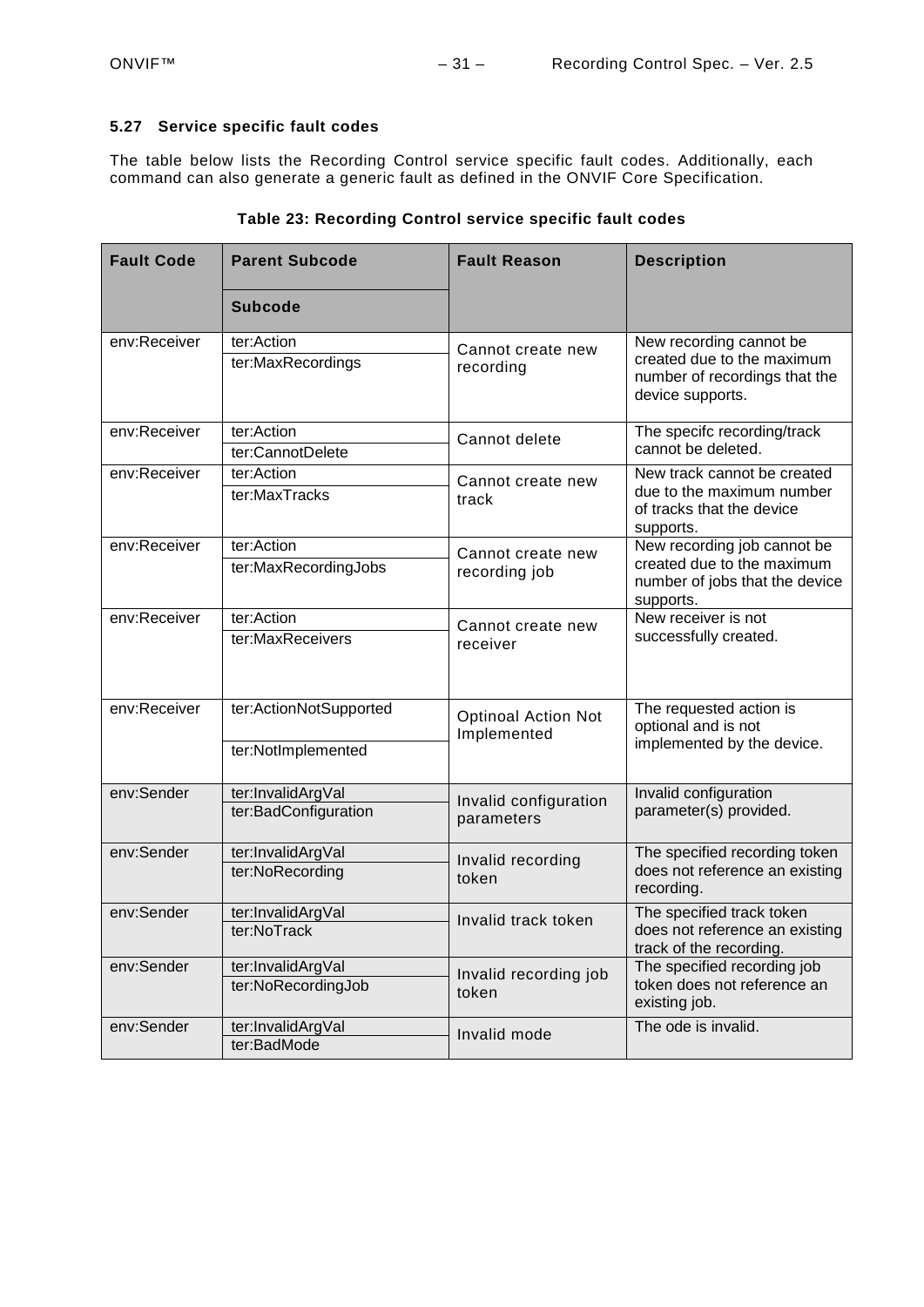## <span id="page-31-0"></span>**5.28 Service specific data types**

#### <span id="page-31-1"></span>**5.28.1 RecordingInformation**

<xs:complexType name="RecordingInformation">

```
<xs:element name="RecordingToken" type="tt:RecordingReference"/>
<xs:element name="Source" type="tt:RecordingSourceInformation"/>
<xs:element name="EarliestRecording" type="xs:dateTime" minOccurs="0"/>
<xs:element name="LatestRecording" type="xs:dateTime" minOccurs="0"/>
<xs:element name="Content" type="tt:Description"/>
<xs:element name="Track" type="tt:TrackInformation minOccurs="0"
        maxOccurs="unbounded"/>
<xs:element name="RecordingStatus" type="tt:RecordingStatus"/>
```
</xs:complexType>

#### • **RecordingToken**

Identifies the recording to which this job shall store the received data.

• **Source**

Information about the source of the recording. This gives a description of where the data in the recording comes from. Since a single recording is intended to record related material, there is just one source. It is indicates the physical location or the major data source for the recording. Currently the recordingconfiguration cannot describe each individual data source.

• **EarliestRecording**

the date and time of the oldest data in the recording

- **LatestRecording** the date and time of the newest data in the recording.
- **Content** informative description of content.
- **Track** Contains information about a single track in a recording.
- **RecordingStatus** current status of recording, can be any of: Initiated, Recording, Stopped, Removing, Removed.

#### <span id="page-31-2"></span>**5.28.2 RecordingSourceInformation**

A set of informative desciptions of a data source. The Search searvice allows a client to filter on recordings based on information in this structure.

```
<xs:complexType name="RecordingSourceInformation">
  <xs:element name="SourceId" type="xs:anyURI"/>
  <xs:element name="Name" type="tt:Name"/>
  <xs:element name="Location" type="tt:Description"/>
  <xs:element name="Description" type="tt:Description"/>
  <xs:element name="Address" type="xs:anyURI"/>
```
</xs:complexType>

#### • **SourceId**

Identifier for the source chosen by the client that creates the structure. This identifier is opaque to the device. Clients may use any type of URI for this field. A device shall support at least 128 characters.

• **Name**

Informative user readable name of the source, e.g. "Camera23". A device shall support at least 20 characters.

#### • **Location**

Informative description of the physical location of the source, e.g. the coordinates on a map.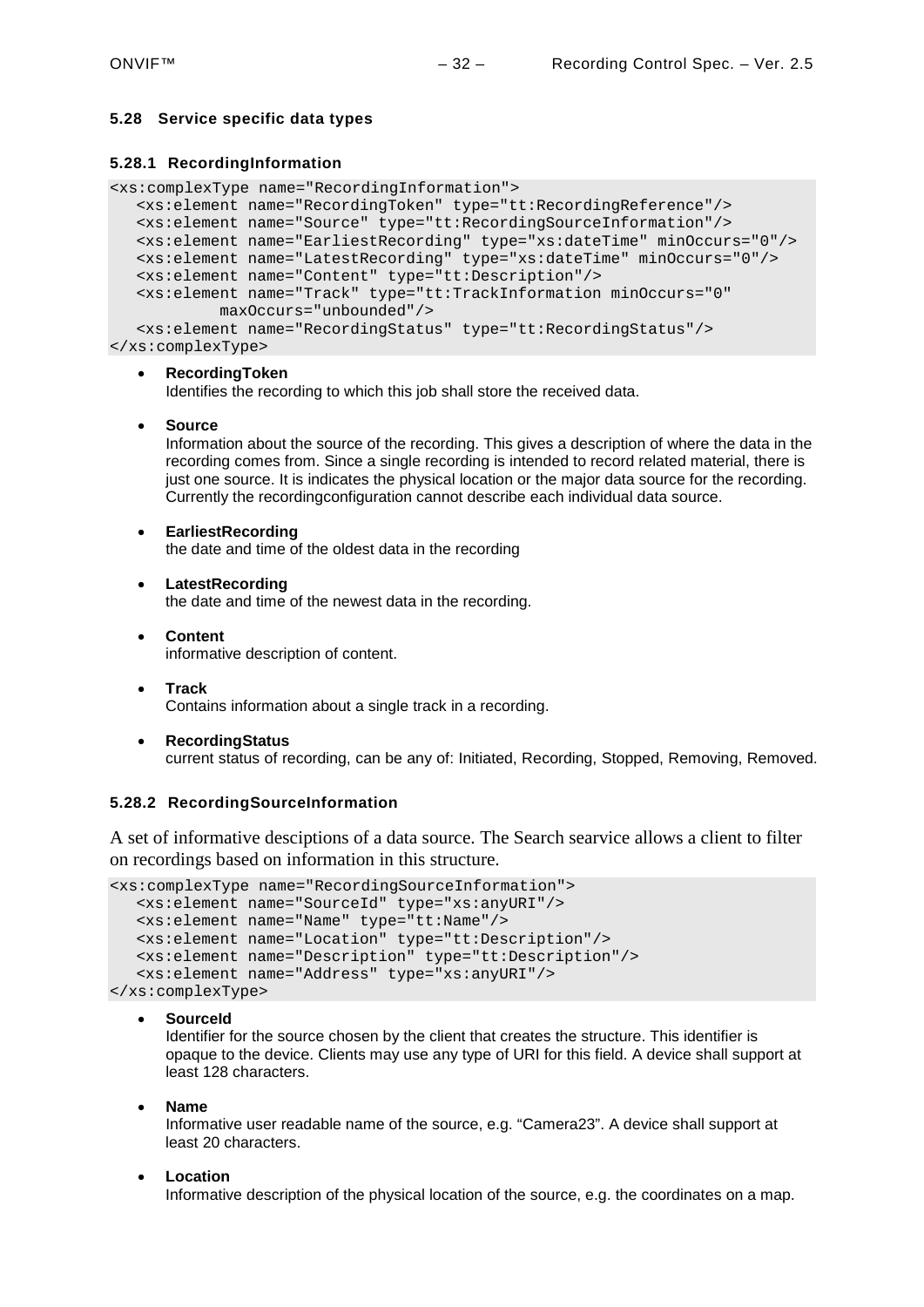• **Description**

Informative description of the source.

• **Address**

URI provided by the service supplying data to be recorded. A device shall support at least 128 characters.

#### <span id="page-32-0"></span>**5.28.3 TrackInformation**

```
<xs:complexType name="TrackInformation">
  <xs:element name="TrackToken" type="tt:TrackReference"/>
  <xs:element name="TrackType" type="tt:TrackType"/>
  <xs:element name="Description" type="tt:Description"/>
  <xs:element name="DataFrom" type="xs:dateTime"/>
  <xs:element name="DataTo" type="xs:dateTime"/>
</xs:complexType>
```
- **TrackToken** an identifier of the track.
- **TrackType** Type of the track: "Video", "Audio" or "Metadata". The track shall only be able to hold data of that type.
- **Description** Informative description of the contents of the track.
- **DataFrom**

The date and time of the oldest data in the track.

• **DataTo** The date and time of the newest data in the track.

# <span id="page-32-1"></span>**5.28.4 MediaAttributes**

A set of media attributes valid for a recording at a point in time or for a time interval.

```
<xs:complexType name="MediaAttributes">
  <xs:element name="RecordingToken" type="tt:RecordingReference"/>
```

```
<xs:element name="TrackAttributes" type="tt:TrackAttributes"
           minOccurs="0" maxOccurs="unbounded"/>
  <xs:element name="From" type="xs:dateTime"/>
  <xs:element name="Until" type="xs:dateTime"/>
</xs:complexType>
```
• **RecordingToken**

A reference to the recording that has these attributes.

• **TrackAttributes**

A set of attributes for each track.

• **From**

The attributes are valid from this point in time in the recording.

• **Until**

The attributes are valid until this point in time in the recording. Can be equal to 'From' to indicate that the attributes are only known to be valid for this particular point in time.

# <span id="page-32-2"></span>**5.28.5 TrackAttributes**

```
<xs:complexType name="TrackAttributes">
  <xs:element name="TrackInformation" type="tt:TrackInformation"/>
  <xs:element name="VideoAttributes" type="tt:VideoAttributes"
           minOccurs="0"/>
```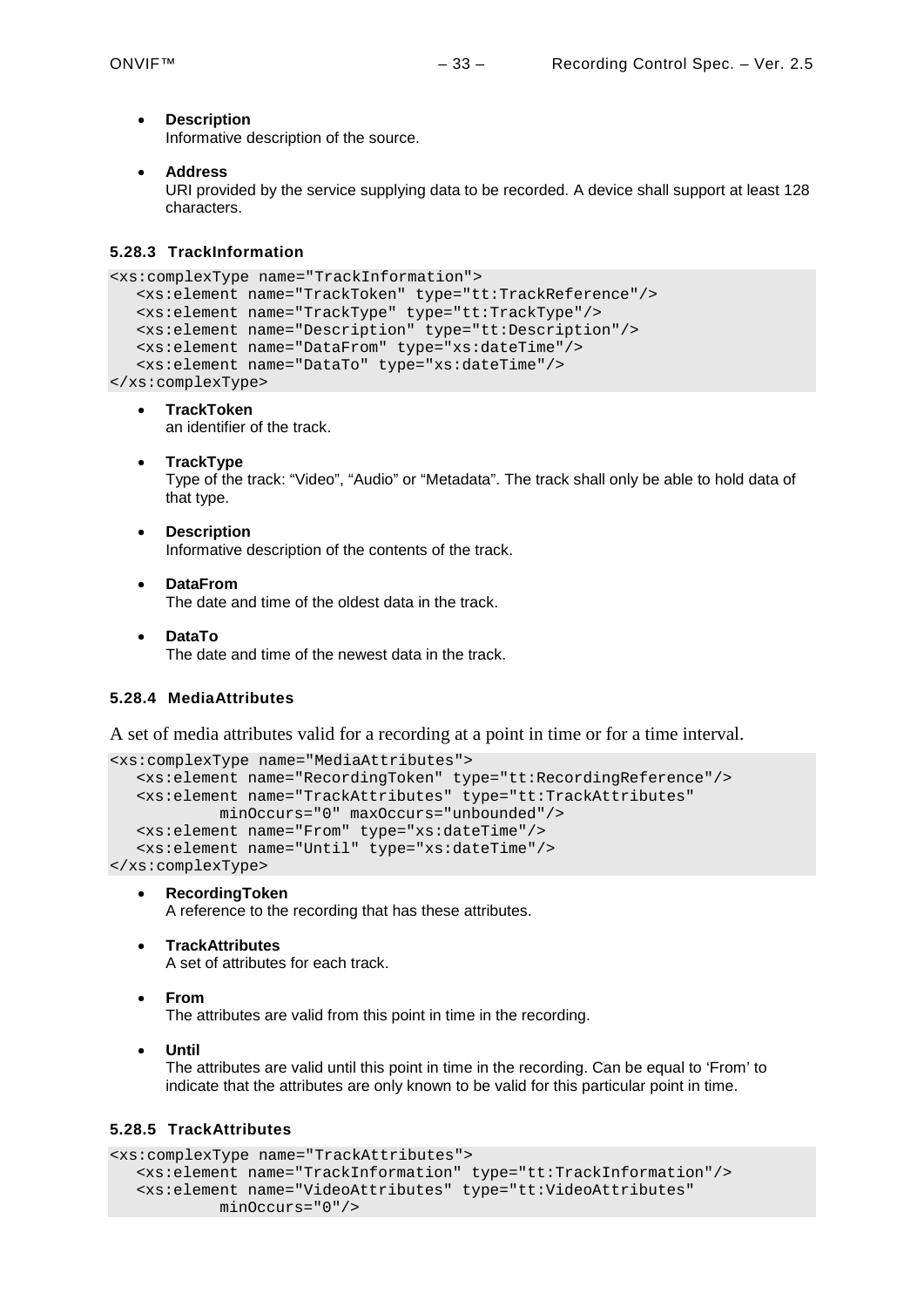```
<xs:element name="AudioAttributes" type="tt:AudioAttributes"
        minOccurs="0"/>
<xs:element name="MetadataAttributes" type="tt:MetadataAttributes"
        minOccurs="0"/>
```
</xs:complexType>

- **TrackInformation** The basic information about the track.
- **VideoAttributes**

If the track is a video track, exactly one of this structure shall be present and contain the video attributes.

#### • **AudioAttributes**

If the track is an audio track, exactly one of this structure shall be present and contain the audio attributes.

#### • **MetadataAttributes**

If the track is an metadata track, exactly one of this structure shall be present and contain the metadata attributes.

#### <span id="page-33-0"></span>**5.28.6 VideoAttributes**

```
<xs:complexType name="VideoAttributes">
   <xs:element name="Bitrate" type="xs:int" minOccurs="0"/>
   <xs:element name="Width" type="xs:int"/>
  <xs:element name="Height" type="xs:int"/>
  <xs:element name="Encoding" type="tt:VideoEncoding"/>
   <xs:element name="Framerate" type="xs:float"/>
</xs:complexType>
```

```
• Bitrate
```
Average bitrate in kbps.

- **Width** The width of the video in pixels.
- **Height**

The height of the video in pixels.

- **Encoding** Used video codec, either Jpeg, H.264 or Mpeg4
- **Framerate** Average framerate in frames per second.

#### <span id="page-33-1"></span>**5.28.7 AudioAttributes**

```
<xs:complexType name="AudioAttributes">
  <xs:element name="Bitrate" type="xs:int" minOccurs="0"/>
  <xs:element name="Encoding" type="tt:AudioEncoding"/>
  <xs:element name="Samplerate" type="xs:int"/>
</xs:complexType>
```
- **Bitrate** The bitrate in kbps.
- **Encoding** Audio codec used for encoding the audio (either G.711, G.726 or AAC)
- **Samplerate** The sample rate in kHz.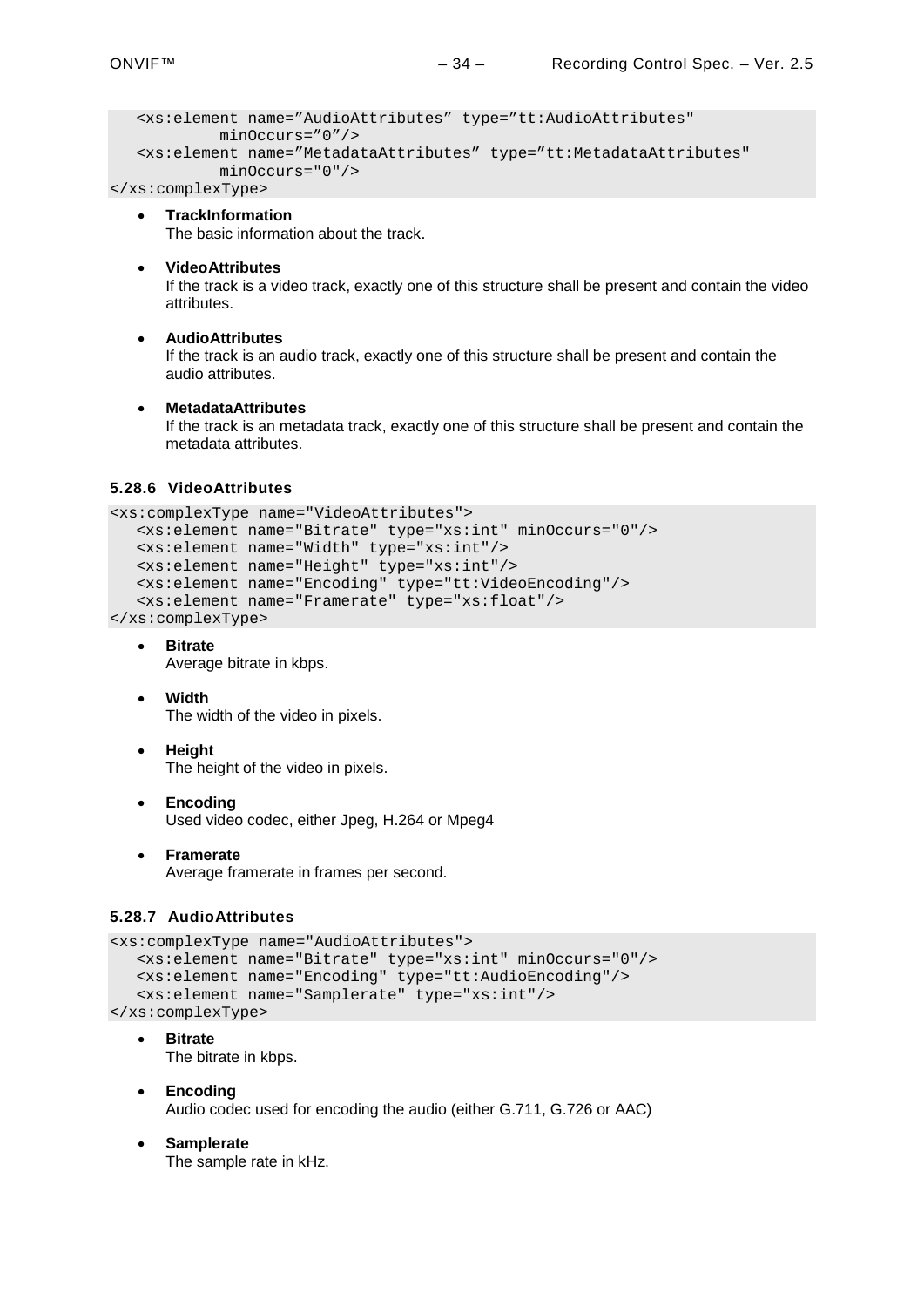#### <span id="page-34-0"></span>**5.28.8 MetadataAttributes**

```
<xs:complexType name="MetadataAttributes">
  <xs:element name="CanContainPTZ" type="xs:boolean"/>
  <xs:element name="CanContainAnalytics" type="xs:boolean"/>
  <xs:element name="CanContainNotifications" type="xs:boolean"/>
</xs:complexType>
```
- **CanContainPTZ** Indicates that there can be PTZ data in the metadata track in the specified time interval.
- **CanContainAnalytics** Indicates that there can be analytics data in the metadata track in the specified time interval.
- **CanContainNotifications** Indicates that there can be notifications in the metadata track in the specified time interval.

A device shall only set any of CanContainPTZ, CanContainAnalytics and CanContainNotifications to true if the recording actually contains the corresponding type of metadata.

#### <span id="page-34-1"></span>**5.28.9 RecordingConfiguration**

```
<xs:complexType name="RecordingConfiguration">
  <xs:element name="Source" type="tt:RecordingSourceInformation"/>
  <xs:element name="Content" type="tt:Description"/>
  <xs:element name="MaximumRetentionTime" type="xs:duration"/>
</xs:complexType>
```
• **Source**

Information about the source of the recording.

• **Content** Informative description of the source.

#### • **MaximumRetentionTime**

Sspecifies the maximum time that data in any track within the recording shall be stored. The device shall delete any data older than the maximum retention time. Such data shall not be accessible anymore. If the MaximumRetentionPeriod is set to 0, the device shall not limit the retention time of stored data, except by resource constraints. Whatever the value of MaximumRetentionTime, the device may automatically delete recordings to free up storage space for new recordings.

#### <span id="page-34-2"></span>**5.28.10 TrackConfiguration**

```
<xs:complexType name="TrackConfiguration">
  <xs:element name="TrackType" type="tt:TrackType"/>
  <xs:element name="Description" type="tt:Description"/>
```
- </xs:complexType>
	- **TrackType**

Type of the track. It shall be equal to the strings "Video", "Audio" or "Metadata". The track shall only be able to hold data of that type.

#### • **Description**

Informative description of the track.

#### <span id="page-34-3"></span>**5.28.11 GetRecordingsResponseItem**

```
<xs:complexType name="GetRecordingsResponseItem">
  <xs:element name="RecordingToken" type="tt:RecordingReference"/>
  <xs:element name="Configuration" type="tt:RecordingConfiguration"/>
  <xs:element name="Tracks" type="tt:GetTracksResponseList"/>
</xs:complexType>
```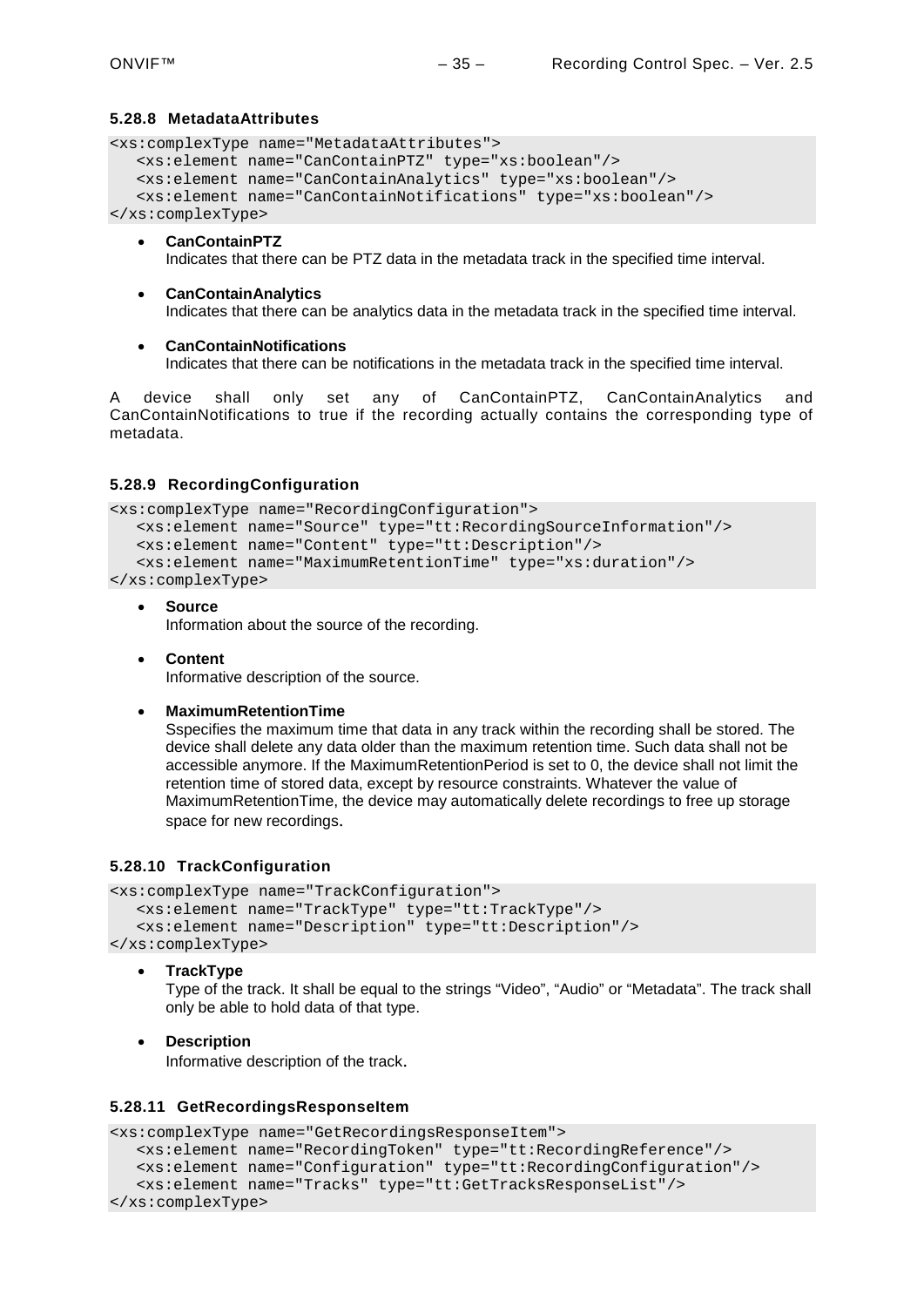- **RecordingToken** Token of the recording.
- **Configuration** Configuration of the recording.
- **Tracks** List of tracks.

# <span id="page-35-0"></span>**5.28.12 GetTracksResponseList**

```
<xs:complexType name="GetTracksResponseList">
  <xs:element name="Track" type="tt:GetTracksResponseItem" minOccurs="0"
           maxOccurs="unbounded"/>
```
</xs:complexType>

• **Track** Configuration of a track.

#### <span id="page-35-1"></span>**5.28.13 GetTracksResponseItem**

```
<xs:complexType name="GetTracksResponseItem">
  <xs:element name="TrackToken" type="tt:TrackReference"/>
   <xs:element name="Configuration" type="tt:TrackConfiguration"/>
</xs:complexType>
```
- **TrackToken** Token of the track.
- **Configuration** Configuration of the track.

#### <span id="page-35-2"></span>**5.28.14 RecordingJobConfiguration**

```
<xs:complexType name="RecordingJobConfiguration">
  <xs:element name="RecordingToken" type="tt:RecordingReference"/>
  <xs:element name="Mode" type="tt:RecordingJobMode"/>
  <xs:element name="Priority" type="xs:int"/>
  <xs:element name="Source" type="tt:RecordingJobSource" minOccurs="0"
           maxOccurs="unbounded"/>
```
</xs:complexType>

#### • **RecordingToken**

Identifies the recording to which this job shall store the received data.

• **Mode**

The mode of the job. If it is idle, nothing shall happen. If it is active, the device shall try to obtain data from the receivers. A client shall use GetRecordingJobState to determine if data transfer is really taking place.

The only valid values for Mode shall be "Idle" and "Active".

• **Priority**

This shall be a non-negative number. If there are multiple recording jobs that store data to the same track, the device will only store the data for the recording job with the highest priority. The priority is specified per recording job, but the device shall determine the priority of each track individually. If there are two recording jobs with the same priority, the device shall record the data corresponding to the recording job that was activated the latest.

• **Source**

Source of the recording.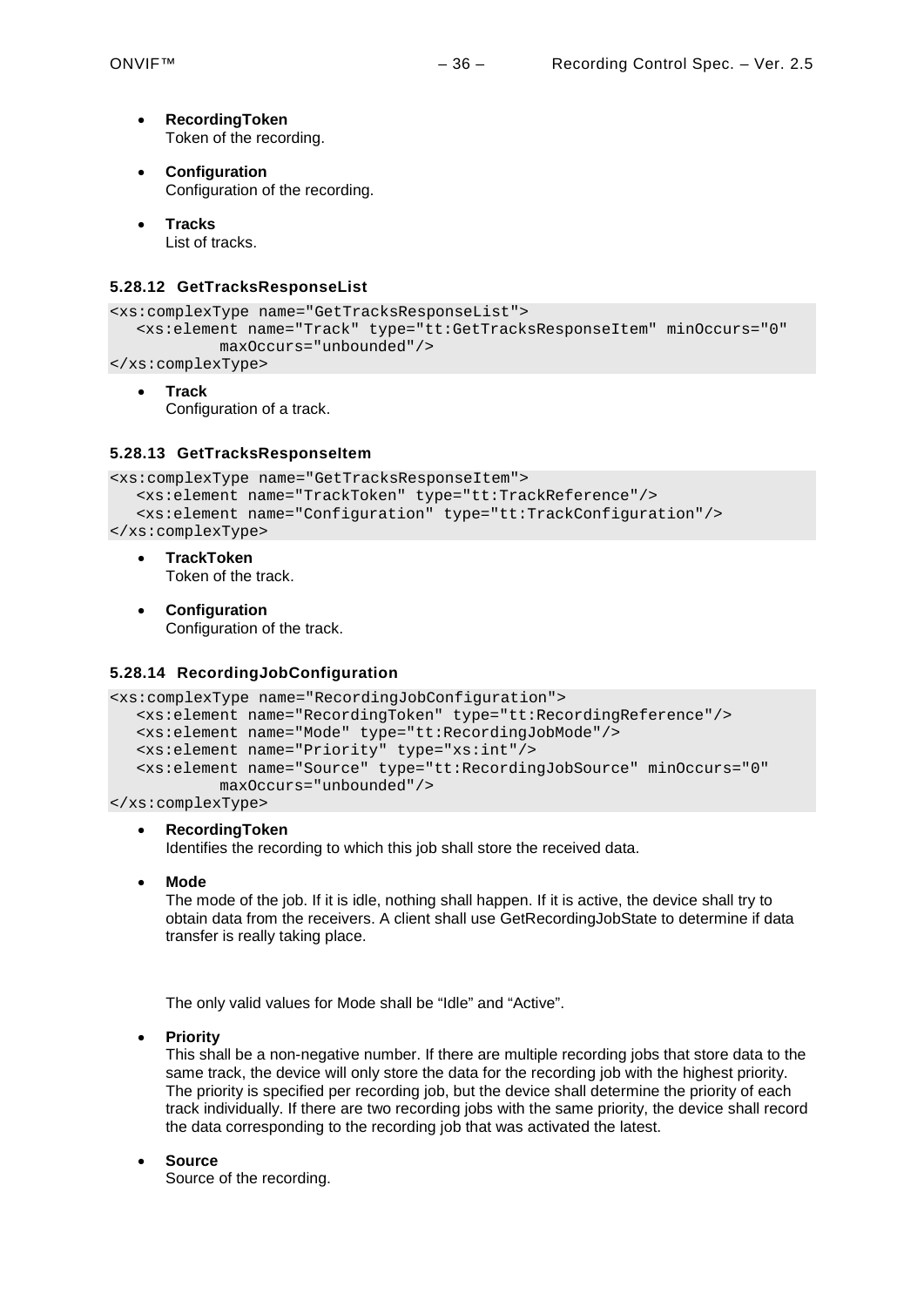#### <span id="page-36-0"></span>**5.28.15 RecordingJobSource**

<xs:complexType name="RecordingJobSource">

```
<xs:element name="SourceToken" type="tt:SourceReference" minOccurs="0"/>
<xs:element name="AutoCreateReceiver" type="xs:boolean" minOccurs="0"/>
<xs:element name="Tracks" type="tt:RecordingJobTrack" minOccurs="0"
         maxOccurs="unbounded"/>
```
</xs:complexType>

• **SourceToken**

This field shall be a reference to the source of the data. The type of the source is determined by the attribute Type in the SourceToken structure. If Type is

http://www.onvif.org/ver10/schema/Receiver, the token is a ReceiverReference. In this case the device shall receive the data over the network. If Type is

http://www.onvif.org/ver10/schema/Profile, the token identifies a media profile, instructing the device to obtain data from a profile that exists on the local device.

#### • **AutoCreateReceiver**

If this field is TRUE, and if the SourceToken is omitted, the device shall create a receiver object (through the receiver service) and assign the ReceiverReference to the SourceToken field. When retrieving the RecordingJobConfiguration from the device, the AutoCreateReceiver field shall never be present.

#### • **Tracks**

List of tracks associated with the recording.

#### <span id="page-36-1"></span>**5.28.16 RecordingJobTrack**

```
<xs:complexType name="RecordingJobTrack">
  <xs:element name="SourceTag" type="xs:string"/>
  <xs:element name="Destination" type="tt:TrackReference"/>
</xs:complexType>
```
#### • **SourceTag**

If the received RTSP stream contains multiple tracks of the same type, the SourceTag differentiates between those Tracks. In case of the recording for local source, this field shall be ignored.

• **Destination**

The destination is the tracktoken of the track to which the device shall store the received data.

#### <span id="page-36-2"></span>**5.28.17 RecordingJobStateInformation**

```
<xs:complexType name="RecordingJobStateInformation">
  <xs:element name="RecordingToken" type="tt:RecordingReference"/>
  <xs:element name="State" type="tt:RecordingJobState"/>
  <xs:element name="Sources" type="tt:RecordingJobStateSource"
           minOccurs="0" maxOccurs="unbounded"/>
```
</xs:complexType>

#### • **RecordingToken**

Identification of the recording that the recording job records to.

• **State**

Holds the aggregated state over the whole RecordingJobInformation structure.

• **Sources**

Identifies the data source of the recording job.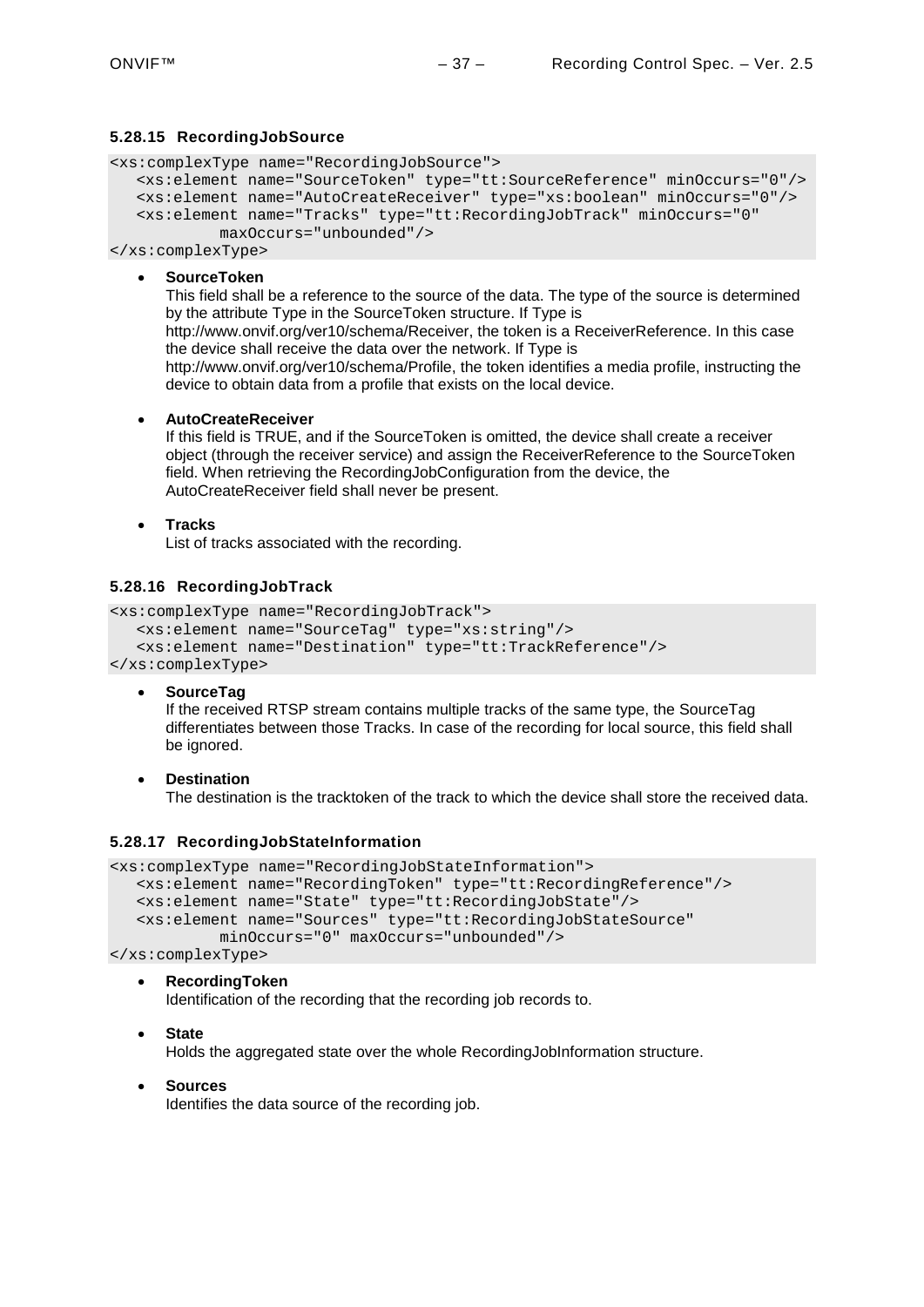#### <span id="page-37-0"></span>**5.28.18 RecordingJobStateSource**

```
<xs:complexType name="RecordingJobStateSource">
  <xs:element name="SourceToken" type= "tt:SourceReference"/>
  <xs:element name="State" type="tt:RecordingJobState"/>
  <xs:element name="Tracks" type="tt:RecordingJobStateTracks"/>
</xs:complexType>
```
• **SourceToken**

Identifies the data source of the recording job.

- **State** Holds the aggregated state over all substructures of RecordingJobStateSource.
- **Tracks**

List of track items.

#### <span id="page-37-1"></span>**5.28.19 RecordingJobStateTracks**

```
<xs:complexType name="RecordingJobStateTracks">
  <xs:element name="Track" type="tt:RecordingJobStateTrack" minOccurs="0"
           maxOccurs="unbounded"/>
```
- </xs:complexType>
	- **Track** an identifier of the track.

#### <span id="page-37-2"></span>**5.28.20 RecordingJobStateTrack**

```
<xs:complexType name="RecordingJobStateTrack">
  <xs:element name="SourceTag" type="xs:string"/>
  <xs:element name="Destination" type="tt:TrackReference"/>
  <xs:element name="Error" type="xs:string" minOccurs="0"/>
  <xs:element name="State" type="tt:RecordingJobState"/>
</xs:complexType>
```
- **SourceTag** Identifies the track of the data source that provides the data.
- **Destination** Indicates the destination track.
- **Error**

Optionally holds an implementation defined string value that describes the error. The string should be in the English language.

• **State**

Provides the job state of the track. The valid values of state shall be "Idle", "Active" and "Error". If state equals "Error", the Error field may be filled in with an implementation defined value.

#### <span id="page-37-3"></span>**5.28.21 GetRecordingJobsResponseItem**

```
<xs:complexType name="GetRecordingJobsResponseItem">
```

```
<xs:element name="JobToken" type="tt:RecordingJobReference"/>
  <xs:element name="JobConfiguration" type="tt:RecordingJobConfiguration/>
</xs:complexType>
```
- **JobToken** identifier of a job.
- **JobConfiguration** holds the configuration for a recording job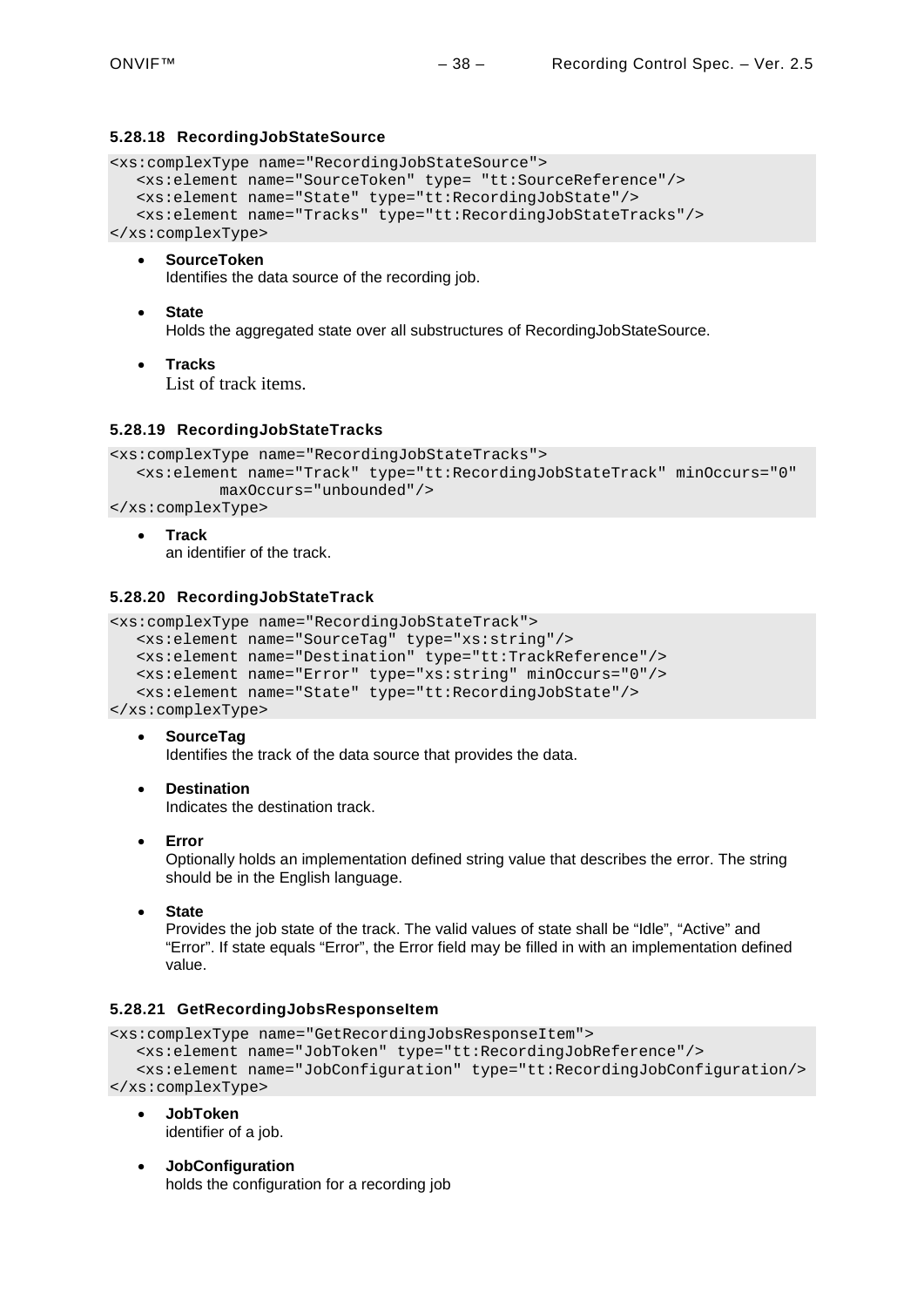#### <span id="page-38-0"></span>**5.28.22 StorageReferencePath**

```
<xs:complexType name="StorageReferencePath">
   <xs:element name="StorageToken" type="tt:ReferenceToken"/>
   <xs:element name="RelativePath" type="xs:string" minOccurs="0"/>
</xs:complexType>
```
• **StorageToken**

identifier of an existing Storage Configuration.

• **RelativePath** gives the relative directory path on the selected storage.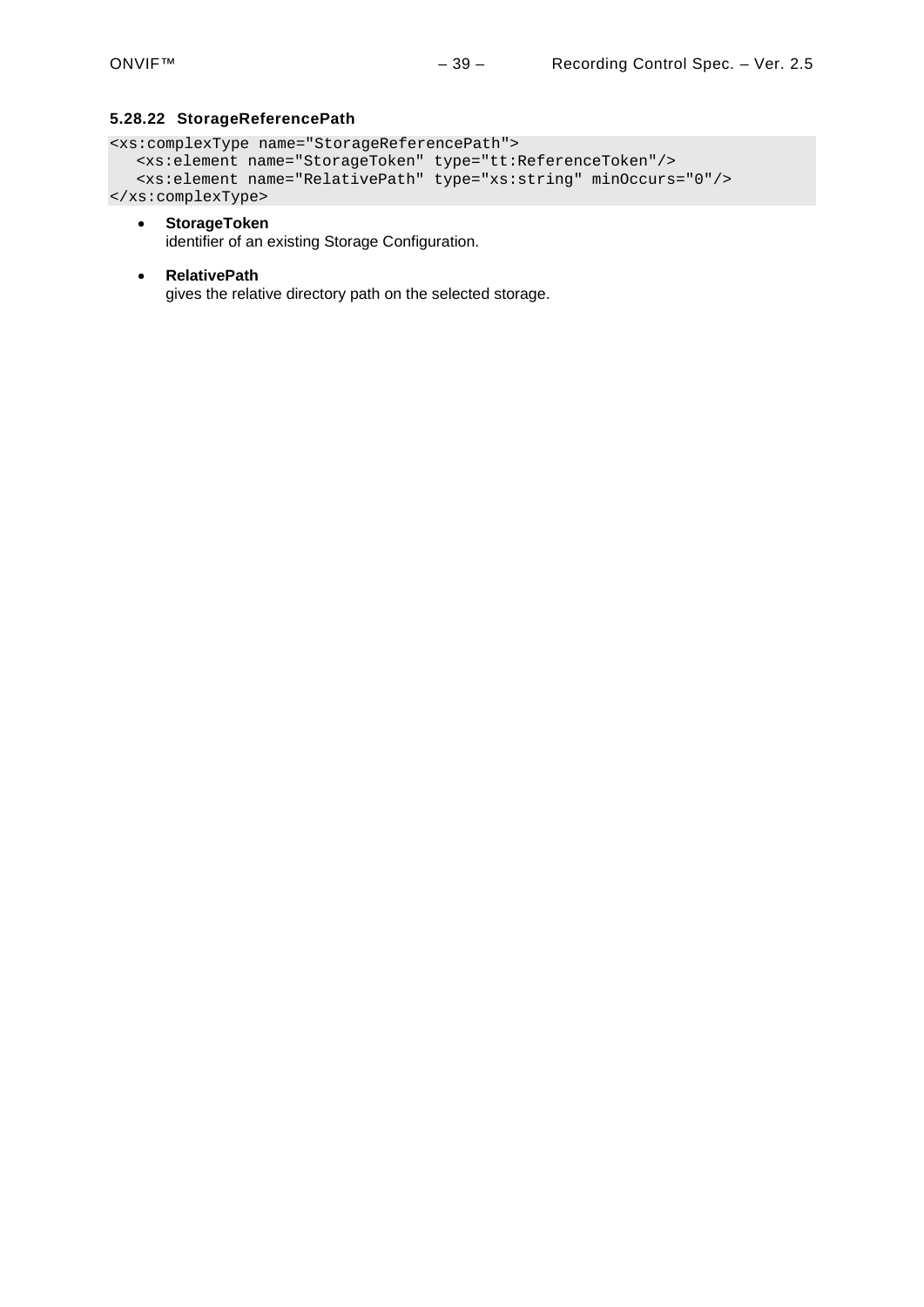# **Annex A. Example scenario for Recording Job Priority (Informative)**

<span id="page-39-0"></span>This annex describes a scenario for Multiple Recording Jobs configured to record data into a single recording.

As described in Section [5.3,](#page-10-1) "If there are two recording jobs with the same priority, the device shall record the data corresponding to the recording job that was activated the latest."

Accordingly, a device supporting Multiple Recording Jobs is required to change the Job Modes of Recording Jobs with respect to Priority, as described below :

Step 1: A Recording Job 'J1' with Priority '1' is created in 'Active' mode Job Modes of Recording Jobs after Step 1: Recording Job 'J1' = ACTIVE

Step 2: A new Recording Job 'J2' with Priority '1' is now created in 'Active' mode Job Modes of Recording Jobs after Step 2: Recording Job 'J1' = IDLE Recording Job 'J2' = ACTIVE

Step 3 : Another Recording Job 'J3' with higher Priority '2' is now created in 'Active' mode. Because it has a higher priority than J2, it takes precedence. Job Modes of Recording Jobs after Step 3: Recording Job 'J1' = IDLE Recording Job 'J2' = IDLE Recording Job 'J3' = ACTIVE

Step 4. Recording Job 'J3' is now deleted, 'J1' and 'J2' are both at the highest priority, so Section [5.14](#page-18-0) applies, and the device can activate either 'J1' or 'J2'. Job Modes of Recording Jobs after Step 4, possibility 1: Recording Job 'J1' = ACTIVE Recording Job 'J2' = IDLE Job Modes of Recording Jobs after Step 4, possibility 2: Recording Job 'J1' = IDLE Recording Job 'J2' = ACTIVE